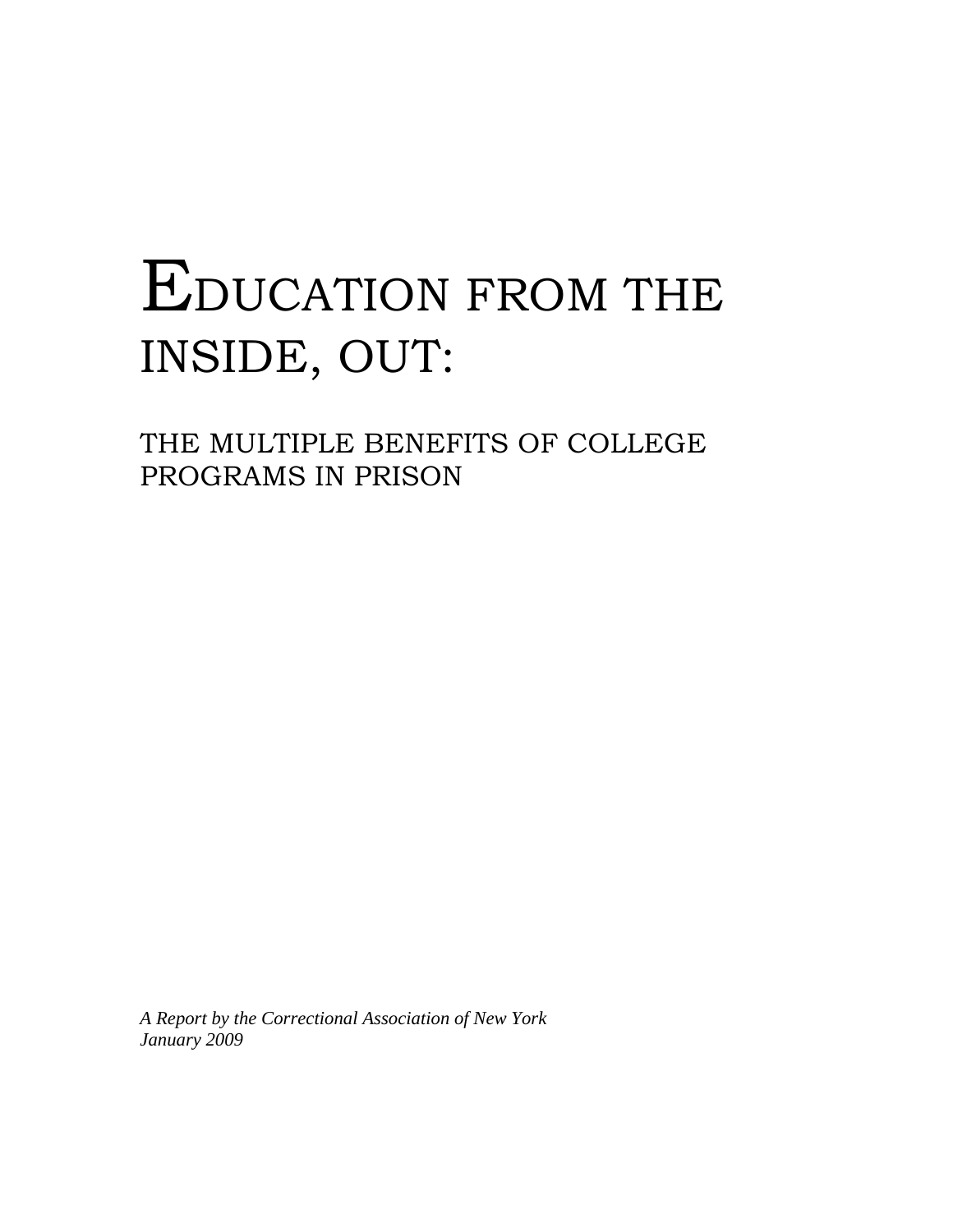Founded in 1844, The Correctional Association of New York is a nonprofit policy analysis, research, and advocacy organization that focuses on criminal justice issues. It is the only independent organization in New York State with legislative authority to inspect conditions in state prisons and report its findings to policymakers and the public.

The Correctional Association's Public Policy Project develops proposals for practical and meaningful reform on critical issues such as conditions of confinement inside prisons and policies affecting the use of prisons. The Project's key purpose is to educate the press, policymakers, and the public regarding ways to make the criminal justice system more, fair, efficient, and humane.

Copyright © 2009, The Correctional Association of New York All Rights Reserved

The Correctional Association of New York 2090 Adam Clayton Powell, Jr. Boulevard Suite 200 New York, NY 10027 (212) 254-5700/Phone (212) 473-2807/Fax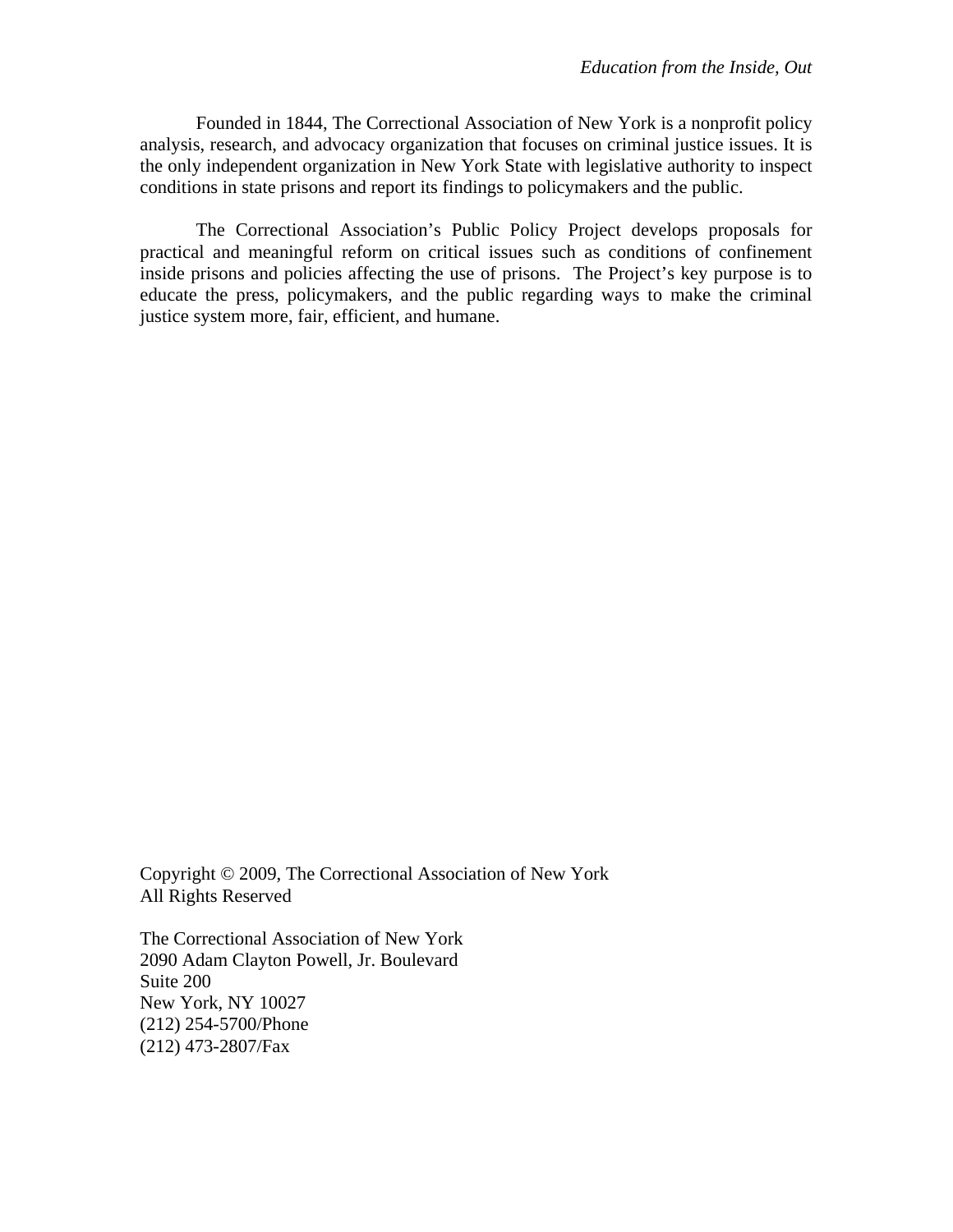| THE MULTIPLE BENEFITS OF COLLEGE PROGRAMS IN PRISON _______________________ 4                       |    |
|-----------------------------------------------------------------------------------------------------|----|
|                                                                                                     |    |
|                                                                                                     |    |
|                                                                                                     |    |
|                                                                                                     |    |
|                                                                                                     |    |
|                                                                                                     |    |
|                                                                                                     |    |
|                                                                                                     |    |
| University of North Carolina-Chapel Hill: The Friday Center's Correctional Education Program ___ 13 |    |
|                                                                                                     |    |
|                                                                                                     |    |
|                                                                                                     |    |
|                                                                                                     |    |
|                                                                                                     |    |
|                                                                                                     |    |
|                                                                                                     |    |
|                                                                                                     | 22 |
| <b>BIBLIOGRAPHY</b> 26                                                                              |    |
|                                                                                                     |    |

**APPENDIX A: POST-SECONDARY CORRECTIONAL EDUCATION FACT SHEET**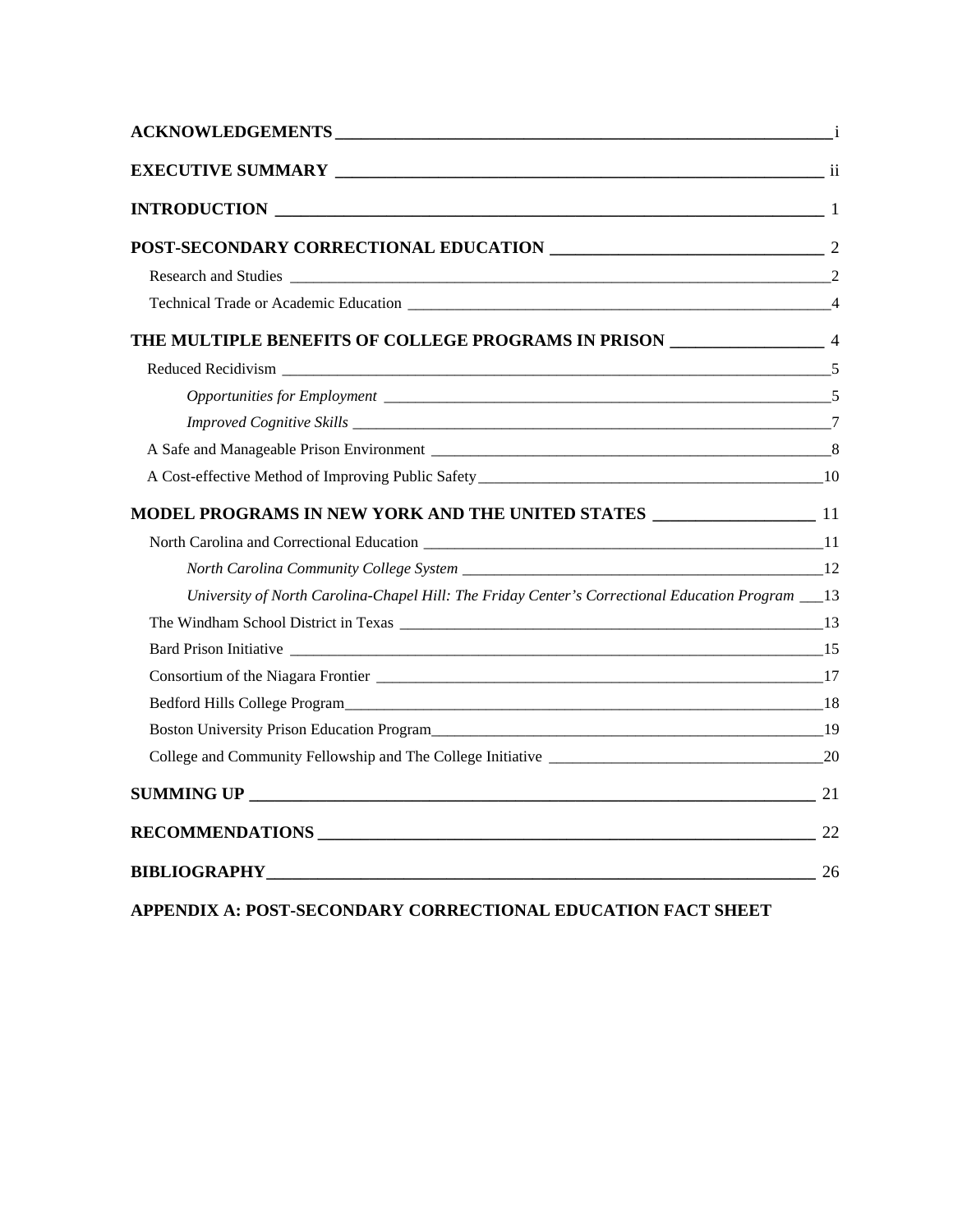#### *ACKNOWLEDGEMENTS*

This report was an undertaking of the Correctional Association's Public Policy Project. Jackie Ross, a Project Associate with the Public Policy Project, was the principal author.

Robert Gangi, Executive Director of the Correctional Association, thoughtfully guided the project from inception to completion. Caitlin Dunklee, Project Associate for the Public Policy Project, Charisa A. Smith, Esquire, Director of the Juvenile Justice Project, and Sam Streed, Development Associate, also contributed helpful editorial suggestions.

The Public Policy Project would like to thank Vivian Nixon, Executive Director of College and Community Fellowship, and Glenn E. Martin, Vice President of Development and Public Affairs at The Fortune Society, Inc., for sharing their intelligence about the issue and valuable professional resources. Anna Crayton, of The Prisoner Re-entry Institute at John Jay College, generously offered a wealth of personal knowledge whenever called upon and her collection of studies on post-secondary correctional education were an important source of data. We also wish to thank Linda Hollmen, Director of Education at the New York State Department of Correctional Services, for providing us with hard-to-find departmental facts and figures. We are also grateful to the prison administrators, staff, and students of The Bard Prison Initiative at Eastern Correctional Facility for their hospitality during our visit and their insightful comments.

Finally, we wish to extend our deep appreciation to the current inmates, formerly incarcerated people, criminal justice professionals, prison administrators, and college program practitioners who agreed to be interviewed for this report. Their observations and experiences were critical in shaping this paper and developing the Correctional Association's policy recommendations.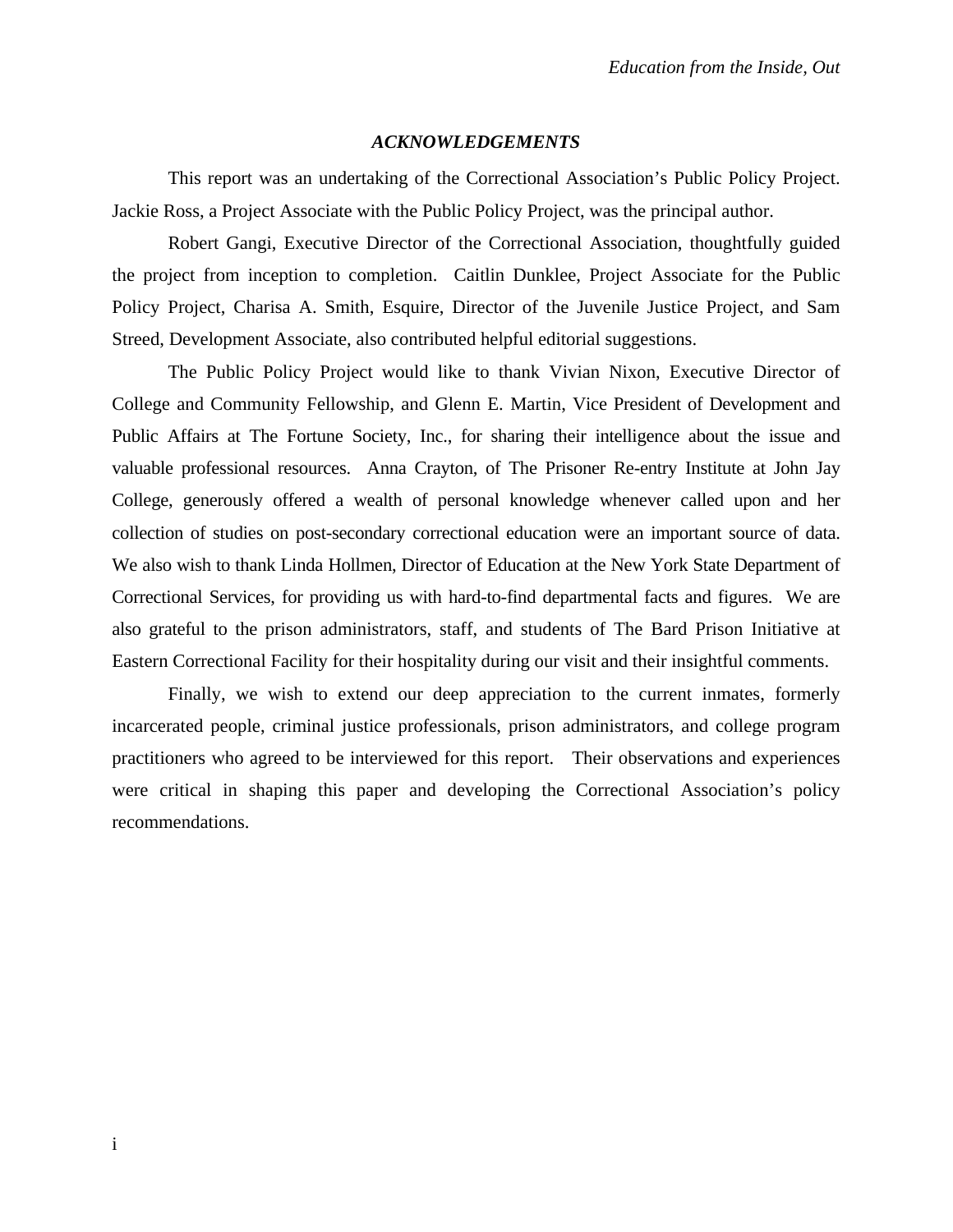#### *EXECUTIVE SUMMARY*

 $\overline{a}$ 

In September of 1994, President Bill Clinton signed into law the Violent Crime Control and Law Enforcement Act which, among other "tough on crime" policies, prohibited awarding Pell Grants to individuals incarcerated in federal or state correctional facilities. This provision effectively left the responsibility to fund higher education programs in prison to the states.

In New York State, former Governor Mario Cuomo continued state funding for postsecondary correctional education through the Tuition Assistance Program (TAP), which awards educational grants to low-income students. In 1995 however, the first year George Pataki took office as governor, New York banned inmates from receiving TAP grants.<sup>1</sup> Nationwide, nearly all the 350 postsecondary correctional education (PSCE) programs closed<sup>2</sup>—only four out of 70 remained open in New York—despite the widely held view among correction officials and experts in the field about the benefits of such programs.

The worth of in-prison college programs can be measured in several important ways, each having value for the criminal justice system and the larger community. Studies and conversations with formerly incarcerated people and program practitioners highlight the principal benefits of college programs in prison: reduced recidivism because of the enhanced problem-solving skills and greater opportunities for steady employment provided to inmates, safer and more manageable prison conditions, and a cost-effective option for improving public safety.

Statistical evidence from several highly regarded studies corroborates the Correctional Association's position that college programming in prison is a highly effective tool in reducing recidivism. A 1991 study released by New York's Department of Correctional Services found that inmates who earned a degree while incarcerated had a 26.4 percent recidivism rate whereas 44.6 percent of participants who did not earn a degree were returned to custody.<sup>3</sup> Another influential study, published in 2004, *Post-Secondary Correctional Education and Recidivism: A Meta-Analysis of Research Conducted 1990-1999*, found that "inmates who participated in PSCE

<sup>&</sup>lt;sup>1</sup> Correctional Association of New York & Justice Policy Institute. (1998). New York State of Mind?: Higher Education vs. Prison Funding in the *Empire State, 1988–1998.* New York: Gangi, R., Schiraldi, V., Ziedenberg, J, 2.

<sup>2</sup> Fine, M., Torre, M.E., Boudin, K., Bowen, I., Clark, J., Hylton, D., et al. (2001). *Changing Minds: The Impact of College in a Maximum-*Security Prison. New York: The Graduate Center of the City University of New York, 6.<br><sup>3</sup> The DOCS 1991 report is available in hard copy from the Department, but has been scanned in full and posted online by the Prison Pol

Initiative. http://www.prisonpolicy.org/scans/inmate\_college\_program.shtml.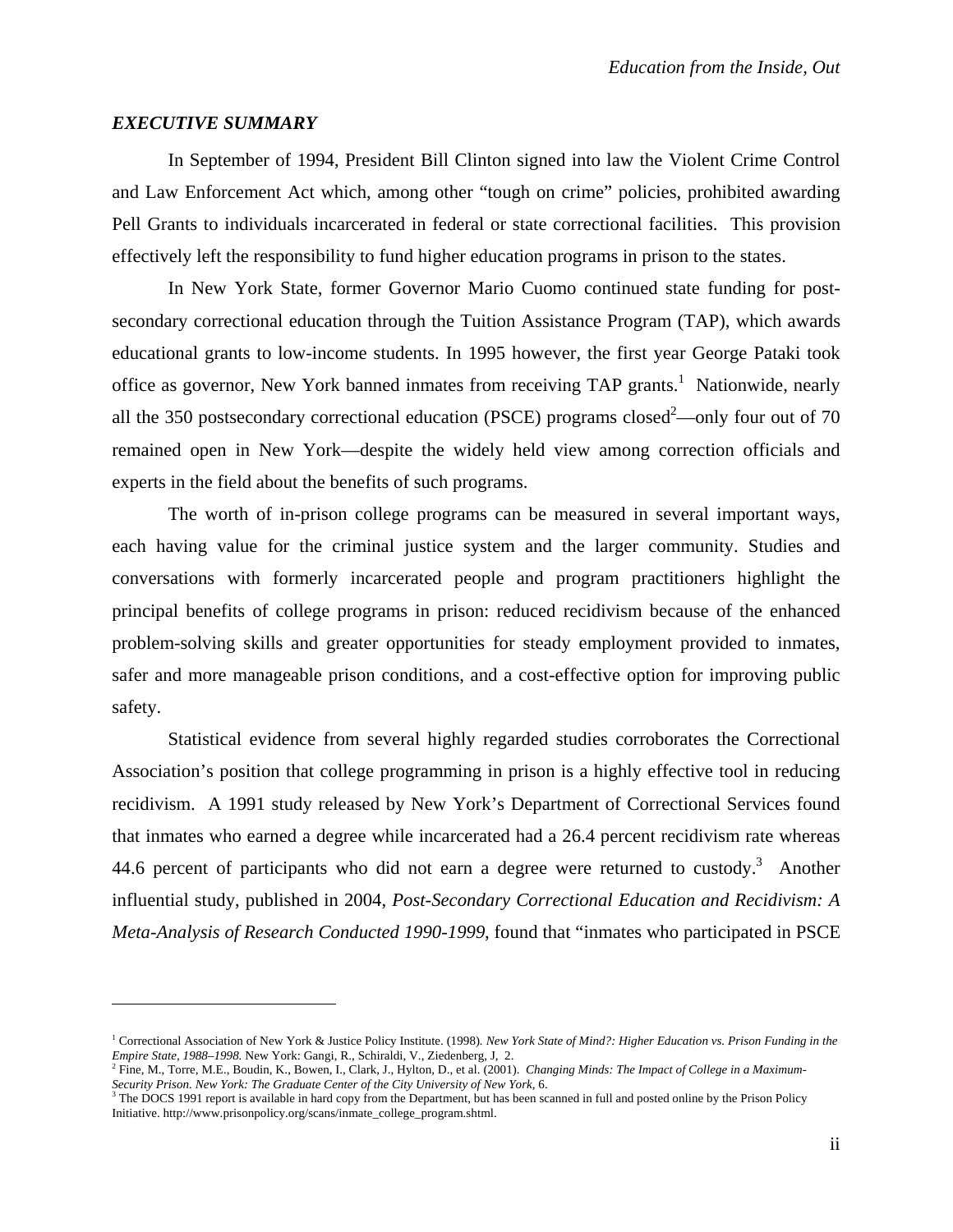recidivated 22 percent of the time and those not participating in PSCE had a recidivism rate of 41 percent."<sup>4</sup>

Interviews and observations from program participants and practitioners attest to the importance of college programs in prison. The comments made by men and women who are earning a living and building good lives back in their communities demonstrate the real value in post-secondary correctional education programs. Christina Voight, a former participant in the College Bound Program at Bedford Hills Correctional Facility, a maximum security prison for women in Westchester, New York, said, "The people who got an education on the inside had the same problems when released as those who didn't. But those without college kept falling while those who had an education got back up and kept going."

Prison administrators, program practitioners, and incarcerated persons alike also recount the positive effects of college programs in prison: providing an incentive for good behavior; producing mature, well-spoken leadership who have a calming influence on other inmates and on correction officers; and, reducing the tension and violent interactions between inmates and staff and among inmates. Jamie Houston, Director of the Correctional Education Program at Indiana State University and former Assistant Warden in the Indiana Department of Correction, characterized inmates attending classes as the best-behaved population in a correctional facility, crediting college programs with creating an incentive to avoid conduct that will be written up as a disciplinary infraction.

In-prison college programs are also a cost-effective method of improving public safety. The cost differences in education versus incarceration in New York, plus the short- and longterm benefits of a better educated population, makes investment in higher education for incarcerated individuals and people in the community smart fiscal policy. One cost-benefit analysis found that the cost to the state per crime prevented by offering education to inmates is about \$1,600; the cost per crime prevented by extending prison sentences is \$2,800. In other words, "A \$1 million investment in incarceration will prevent about 350 crimes, while that same

<sup>4</sup> Chapell, C.A. (2004). *Post-Secondary Correctional Education and Recidivism: A Meta-Anlysis of Research Conducted 1990-1999.* Journal of Correctional Education, 55(2). Retrieved June 15, 2008, from New York University database, 157.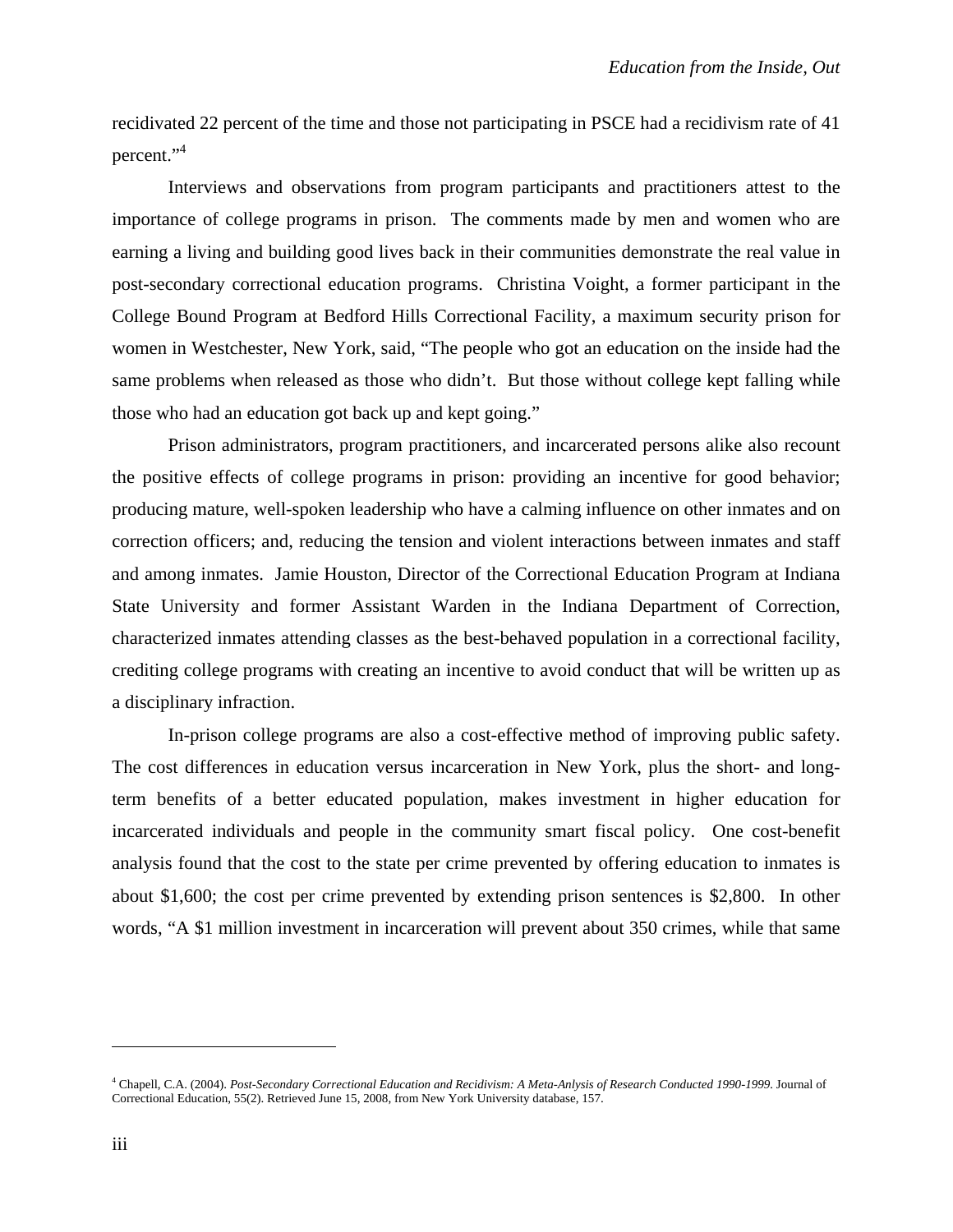investment in education will prevent more than 600 crimes. Correctional education is almost twice as cost effective as incarceration."<sup>5</sup>

The Correctional Association selected six in-prison college programs in New York State and across the United States to examine what seems to be working in post-secondary correctional education:

- In North Carolina, the Department of Correction has contracted with the University of North Carolina to use the United States Department of Education "Youth Offender" grant to fund all courses taught by UNC in correctional facilities. Classes offered by community colleges in correctional facilities are funded by the North Carolina Legislature, which provides a high appropriation per each full-time student attending a college within the statewide community college system and does not differentiate between incarcerated and non-incarcerated students.
- People incarcerated in Texas pursue post-secondary studies through the Windham School District (WSD), a legally recognized entity that receives funding from the Texas Department of Education. Inmates under the age of 25 and within five years of release are eligible to receive financial aid for tuition and materials associated with postsecondary education classes from the "Youth Offender" grant. WSD uses the money to cover the cost of the first three courses taken by eligible inmates. The fiscal year 2008 grant covered approximately 2,100 inmates.
- Offering curriculum in line with a traditional liberal arts college program, the Bard Prison Initiative offers classes to inmates in four New York correctional facilities identical to those taught at Bard College at Annandale-on-Hudson. As of February 2009, Bard will have conferred 70 Associate's and 10 Bachelor's degrees.
- Established in 1975 at Attica Correctional Facility, the Consortium of the Niagara Frontier is one of the oldest PSCE programs in New York State. Offering Associate's

<sup>5</sup> Bazos, A., & Hausman, J. (2004). *Correctional Education as a Crime Control Program.* University of California at Los Angeles School of Public Policy and Social Research, Department of Policy Studies, 10.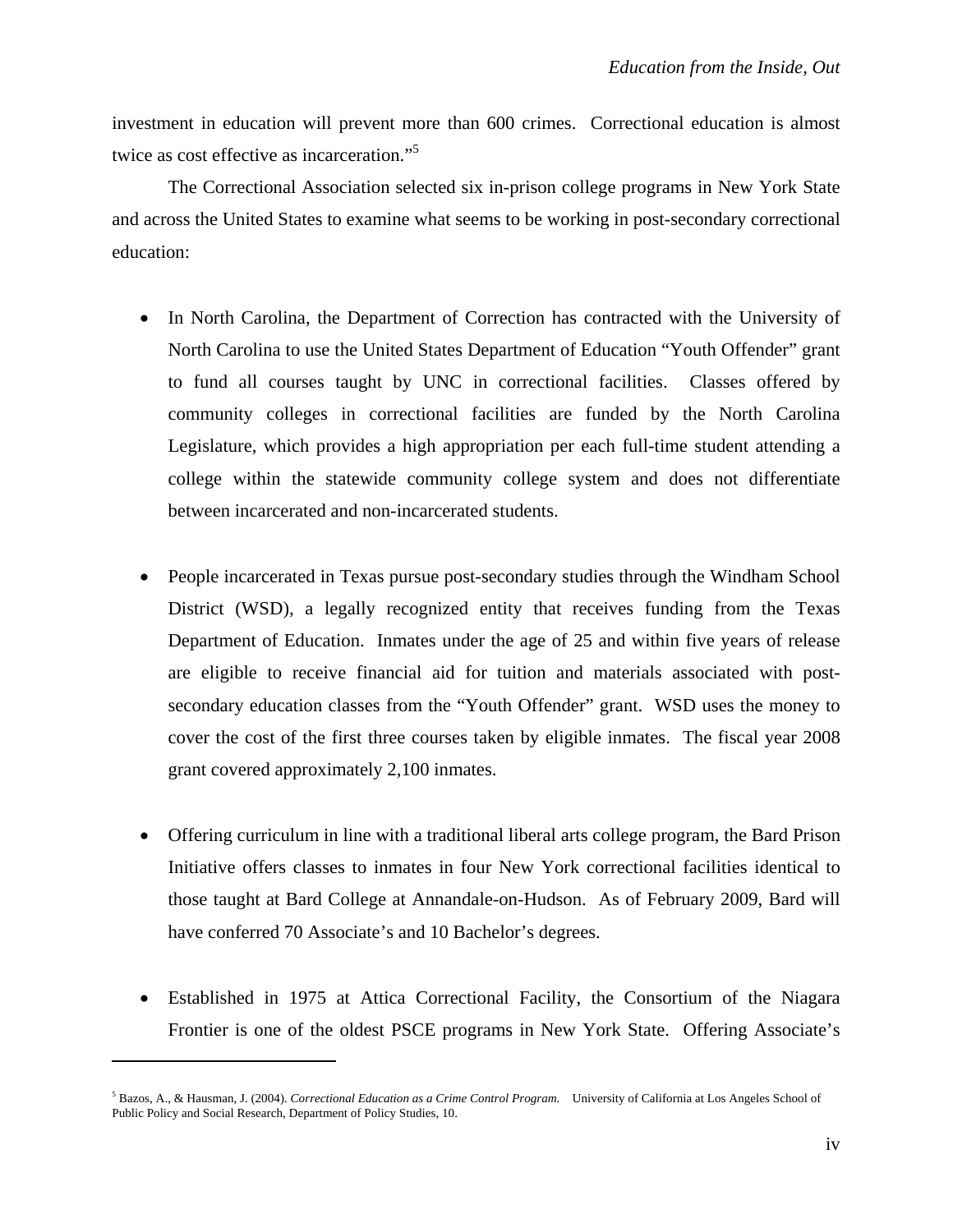and Bachelor's degrees in Social Sciences or the Humanities, the Consortium consists of Niagara University, Canisius College, and Daemen College.

- The College Bound program at Bedford Hills was the subject of a well-known study, *Changing Minds: The Impact of College in a Maximum Security Prison*. The study included a quantitative analysis on the rate of recidivism of 274 inmates that had participated in the college program and 2,031 female offenders released between 1985 and 1999. The study found that, 36 months after release, women in the college program had a 7.7 percent return-to-custody rate while the non-participants had a 29 percent return-to-custody rate.
- The Prison Education Program offered by Boston University at Bay State Correctional Facility, a medium-level security prison for men in Norfolk, Massachusetts, has conferred 284 Bachelor's degrees in Liberal Studies in Interdisciplinary Studies since its inception in 1972.

The Correctional Association also looked at College and Community Fellowship and The College Initiative, two well-regarded programs in New York City providing guidance and support to formerly incarcerated people about the college enrollment process. Many program participants say these support services were critical to their success.

The report concludes with substantive recommendations for action by New York State policymakers:

- **Restore and expand public funding for college programs in prison:** 
	- o **Enact TAP Legislation** that effectively lifts the ban on inmate eligibility for New York's Tuition Assistance Program grants and other public assistance grants for higher education.
	- o **Expand the use of "Youth Offender"** grants in New York State correctional facilities.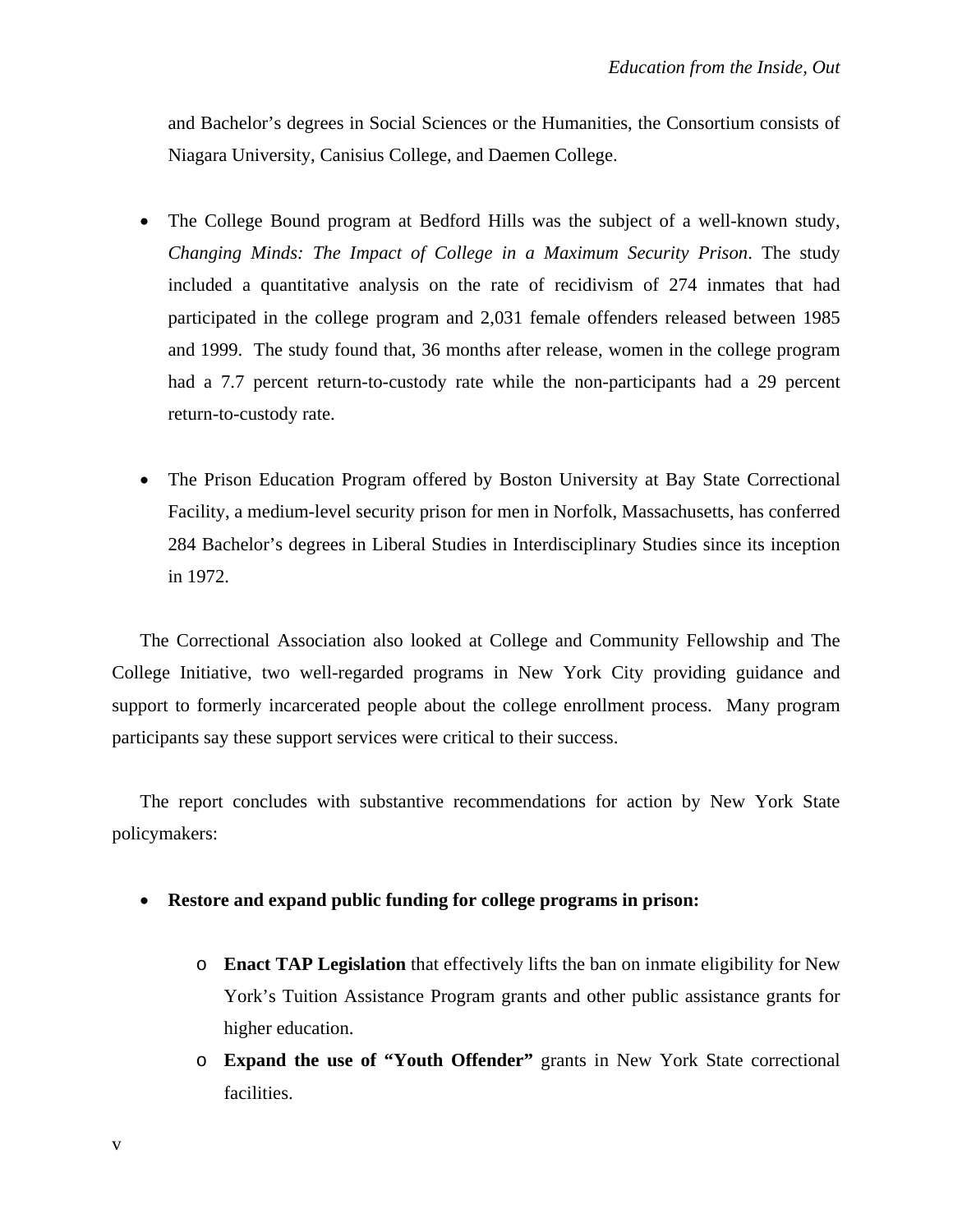- **Require New York's Board of Parole to consider steady participation in college programs as a qualifying indicator for parole release.**
- **Increase resources to programs that provide access to higher education opportunities for formerly incarcerated people as a means of supporting successful re-entry and community well-being.**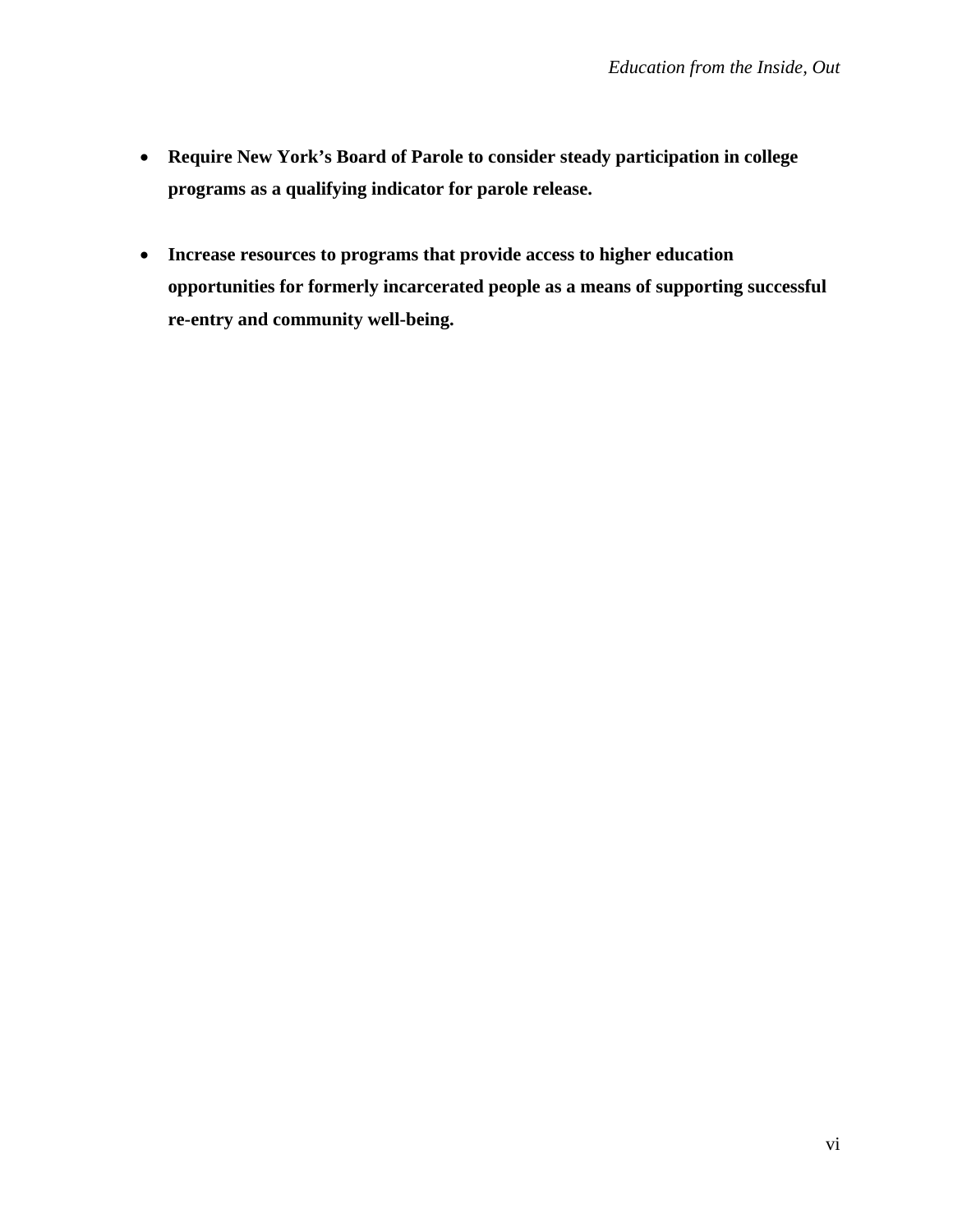#### *INTRODUCTION*

In September of 1994, President Bill Clinton signed the Violent Crime Control and Law Enforcement Act (VCCLA), also known as the Clinton Crime Bill, into law. Marked by socalled "tough on crime" policies as promoted by the president and Congress at that time, the new law included an expansion of the federal death penalty and allocated \$9.7 billion for prison construction at the national and local levels.<sup>1</sup> A critical provision of the bill was the amendment to the Higher Education Act of 1965, which had sanctioned the use of federally funded postsecondary education grants, more commonly known as Pell Grants, for inmates. The VCCLA prohibited the awarding of Pell Grants to individuals incarcerated in federal or state correctional facilities, effectively leaving the responsibility to fund higher education programs in prison to the states.

In New York, former Governor Mario Cuomo continued state funding for post-secondary correctional education (PSCE) through the Tuition Assistance Program (TAP), which awards educational grants to low-income students. The Higher Education Services Corporation (HESC), the division of the state's Department of Education which administers TAP grants, does not require either individual applicants to specify if they are incarcerated or college administrators to identify people as prisoners. The main criteria for TAP grants are based on income and whether a person is single or married and has dependents. In fiscal year  $1994-1995$ , HESC awarded \$631 million in grants to about 300,000 New York college students; approximately 3,000 of those students, or one percent, were inmates receiving TAP grants between \$1,750 and \$2,000.<sup>3</sup>

In 1995 however, the first year George Pataki took office as governor, New York banned inmates from receiving TAP grants.<sup>4</sup> Nationwide, nearly all the 350 PSCE programs closed<sup>5</sup> only four out of 70 remained open in New York—despite the widely held view among correction officials and experts in the field about the multiple benefits of such programs.

<sup>&</sup>lt;sup>1</sup>U.S. Department of Justice Fact Sheet, Violent Crime Control and Law Enforcement Act of 1994. http://www.ncjrs.gov/txtfiles/billfs.txt.  $2$  New York State's fiscal year runs from April 1 to March 31.

 $3$  Higher Education Service Corporation estimates that the savings resulting from banning inmates from TAP eligibility was between \$5 and 6 million. Given that there were approximately 3,000 incarcerated students during FY 1994-1995, we can estimate that inmates received between \$1750 and \$2000 in TAP grants.

<sup>4</sup> Correctional Association of New York & Justice Policy Institute. *(1998). New York State of Mind?: Higher Education vs. Prison Funding in the*  Empire State, 1988–1998. New York: Gangi, R., Schiraldi, V., Ziedenberg, J, 2.<br><sup>5</sup> Fine, M., Torre, M.E., Boudin, K., Bowen, I., Clark, J., Hylton, D., et al. (2001). *Changing Minds: The Impact of College in a Maximum*-

*Security Prison.* New York: The Graduate Center of the City University of New York, 6.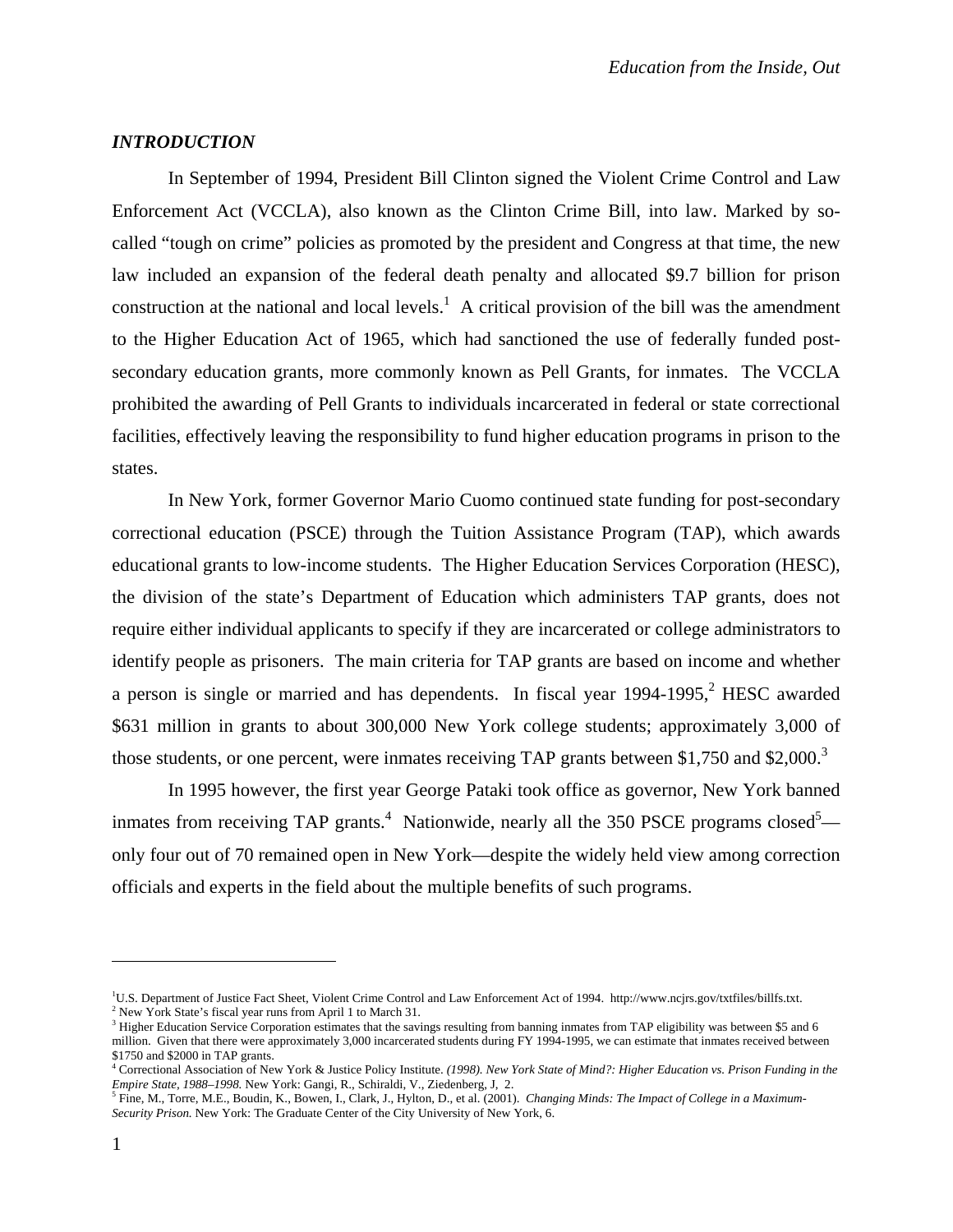The purpose of this paper, its findings, and subsequent recommendations is to provide concrete rationales for policymakers, criminal justice professionals, interested journalists, and concerned citizens as to why public funding for college programs in prisons should be restored. Evidence from studies, produced by both government and private entities, and examples of successful model programs in New York and other jurisdictions corroborate the Correctional Association's position that college programming in prison is a highly effective tool in reducing recidivism and managing facilities safely.

#### *POST-SECONDARY CORRECTIONAL EDUCATION*

#### **Research and Studies**

 $\overline{a}$ 

PSCE is widely cited as having a direct and measureable impact on reducing the rate at which people return to prison. In 1991, New York's Department of Correctional Services published *Analysis of Return Rates of the Inmate College Program Participants*, that tracked men and women who had earned a degree in the Inmate College Program during the 1986-1987 academic year and found the rate of return for degree-earners to be significantly lower than that of participants who did not earn a degree. Of those earning a degree, 26.4 percent had been returned to the Department's custody, whereas 44.6 percent of participants who did not earn a degree were returned to custody. Degree earning inmates also returned to prison at a lower rate than would be expected when compared to the overall male return rate. The Department concluded, "These findings suggest that earning a college degree while incarcerated is positively related to successful post-release adjustment as measured by return to the Department's custody."6

In 2001, The Correctional Education Association, a professional association for educators and administrators providing services for students in correctional settings, released a report that compared recidivism data across Ohio, Maryland, and Minnesota on 3,170 inmates released between late 1997 and early 1998. One of the more comprehensive analyses conducted on the subject, *The Three State Recidivism Study* found that the 1,373 inmates who had participated in college programs while incarcerated had significantly lower re-arrest, re-conviction, and re-

<sup>6</sup> State of New York Department of Correctional Services. (1991). *Analysis of Return Rates of the Inmate College Program Participants*. New York: Clark, D.D., Executive Summary.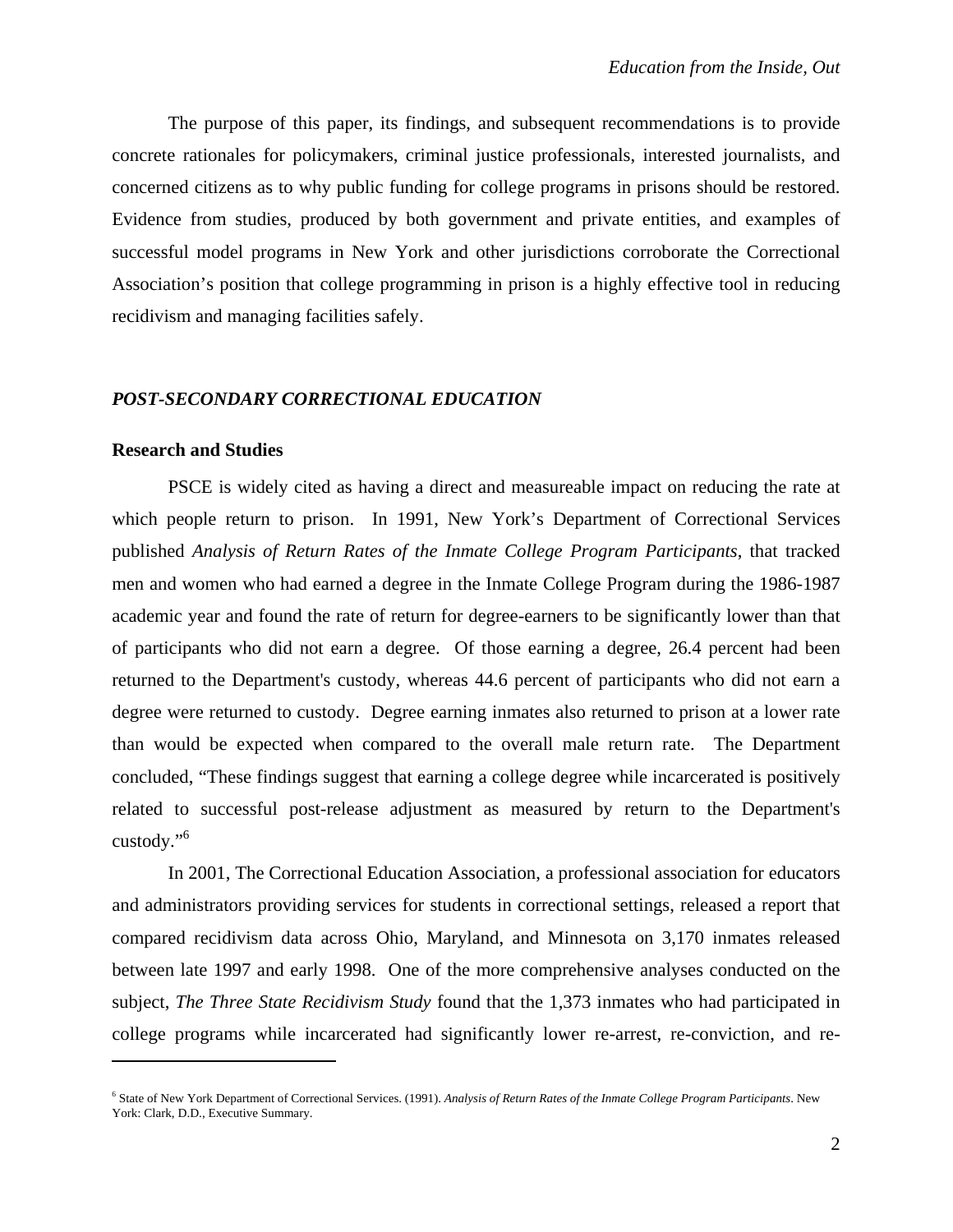incarceration rates than non-participants.<sup>7</sup> Another influential study, published in 2004, *Post-Secondary Correctional Education and Recidivism: A Meta-Analysis of Research Conducted 1990-1999*, found that "inmates who participated in PSCE recidivated 22 percent of the time and those not participating in PSCE had a recidivism rate of 41 percent."<sup>8</sup>

PSCE programs are also valuable in improving conditions inside the facilities: prison administrators, inmates, and correction officers all attest to the value of college programs because they provide an incentive for good behavior, help inmates develop a sense of self-esteem and responsibility, and produce a steady stream of mature leadership. *Changing Minds: The Impact of College in a Maximum Security Prison*, a study and narrative released in September 2001 of the college program experience at Bedford Hills Correctional Facility, a maximum security women's prison in Westchester, New York, included accounts from several correction officers citing fewer fights and better communication between inmates and officers as one of the program's positive results. A paper published by the Correctional Association in 1998 had similar findings—college programs help maintain a calmer, more manageable environment in prison.<sup>9</sup>

A paper by Dr. Michelle Fine, *Evidence Based Analysis of Two Criminal Justice Policies Designed to Reduce Risk, Increase Public Safety and Lower Reincarceration Rates*, presented in 2007 to the New York State Commission on Sentencing Reform, also found extremely strong evidence of the positive impact of in-prison college programs. Dr. Fine includes four findings in her testimony on the benefits of college in prison: reincarceration rates are reduced; there are considerable government savings due to fewer recommitments and the reduction in the associated costs of incarcerating people; prisons are more peaceful and disciplined; and, the children of prisoners participating in in-prison college programs are encouraged to pursue education more seriously. $10$ 

<sup>&</sup>lt;sup>7</sup> Correctional Education Association. (2001). *Three State Recidivism Study*. Lanham, Maryland: Steurer, S. J., Smith, L., & Tracy, L., 39.<br><sup>8</sup> Chapell, C.A. (2004). *Past Seggndam: Correctional Education and Pegidivismy* <sup>8</sup> Chapell, C.A. (2004). *Post-Secondary Correctional Education and Recidivism: A Meta-Anlysis of Research Conducted 1990-1999. Journal of Correctional Education, 55(2). Retrieved June 15, 2008, from New York University d* Correctional Education, 55(2). Retrieved June 15, 2008, from New York University database, 157.

<sup>&</sup>lt;sup>9</sup>Correctional Association of New York. (1999). *Plan for Restoring College Programs to New York State Prisons*, 1.<br><sup>10</sup> New York State Commission on Sentencing Reform. (2007). *Evidence Based Analysis of Two Criminal Jus Risk, Increase Public Safety and Lower Reincarceration Rates.* The Graduate Center City University of New York: Fine, M., 3-4.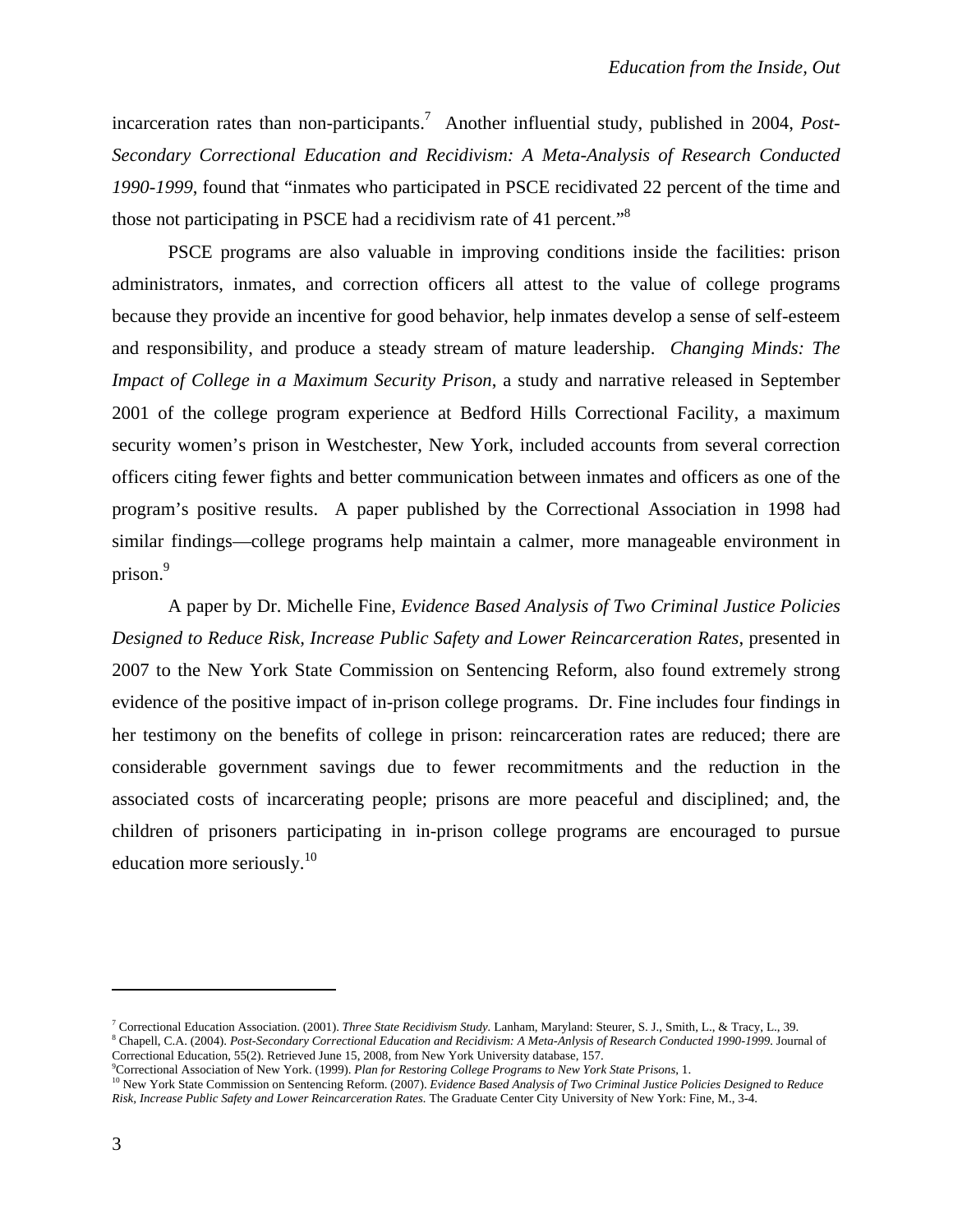#### **Technical Trade or Academic Education**

1

For the purposes of this paper, technical trade (also known as vocational) and academic programs are treated as separate types of education programs, with most of the paper examining the benefits of post-secondary education. Practitioners and researchers debate the value of technical training versus traditional academic learning inside prison; some question the merits of teaching specialized skills to inmates, saying that the purpose of education should be to broaden minds about the wide range of professional careers available, not just to provide training for particular jobs. This argument may miss one of the main premises of PSCE programs: to improve a person's chances of staying out of prison by equipping him or her with the necessary skills to find, maintain, and be successful at work. In her 2008 paper, *Structure and Components of Successful Educational Programs*, Doris MacKenzie writes, "Systematic reviews and metaanalyses of vocational education programs indicate that these programs are successful in reducing the later criminal activities of participants.<sup>"11</sup> Technical training has a proven impact in reducing recidivism and should be placed on an equal level as academic education. Allowing individual prisoners to choose a path best suited to him or her increases the chance of success during incarceration and post-release.

## *THE MULTIPLE BENEFITS OF COLLEGE PROGRAMS IN PRISON*

The benefits of PSCE programs can be measured in several important ways, each having value for the criminal justice system and the larger community. Whether we take the perspective that PSCE is worthwhile because education reduces recidivism rates and college programs in prison create a calmer environment, or, that dollar for dollar, education is a more cost-effective crime fighting strategy than re-incarceration and longer sentences, college programs for inmates and the continuation of studies for formerly incarcerated people have indisputable merits for all concerned parties.

<sup>11</sup> MacKenzie, D.L. (2008). *Structure and Components of Successful Educational Programs*. New York: The Prisoner Re-Entry Institute, 11.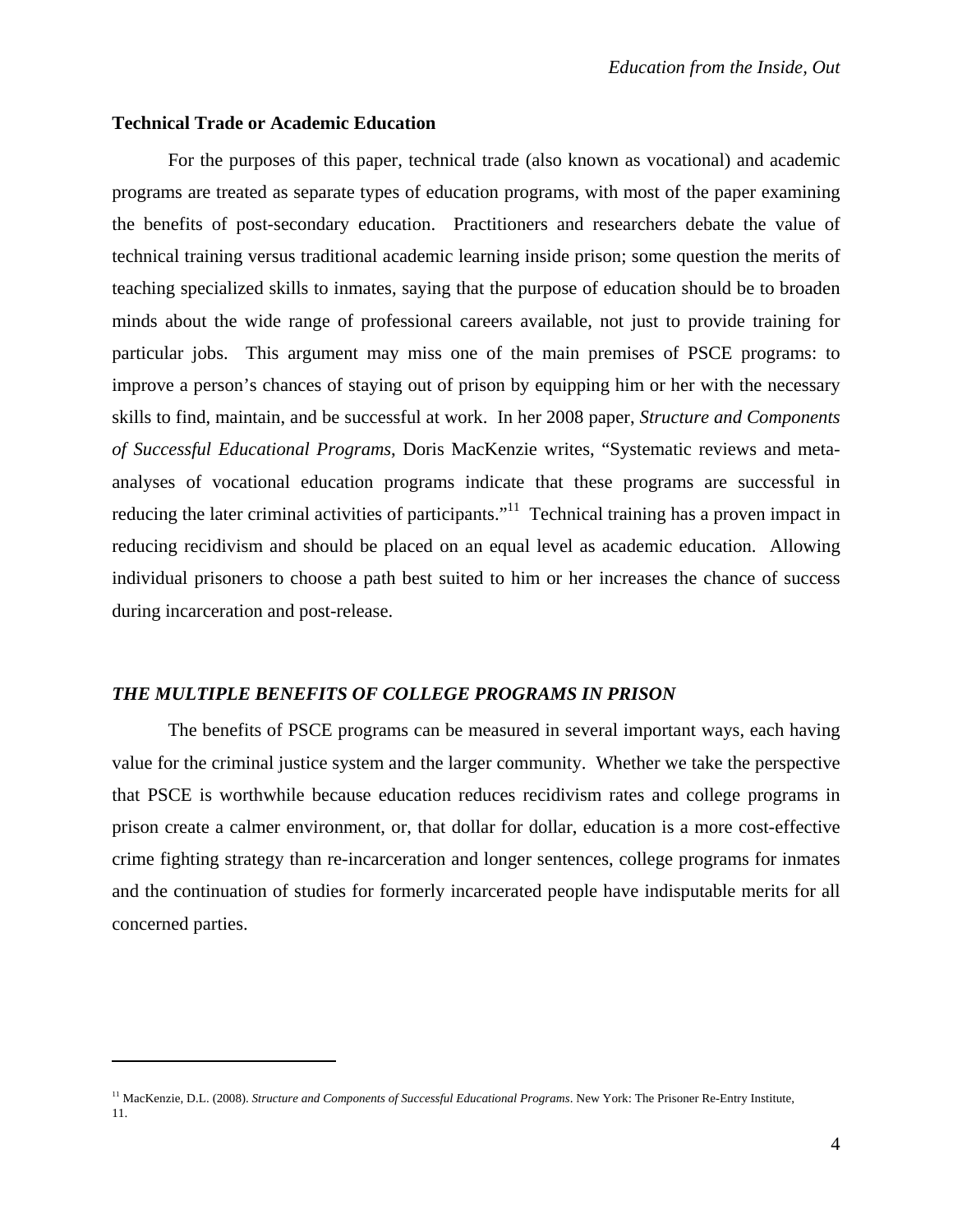#### **Reduced Recidivism**

 Successfully reintegrating into the community is often the most challenging task for formerly incarcerated men and women with few resources or support systems to depend on. College credits and/or a degree function as a "lifeline" through the daily difficulties and setbacks people with a criminal history often confront and must overcome to avoid returning to prison.

#### *Opportunities for Employment*

A college education has become one of the most valuable assets in the US—it is now estimated that a Bachelor's degree is worth more than \$1 million in lifetime earnings.<sup>12</sup> A person with a high school diploma or GED can expect to earn an average annual income of  $$29,600<sup>13</sup>$  only just above the poverty line (\$26,138 yearly average income for a family of four<sup>14</sup>) and hardly enough to support one person. The average annual income for a person who did not graduate from high-school or obtain a GED is  $$19,915$ <sup>15</sup> Not having an advanced degree greatly diminishes people's capacity to earn a living wage, often forcing them to take two or three meaningless jobs to support themselves and their families. In many cases, particularly in economically depressed areas, people may turn to criminal activity simply as a means to survive.

Earning a degree or college credits while in prison can make a significant difference for formerly incarcerated men and women once they return to their communities and search for employment. At Bedford Hills Correctional Facility (BHCF), former inmate Christina Voight earned an Associate's degree and began her Bachelor's degree program. "The people who got an education on the inside had the same problems when released as those who didn't," she says now, "but those without college kept falling while those who had an education got back up and kept going." Ms. Voight is currently an Open Society Institute Fellow and working on her Ph.D. in sociology.

<sup>&</sup>lt;sup>12</sup> The Institute for Higher Education Policy. (2004). *Investing in America's Future: Why Student Aid Pays Off for Society and Individuals.* Washington, D.C.: Cunningham, A., 1.

<sup>13</sup> U.S. Department of Education, National Center for Education Statistics. (2008). *The Condition of Education 2008* (NCES 2008–031), Indicator 20.

<sup>14</sup>Buckley, C. (2008, July 14.) City Refines Formula to Measure Poverty Rate. *The New York Times*.

http://www.nytimes.com/2008/07/14/nyregion/14poverty.html?scp=4&sq=povertypercent20line&st=cse.<br><sup>15</sup> United States Department of Commerce, Economics and Statistics Administration, U.S. Census Bureau. (2007). *Income, Earni Data From the 2006 American Community Survey* (American Community Survey Reports, ACS-08). Washington, D.C.: Webster, B. H., Jr., & Bishaw, A., 16.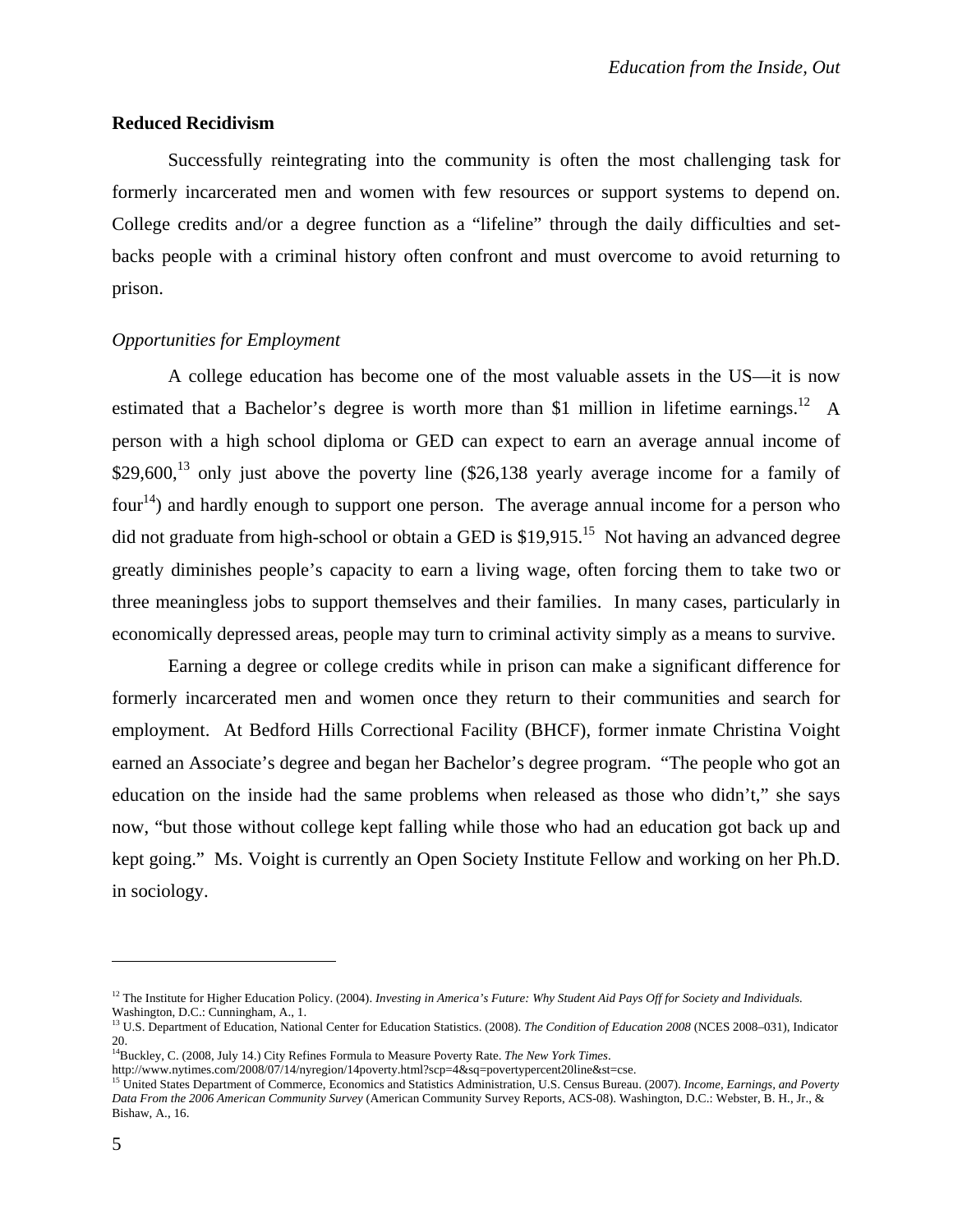Cheryl Wilkins is an academic counselor for The College Initiative at Lehman College and a former member of the inmate committee at Bedford Hills Correctional Facility that helped reinstate the college program in that prison. Referring to formerly incarcerated men and women released from prison without having earned credits or a college degree, Ms. Wilkins says that, "Coming out of prison with a degree is no comparison to transitioning back into the community without one. No comparison."

Aileen Baumgartner, director of the Bedford Hills Correctional Facility College Bound Program, says PSCE helps ex-offenders during their employment search, as they are better able to fill out an application and write a cover letter and resume. Furthermore, success in an academically rigorous environment provides a measure of accomplishment that carries over into employment. Selina Fulford, a formerly incarcerated woman currently pursing her second Masters degree, echoes Ms. Baumgartner's view that higher education is crucial for obtaining a good job and being successful enough to professionally advance. Ms. Fulford has been promoted three times, starting out as a Residential Aid at a homeless shelter and working her way up to Ombudsman, a position that requires a Masters degree. She credits her progress to her academic achievements, saying that, "Education gives you power to do good things."

When back in their communities, formerly incarcerated people are at a dual disadvantage: they are chronically undereducated, which limits employment options, and are stigmatized as exoffenders when filling out applications. Exposure to post-secondary education helps break the cycle of unemployment and incarceration. *The Investment Payoff,* a 2005 study released by the Institute for Higher Education Policy (IHEP), a nonprofit organization advocating for increased access and greater success in postsecondary education, found that, "Individuals with a Bachelor's degree reported lower levels of unemployment than individuals with a high school diploma."<sup>16</sup> As Ms. Voight, the BHCF College Bound graduate, explained: "A degree signals to potential employers that a person is responsible and hard-working."

Research and experience demonstrate that inmates who participate in higher education programs have a much better chance of remaining crime-free upon release. Considering that in New York, transitional services for inmates are generally inadequate and often amount to little

1

<sup>16</sup>The Institute for Higher Education Policy. (2005). *The Investment Payoff: A 50-State Analysis of the Public and Private Benefits of Higher Education*. Washington, D.C.: Cunningham, A., Krichels, S., Merisotis, J., Daulton, C.R., Clinedinst, M., Hardge, L., 9.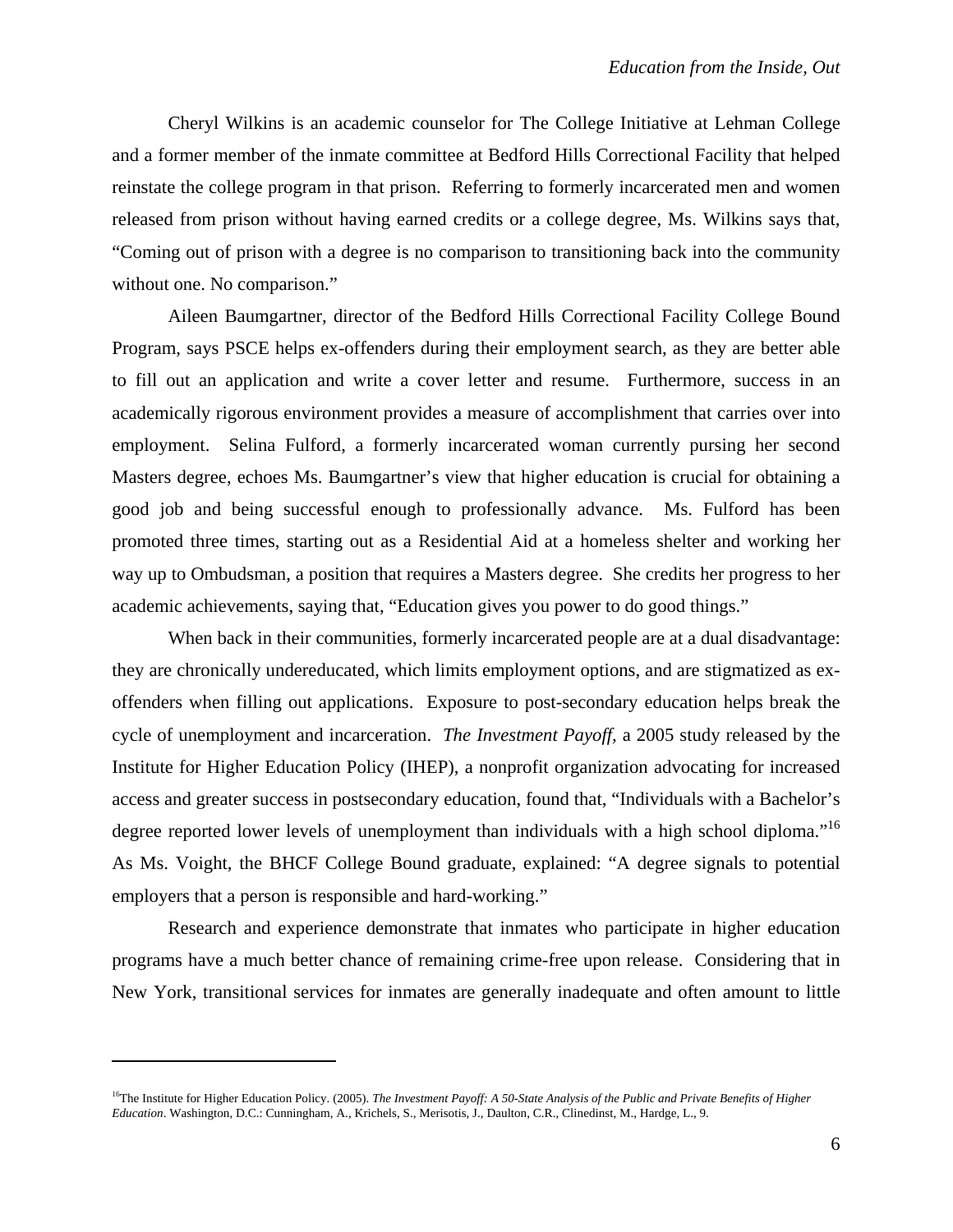more than a ride to the bus stop and \$40, a degree can provide the crucial support that re-entry services in the state are mostly lacking.

#### *Improved Cognitive Skills*

 Post-secondary education emphasizes learning how to rationally argue based on reason and logic and, in turn, the value of considering alternative opinions and points of view. The demands of college classes and the rewarding experience of academic success combined with schooling in a formal setting are considered critical for developing the ability to use and process information.<sup>17</sup> Higher education improves cognitive functions by helping to diminish the antisocial attitudes and behaviors associated with criminal activity.18

PSCE practitioners provide numerous anecdotes that demonstrate success in changing the antisocial behaviors of program participants. Aileen Baumgartner from the Bedford Hills program describes women offering positive support for each other in class and encouraging younger inmates to enroll in the college program. Ms. Baumgartner's experiences are echoed by Jamie Houston, a former assistant warden in the Indiana State Department of Corrections who recently began running the Indiana State University Correctional Education Program. Mr. Houston regularly sees inmates enrolled in college classes tutor new students, contributing to a positive atmosphere in an otherwise harsh setting.

A common thread running through the stories and experiences of practitioners and college program participants is how earning college credits and, in particular, a degree while incarcerated can have a significant psychological impact. Many people interviewed for this report described an increase in their sense of "self-efficacy," the knowledge that they have the ability to shape and steer their lives in a meaningful way. As a professor at the Bedford Hills College Program, Aileen Baumgartner observes the change in women over the course of a semester as they become more aware of their own capabilities. Earning college credits connects hard work and determination to measureable success. A woman named Barbara who was interviewed for the *Changing Minds* study said, "Being in college taught me about perseverance, I learned I can do what I put my mind to [...] I didn't know that before college."<sup>19</sup> Succeeding at

 $17$  See Mackenzie (2008), 3

<sup>18</sup> For a more comprehensive treatment of the impact education has on the cognitive skills of inmates, see MacKenzie (2008), *Structure and Components of Successful Educational Programs*, 3. 19 See Fine et al. (2001), 10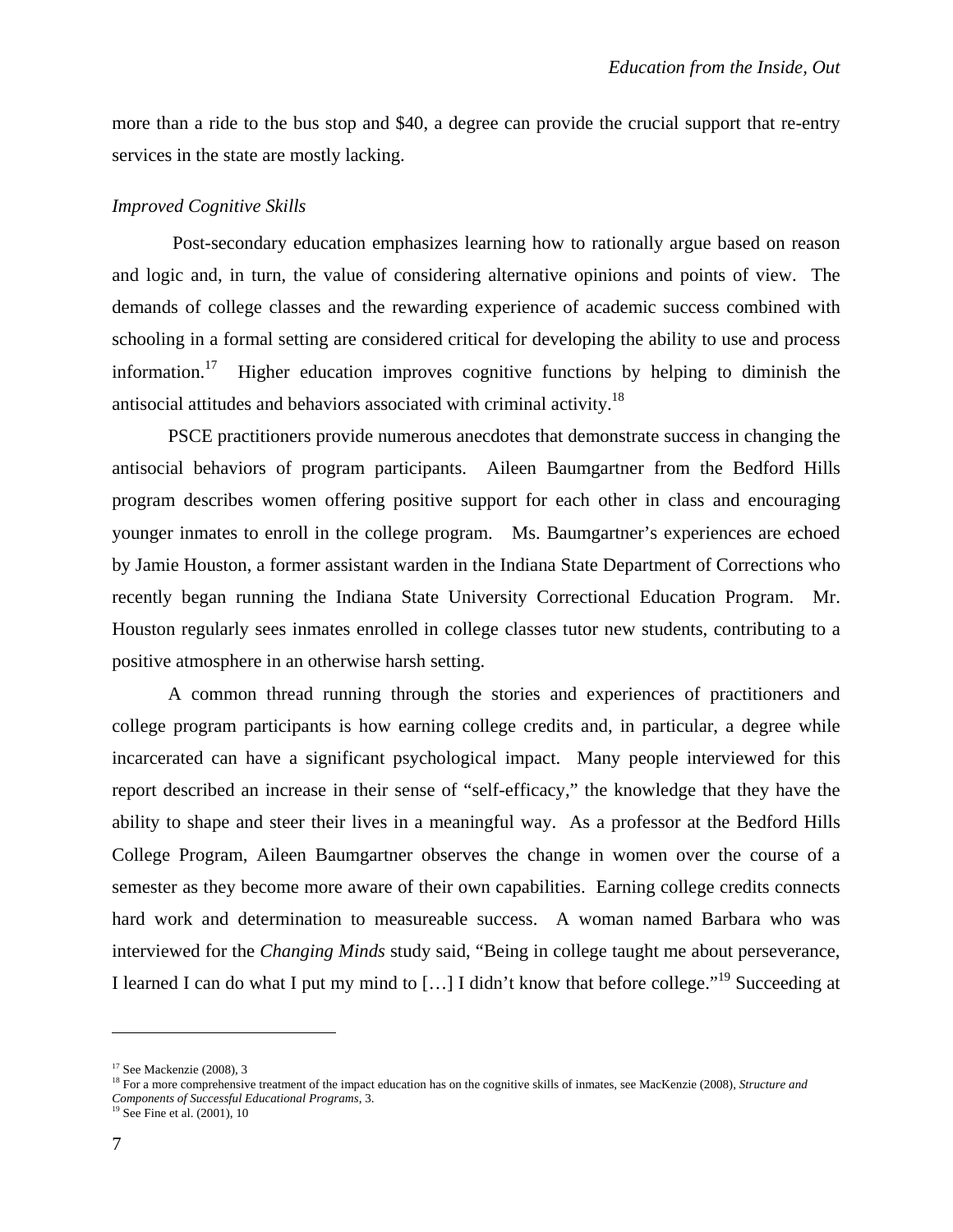college in an adverse environment is evidence of strength, intelligence, and dedication, qualities critical to succeeding on the outside.

#### **A Safe and Manageable Prison Environment**

Educating inmates and improving their cognitive skills produce benefits even before they are released. Practitioners interviewed often reported a behavioral sea change in inmates who took college courses. Dr. Robert Cadigan, director of the Boston University Prison Education Program that holds college courses at two Massachusetts state correctional facilities, sees disciplinary infractions go down among his students during the course of a semester. Aileen Baumgartner also described how inmates will self-police, or reprimand other inmates in class if they "act up," out of fear of losing the program permanently. Jamie Houston from Indiana characterized inmates attending classes as the best-behaved population in a correctional facility, crediting college programs with creating an incentive to avoid conduct that will be written up as a disciplinary infraction. Changes in behavior can be attributed to improved cognitive capacity as well as to the incarcerated person having the opportunity to feel human again by engaging in an activity as commonplace as going to classes.

Incarceration is frequently a dehumanizing and alienating experience: verbal and physical harassment and abuse are a daily occurrence at some facilities and can contribute to a violent culture of social interaction between correction officers and inmates and among inmates. Inmates often report being "treated like criminals" by prison staff, which serves to impart feelings of hopelessness and a negative self-image. College professors, on the other hand, as reported by inmates and teachers alike, expect inmates to act as students and treat them accordingly. Classroom protocol has a positive effect on inmates and on the expectations they set for themselves regarding how and what they will do both in prison and upon release.

The presence of academic programs in a facility can have significant influence on the entire population, even on prisoners not directly involved in PSCE. Robert Cadigan describes this effect as a "rising tide lifting all boats." Cheryl Wilkins reported how the entire culture of Bedford Hills changed after the college program was reestablished. Instead of supporting the system of mores, norms, and traditions that mandate avoidance of "self-improvement" programs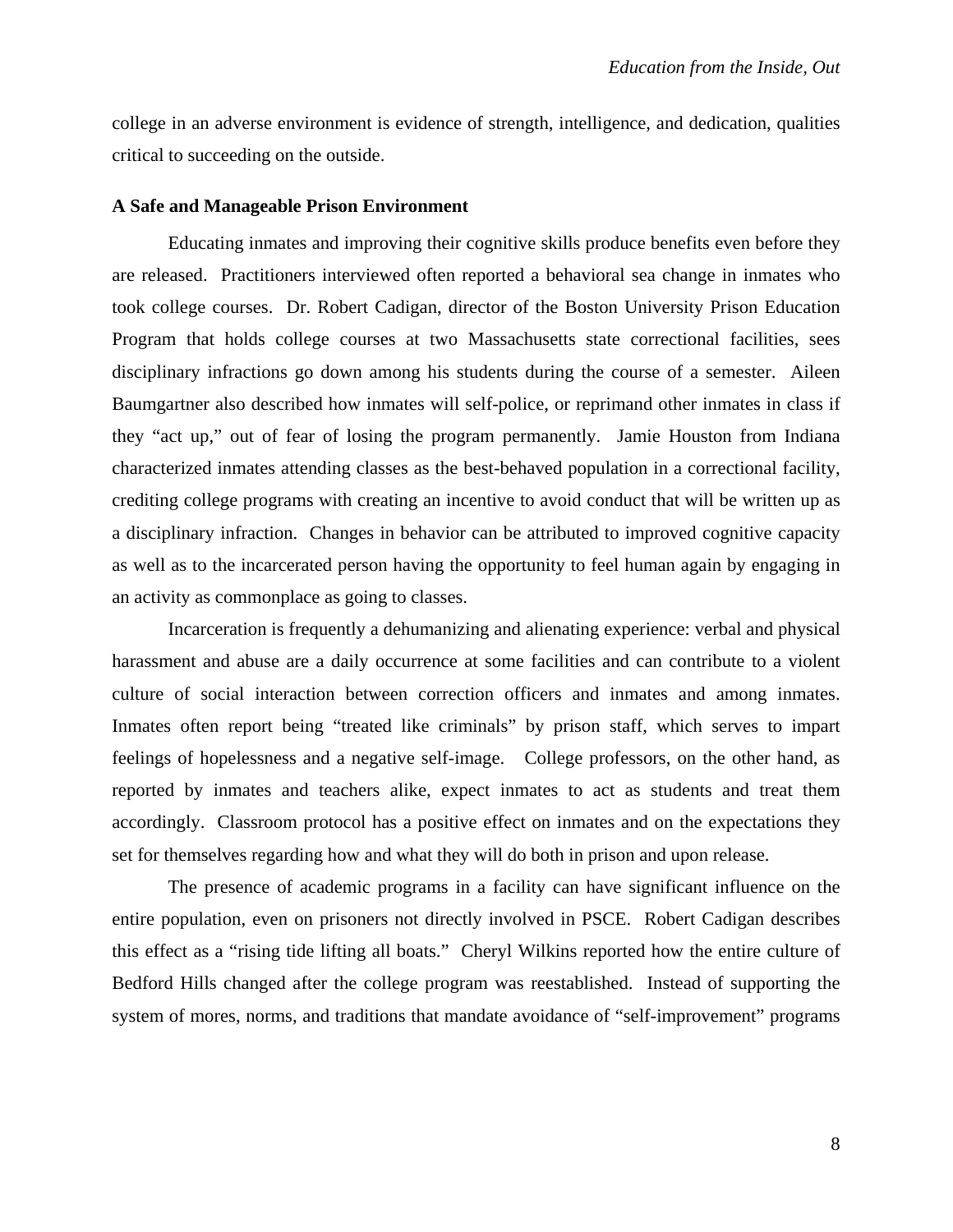and discourage cooperation with correction officials, PSCE contravenes the adoption of this counterproductive "prisoner code" by encouraging positive and thoughtful human interaction.<sup>20</sup>

The improved behavior of inmates participating in classes results in a substantially safer environment within correctional facilities. In the study *Changing Minds*, researchers found that college programs served as a "positive management tool" at Bedford Hills.<sup>21</sup> An officer interviewed for the report stated, "We don't have to worry about stabbings, the fighting within the facility. College gives them something else to occupy their time and […] their minds. The more educated the women are, the better they can express themselves and the easier it is to manage them."<sup>22</sup> College classes provide a tangible goal for inmates to focus on while incarcerated. Serena Alfieri, a woman formerly incarcerated at Bedford Hills who took classes through the college program, stated: "You can ignore all that bad stuff during the day if you know at six o'clock p.m., you're going to class." Another inmate participating in the program said, "When I first came to Bedford Hills, I was a chronic disciplinary problem, getting tickets back to back. I had a very poor attitude as well, I was rude and obnoxious for no reason, I did not care about anything or anyone. Then I became motivated to participate in a number of the programs, one of which was college. I started to care about getting in trouble and became conscious of the attitude I had that influenced my negative behaviors."<sup>23</sup>

 A consistent finding from the regular institutional monitoring visits conducted by the Correctional Association's Prison Visiting Project is relevant to this question. At the end of the day of the visit, Correctional Association representatives meet with the facility's superintendent and his or her executive team and often ask them about possible measures to improve conditions inside the prison. The prison officials have often recommended reinstating college programs because of their multiple benign effects: providing an incentive for good behavior; producing mature, well-spoken leadership who have a calming influence on other inmates and on correction officers; and, communicating the message that society has sufficient respect for the human potential of incarcerated people.

<sup>20</sup> Peat, B.T. & Winfree, L.T., Jr. (1992). Reducing the Intra-Institutional Effects of "Prisonization." *Criminal Justice and Behavior*, 19(2). Retrieved August 9, 2008, from New York University database, 209.<br>
<sup>21</sup> See Eine et al. (2001), 21.

<sup>&</sup>lt;sup>21</sup> See Fine et al. (2001), 21.<br><sup>22</sup> *Ibid*, 21

<sup>22</sup> *Ibid*, 21 23 *Ibid,* <sup>21</sup>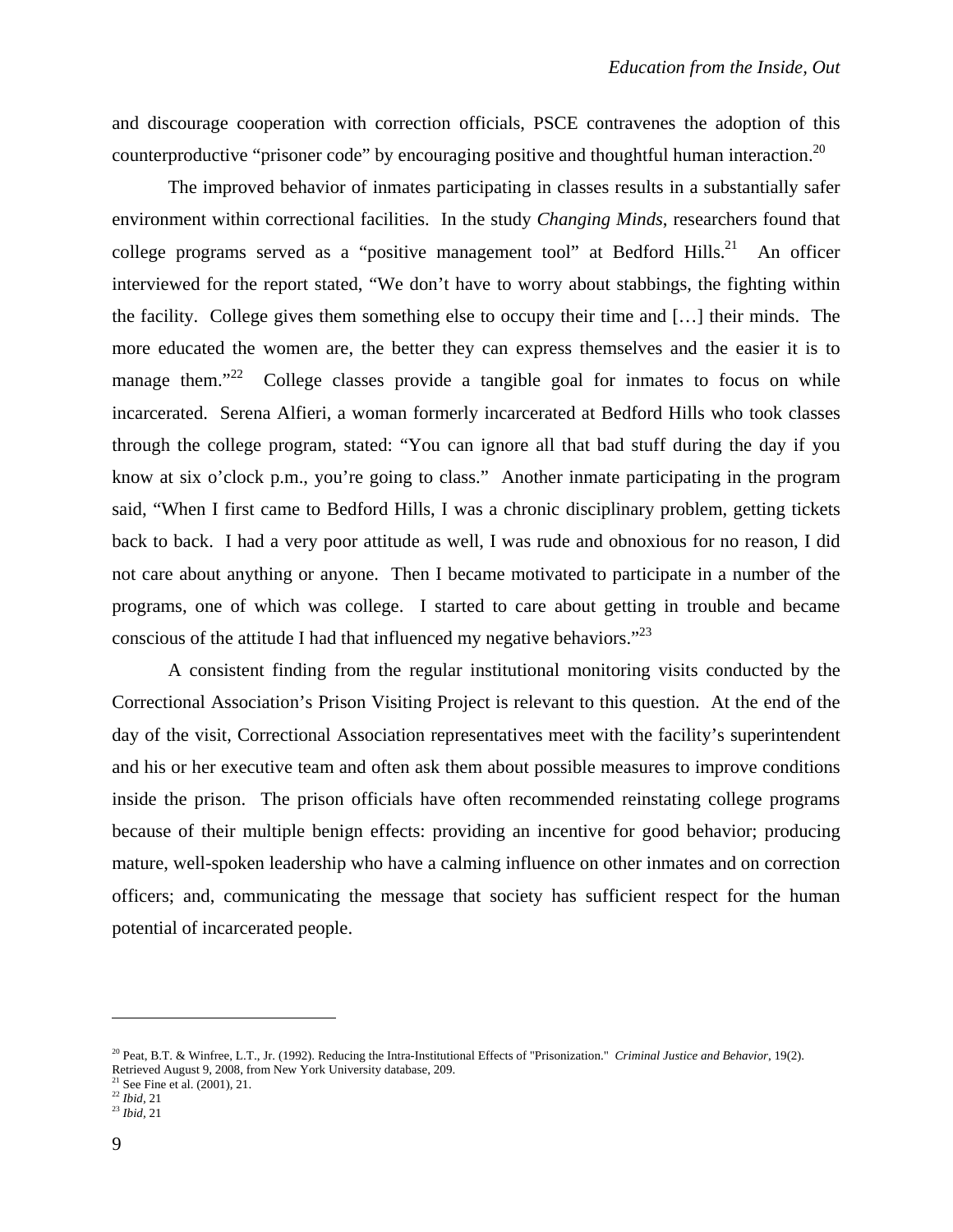#### **A Cost-effective Method of Improving Public Safety**

 A better educated population means a more productive population. An Institute for Higher Education (IHEP) study, *The Investment Payoff*, advocates for increased investment in higher education, stating: "Going to college has broad and quantifiable national impacts, from higher salaries to improved health to increased volunteerism to a reduced reliance on welfare and other social support programs."<sup>24</sup> The study reports that: "Nationally [...] less than one-half percent of those with a Bachelor's degree received some form of public assistance in 2003.<sup>725</sup> Formerly incarcerated people are more likely than other groups to rely on public assistance programs such as welfare and Medicaid, giving policymakers more incentive to direct public funds to PSCE programs.

 Another report by IHEP, *Investing in America's Future*, found that focusing student aid on low-income students maximizes the return on investment made into increasing access to college. The study notes: "The failure to invest in college access for all students not only results in diminished personal economic opportunities for low-income students but also weakens the fabric of society and risks costing the nation more in the long-term."<sup>26</sup>

New York has a history of lopsided spending on incarceration versus education: the current average cost of incarcerating a person is  $$44,000$  per year,<sup>27</sup> while the State University of New York annually spends \$7,645 on instructional expenditures per full-time student.<sup>28</sup> The cost differences in education versus incarceration in New York, plus the short- and long-term benefits of a better educated population, makes investment in higher education for incarcerated individuals and people in the community smart fiscal policy.

*Correctional Education as Crime Control*, a study by the Department of Policy Studies at the University of California at Los Angeles, sought to answer the question, "If a state has a million dollars to invest in crime control, which method will prevent more crimes—educating inmates or keeping them imprisoned longer?"<sup>29</sup> The study used data from the previously cited and comprehensive *Three State Recidivism Study* (see page 2), plus additional data on education

1

<sup>&</sup>lt;sup>24</sup> See The Institute for Higher Education Policy. (2005). *The Investment Payoff*, 3<br><sup>25</sup> *Ibid*, 11<br><sup>26</sup> See The Institute for Higher Education Policy (2004), 7.<br><sup>27</sup> See Legal Action Center. (2008). *Drug Law Reform 2 Committee and Assembly Ways and Means Committee*. http://www.suny.edu/sunyNews/News.cfm?filname=2007-02-

<sup>08</sup>RyanBudgetTestimony.htm..

<sup>29</sup> Bazos, A., & Hausman, J. (2004). *Correctional Education as a Crime Control Program.* University of California at Los Angeles School of Public Policy and Social Research, Department of Policy Studies, 8.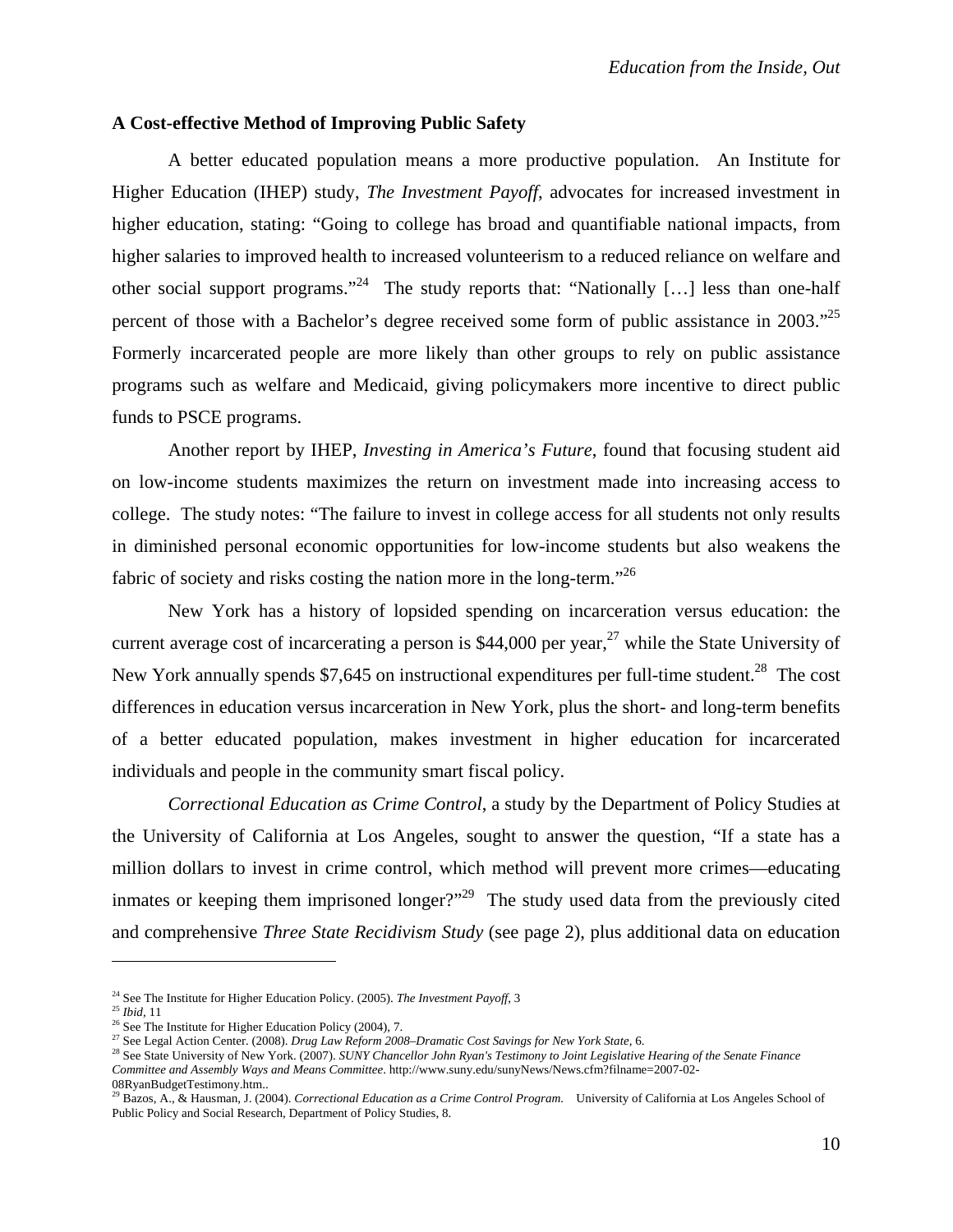costs and crime rates from the three states in the study—Maryland, Minnesota, and Ohio. The report found that the cost to the state per crime prevented by offering education to inmates is about \$1,600; the cost per crime prevented by extending prison sentences is  $$2,800<sup>30</sup>$  Translated into the terms of its guiding question, the study concluded, "A \$1 million investment in incarceration will prevent about 350 crimes, while that same investment in education will prevent more than 600 crimes. Correctional education is almost twice as cost effective as incarceration."<sup>31</sup>

# *MODEL PROGRAMS IN NEW YORK AND THE UNITED STATES*

 Despite the termination of federally funded PSCE programs through Pell Grants in 1994, several programs in different parts of the US remained in operation through the creative use of other federal grants, state appropriations, and/or private funding. Currently, thousands of inmates in several states participate in successful state- and privately-funded PSCE programs. The following section reviews programs that seem to improve the lives of people during incarceration and post-release. While it is difficult to precisely assess college programs' effectiveness if the recidivism rate of the participants has not been determined or if programs have not been formally evaluated by an independent monitor, it is possible to judge a program's value on other bases, such as degrees conferred, cost to the state, and number of participants. Below we present several examples, noteworthy for their efficient use of funds and/or high academic standards. Those successful funding models should be of particular interest to New York policymakers in light of the state's current fiscal difficulties.

## **North Carolina and Correctional Education**

North Carolina's correctional education program is often cited as a model because of its wide-ranging presence in correctional facilities (even after the elimination of Pell Grants), the high rate of participation in programs, and its innovative funding methods.

In 2006, the average monthly enrollment in all academic programs offered by the Division of Education Services within the North Carolina Department of Correction was 10,516 inmates out of a total population of 37,725. Several community colleges from the North

<sup>30</sup> *Ibid,* 9

<sup>31</sup> *Ibid,* 10.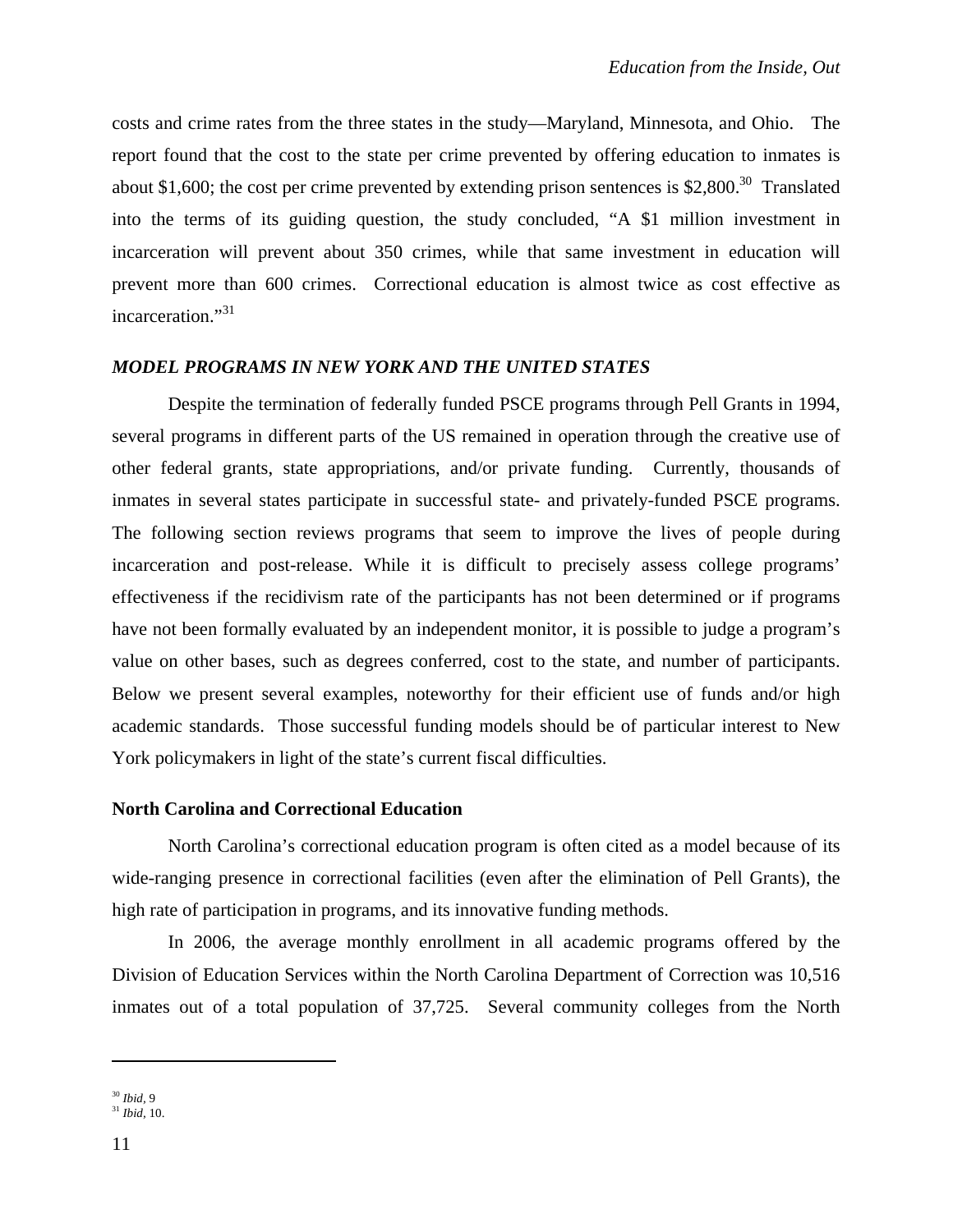Carolina Community College System, the University of North Carolina, and Shaw University, a private liberal arts university in Raleigh, North Carolina, contract with the Department of Correction's Division of Education Services to offer all levels of academic and technical programs in North Carolina correctional facilities.<sup>32</sup>

Two- and four-year college programs are less widely available than technical, ABE (Adult Basic Education—basic reading, writing, and mathematic instruction for adult learners), or GED courses; out of 78 correctional facilities, college credit courses are available in 25 institutions and of those, only 12 offer on-site instruction.<sup>33</sup> Nevertheless, in the  $2006-2007$ academic year, the North Carolina Community College System and University of North Carolina at Chapel Hill awarded inmates 47 Associate's and 39 Bachelor's degrees.<sup>34</sup> The following are brief descriptions of each of the programs offered by the Division of Education Services.

## *North Carolina Community College System*

Created in 1987 by legislative order, the North Carolina Interagency Partnership brings together the North Carolina Department of Correction and the North Carolina State Board of Community Colleges to oversee and maintain a comprehensive plan for the state's inmate population enrolled in technical trade and college programs, as well as GED and ABE courses.<sup>35</sup> Community colleges have historically expanded access to education for non-traditional students and underserved and/or low-income populations. Additionally, courses at community colleges generally cost less than those offered at larger public or private institutions and provide wider course options and scheduling flexibility, making them a particularly sound option for correctional facilities.<sup>36</sup> While the courses taught by the North Carolina Community College System (CCS) are primarily trade-oriented, the system is able to provide academic and technical programs at most correctional facilities in the state and some courses for college credits at a limited number of facilities.

1

 $32$  Shaw University is a private institution that also offers college classes to inmates in North Carolina but is not addressed in this paper due to the limited information available.

<sup>33</sup> University of North Carolina-Chapel Hill. (2007). *Correctional Education*. Retrieved August 8, 2008, from

http://www.fridaycenter.unc.edu/cp/correctional.htm.<br><sup>34</sup> North Carolina Department of Correction, Education Services. (2007). *Education Services Annual Report, Calendar Year 2006*.<br>http://www.doc.state.nc.us/dop/educatio

<sup>&</sup>lt;sup>35</sup>Contardao, J, & Tolbert, M. (2008). *Prison Postsecondary Education: Bridging Learning from Incarceration to the Community.* Available from the Prisoner Reentry Institute website: http://www.jjay.cuny.edu/centersinstitutes/pri/publications.asp., 4.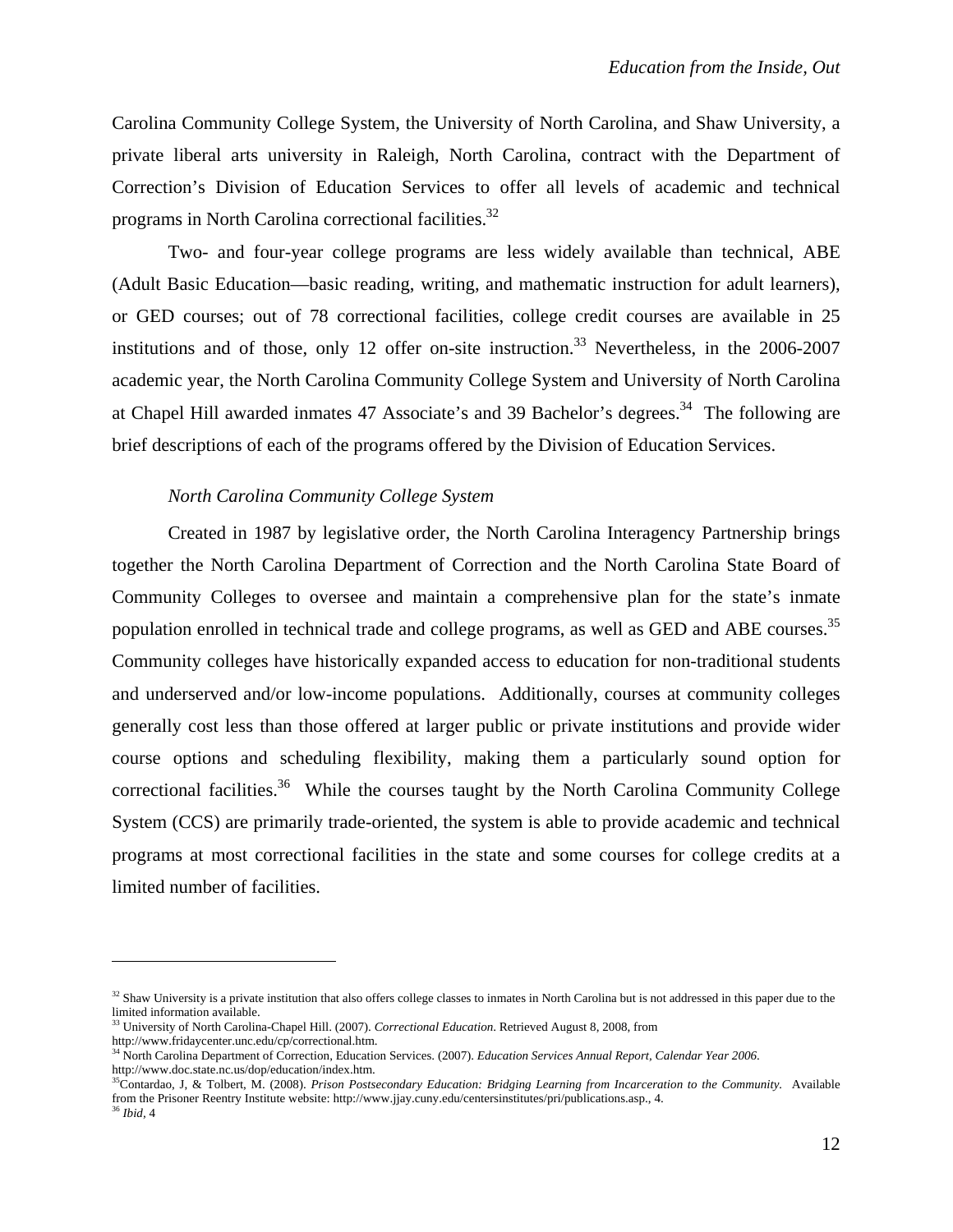The North Carolina General Assembly provides a high appropriation per each full-time student attending a college within the statewide community college system and does not differentiate between incarcerated and non-incarcerated students—appropriations are the same for both.

*University of North Carolina-Chapel Hill: The Friday Center's Correctional Education Program* 

 Persons incarcerated in North Carolina facilities may also apply for on-site or correspondence classes offered through the University of North Carolina (UNC) at Chapel Hill. As a top educational institution in the U.S., UNC-Chapel Hill offers inmates a unique opportunity to earn college credits from an esteemed university and is strict in its enrollment and academic performance requirements. Inmates enrolling in courses must meet specific academic criteria prior to being accepted and must maintain a 2.0 grade point average throughout the semester.

 UNC courses are funded entirely by the U.S. Department of Education "Workplace and Community Transition Training for Incarcerated Youth Offenders" grant, also known as the "Youth Offender" grant, via the North Carolina Department of Correction. Using the \$1,500 grant awarded per inmate 25 years of age and younger and within five years of release, in 2006, UNC was able to offer 63 on-site post-secondary classes in 12 facilities<sup>37</sup> (recent federal legislation expanded eligibility criteria for the "Youth Offender" grant to include inmates under the age of 35 and within seven years of release and increased the grant to  $$3,300^{38}$ ).

#### **The Windham School District in Texas**

A second distinctive example of PSCE programming is the Texas Department of Criminal Justice's (TDCJ) Windham School District (WSD). Recognizing the value education has in a correctional setting, the TDCJ was the first government agency in the United States to set up a statewide prison education system. New Mexico currently provides post-secondary education programming in all state correctional facilities, although the courses are offered though the University of New Mexico via long distance learning using camera feeds from

<sup>37</sup>J. Ross, personal communication, September 30, 2008.

<sup>38</sup> United States House of Representatives. (2008). *Sec/ 931. Repeals. (House Report 110-803–Higher Education Opportunity Act).* Retrieved December 19, 2008: http://www.congress.gov/cgi-

bin/cpquery/?&sid=cp110xPuQA&refer=&r\_n=hr803.110&db\_id=110&item=&sel=TOC\_1277915&*.*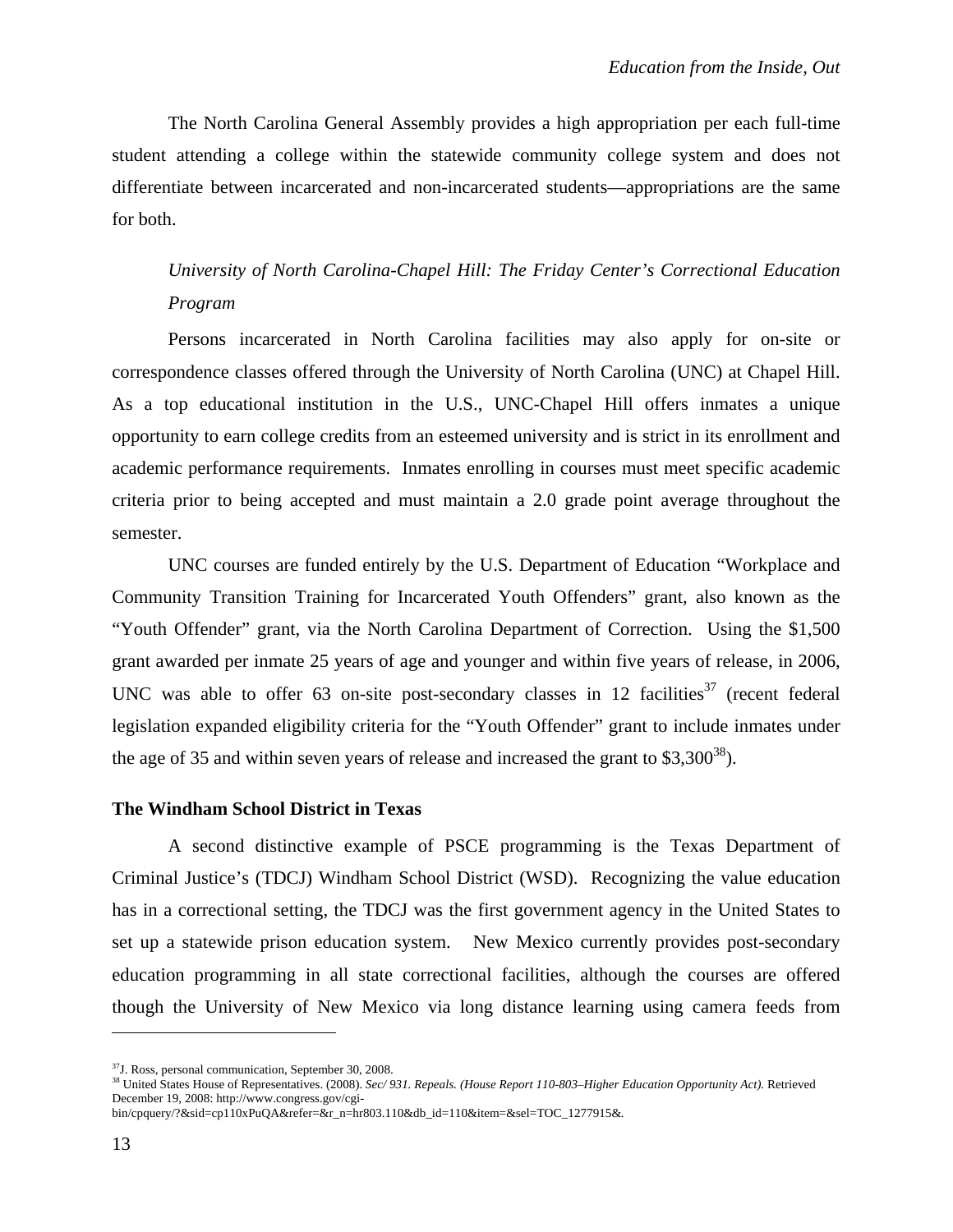traditional classrooms to prisons. WSD's specific goals are to: "Reduce recidivism; reduce the cost of confinement or imprisonment; increase the success of former inmates in obtaining and maintaining employment; and provide incentives to inmates to behave in positive ways during confinement or imprisonment."<sup>39</sup>

During the academic year 2007-2008, a total of 5,995 inmates participated in two- and four-year college and graduate level courses. That year, WSD awarded 509 Associate's, 56 Bachelor's, and 92 Masters Degrees.<sup>40</sup>

 Accredited by the Texas Education Agency, an administrative entity that monitors activities and programs related to public education in Texas, WSD offers several levels of education, including post-secondary programs through contracts with colleges and universities in the same geographic regions as correctional facilities. TDCJ requires every inmate who wishes to enroll in classes to be assessed by a "treatment department professional," who will develop an Individualized Treatment Program depending on an inmate's specific programming needs. The ITP "outlines programmatic activities for an offender, and prioritizes his/her participation in recommended programs based on the offender's needs, program availability, and projected release date."<sup>41</sup> Inmates must also meet the admission criteria of the college or university they apply to. $42$ 

 WSD is recognized as a legal school district separate from the Department of Criminal Justice, and therefore eligible for public funding. In 2008, WSD received \$59,425,745 from the Texas Department of Education (DOE) for all academic, trade, and vocational programs.<sup>43</sup> Most of this financial support, however, is used to cover the 22,452 inmates (as of September 2008) enrolled in Windham's basic and remedial academic and lifestyle programs, like literacy, special education, English as a Second Language, and parenting classes. The college program receives \$2.3 million from the Texas DOE, as well as through out-of-pocket charges to inmates. Currently, inmates enrolled in WSD under the age of 25 and within five years of release are eligible to receive financial aid for tuition and materials associated with post-secondary education classes from the US Department of Education's "Youth Offender" grant (as mentioned on page 13, effective fiscal year 2009, the criteria for financial aid will expand to include inmates

<sup>39</sup> *Windham School District. (2003). Overview. http://www.windhamschooldistrict.org/csd/policy/4.00.pdf.* 

<sup>&</sup>lt;sup>40</sup> Texas Department of Criminal Justice. (2008). *Division of Continuing Education, Performance Report 2007–2008*. Draft version. <sup>41</sup> See Windham School District. (2003).

<sup>42</sup> *Ibid* 

<sup>43</sup> J. Ross, personal communication, October 23, 2008.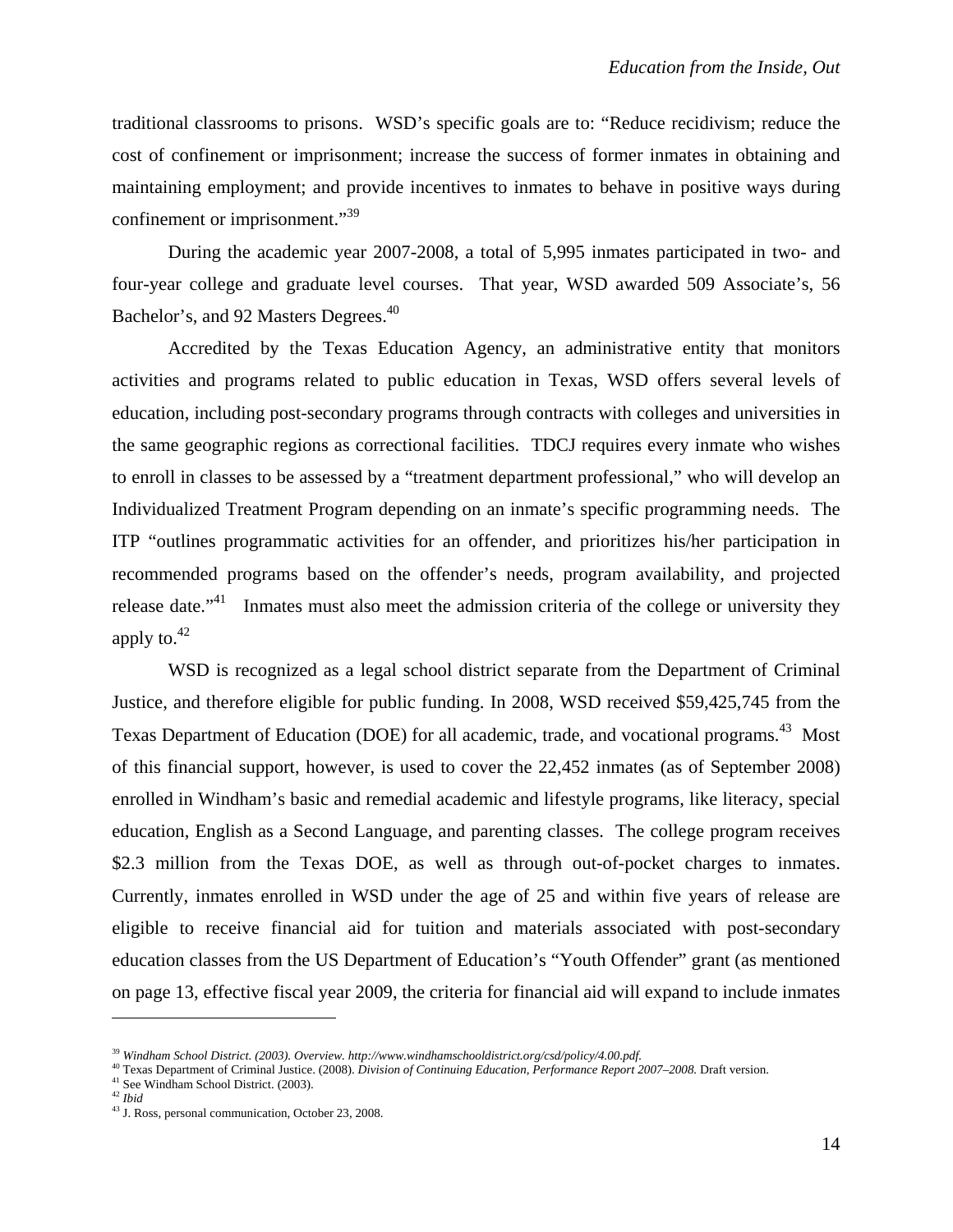35 years of age and under and within seven years of release). WSD uses the grant money to cover the cost of the first three courses taken by eligible inmates; inmates must pay their own way for subsequent courses. The FY 2008 grant covered approximately 2,100 inmates.<sup>44</sup> For inmates over the age of 35, Windham will pay for one class each semester; if inmates choose to take additional classes, they are required to pay for the cost of those classes (moderately lower than the cost of taking classes on a traditional campus) upon release from prison as a condition of parole. Nonpayment is considered a violation of parole, although according to WSD administrators, this violation is not enforced as the sole reason to return a person to prison. In fiscal year 2008, WSD recovered \$650,000 from formerly incarcerated people—the highest amount since the payment policy began in 1998.

Requiring inmates to pay for their college education has raised concern among some program practitioners and academics, specifically about whether the cost of fees will deter people from taking classes. One WSD administrator said that the cost might discourage some people from taking classes because "they don't want to come out of prison in debt." However, given that nearly 6,000 inmates have enrolled in college programs in WSD, this policy doesn't seem to be a disincentive. WSD does work with some colleges to reduce the fees inmates have to pay, recognizing that the financial burdens faced by many formerly incarcerated people are greater than those without a criminal history.

Unfortunately, no independent studies have been conducted of the impact college courses offered through WSD have on recidivism, making it difficult to accurately assess the effectiveness of the program. Still, Texas's efforts to provide a statewide educational system seem to be working—the number of inmates receiving post-secondary education degrees is impressive and is growing every year.

#### **Bard Prison Initiative**

 The Bard Prison Initiative (BPI) is an upstate New York-based program that provides college programming in Eastern Correctional Facility, a maximum security prison for men in Ulster County, Woodbourne Correctional Facility, a medium security prison for men in Sullivan County, Elmira Correctional Facility, a maximum security prison for men in Chemung County, and Bayview Correctional Facility, a medium security prison for women in New York City.

1

<sup>44</sup> J. Ross, personal communication, October 22, 2008.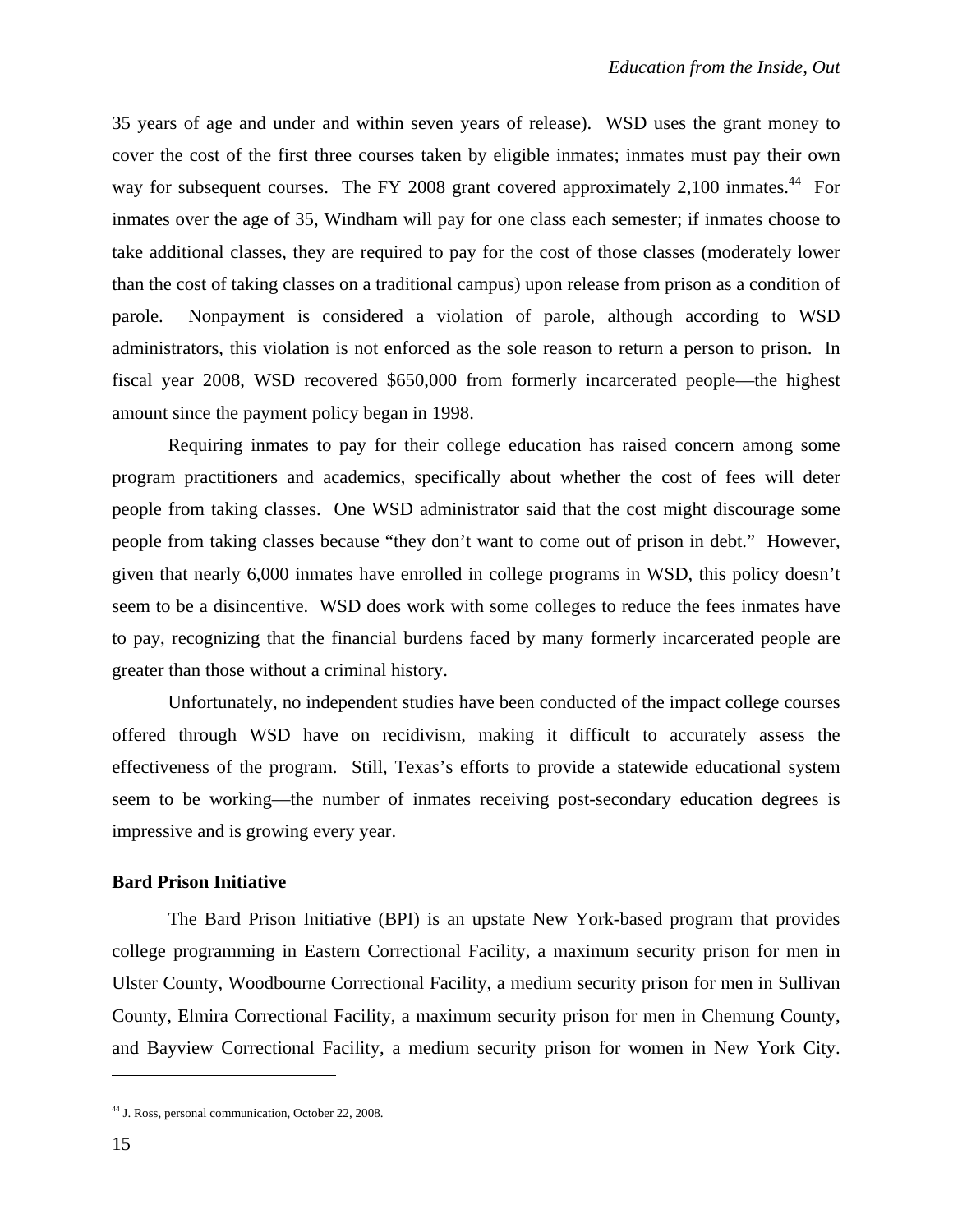Founded in 1999 by former Bard student Max Kenner, BPI gives men and women the opportunity to earn a degree from Bard College, a highly regarded private liberal arts university. Providing curriculum in line with a traditional liberal arts program, BPI offers Associate's and Bachelor's degrees and holds classes identical to those taught at Bard College at Annandale-on-Hudson. Admission to the Associate's program is competitive: inmates must have a GED or high school diploma and program administrators cap admission at 15 spots each year. The admissions office on Bard's traditional campus makes decisions about acceptance into the Bachelor's program based on an inmate's perceived preparedness and regardless of class size at the correctional facility. Inmates are required to have a Bard Associate's degree before they can apply to the Bachelor's degree program. According to Mr. Kenner, classes are kept small to maintain the academic quality of the program and because of limited financial resources. As of February 2009, Bard will have conferred 70 Associate's and ten Bachelor's degrees. The Bard Prison Initiative is privately funded by money raised specifically for the program by Mr. Kenner and Bard College.

 Representatives from the Correctional Association visited Eastern Correctional Facility in October 2008 and had the opportunity to sit in on two classes taught by Bard college professors. The level of scholastic aptitude was on par with, and perhaps exceeded, what one would have expected to find in a classroom of a small, elite liberal arts college. Students were engaged and eager to learn and the professors were equally committed to the advanced material. After our visits to the classes, we met with a group of students, academically accomplished men who shared their thoughts on the importance of education in correctional settings. One man said that the influence of other people in the Bard college program encouraged him to be more mature and gave him a new sense of confidence. Another participant, Wes Caines, told us: "Prison culture is an extension of street culture. You must consciously withdraw from prison culture, street culture, and negative culture that is detrimental to progress. Bard [college] is a way to disengage from the prison mentality."

At Eastern, BPI is considered a prestigious opportunity for inmates and perhaps one of the few paths for a better life during incarceration and post-release. Once accepted into the program, inmates move up in status and often take on leadership roles in the facility. Mr. Caines and another inmate, Salih Israel, told us some general population inmates see BPI students as positive representatives of Eastern prisoners and are proud of their academic achievements.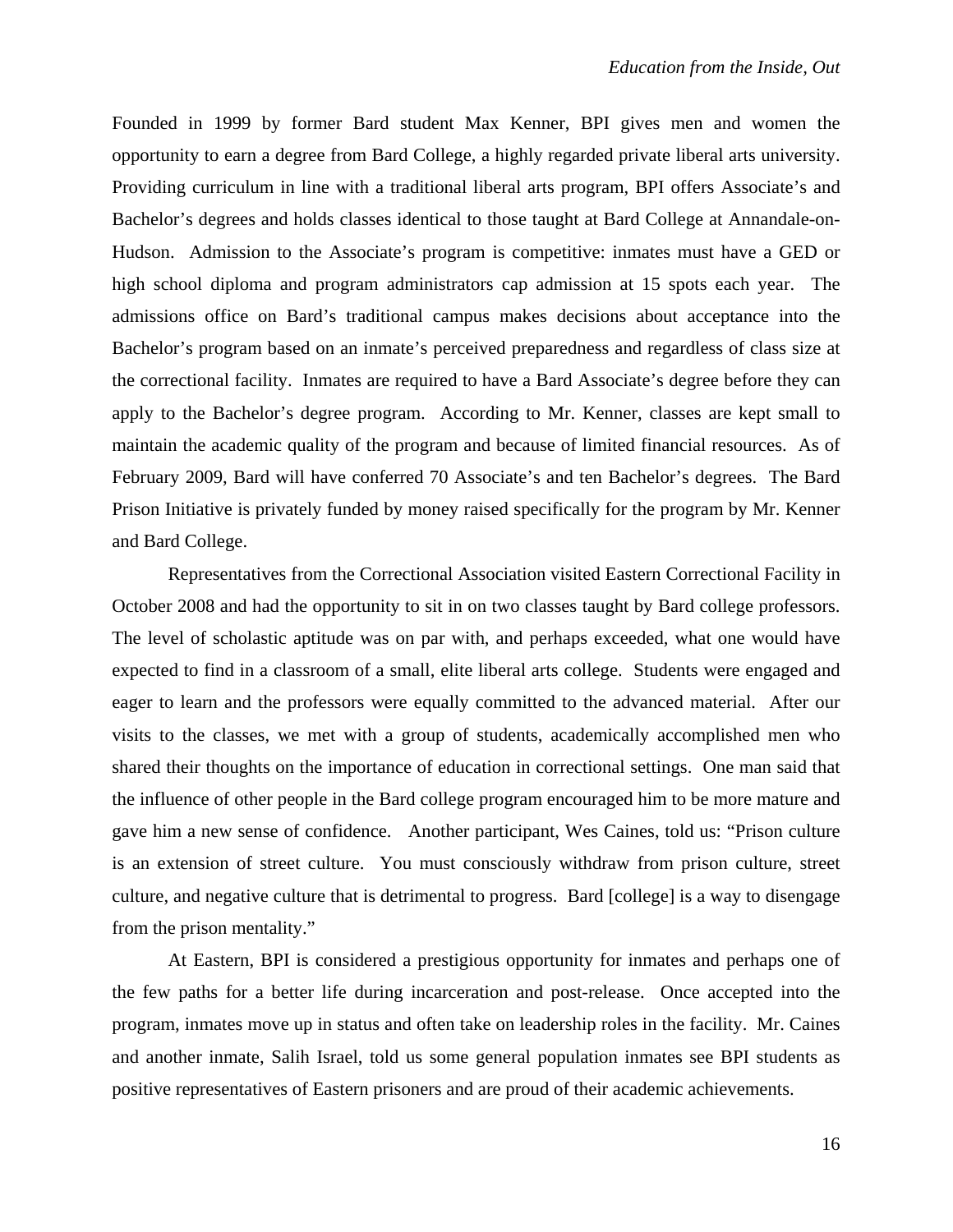BPI strictly adheres to the pedagogical values that govern the educational principles at Bard College. Reflecting the program's commitment to providing a true liberal arts degree, courses like *Human Genetics* and *Transcendentalist Nature & Justice* are part of the curriculum. Furthermore, Mr. Kenner focuses on "ensuring that each member of the faculty is clear in his/her belief that what they are doing is not charity… [and that they] honestly and totally approach their coursework with BPI in the same way they would on campus or in any classroom of private school students."

#### **Consortium of the Niagara Frontier**

Established in 1975 at Attica Correctional Facility, a maximum security prison for men in Wyoming County, New York, the Consortium of the Niagara Frontier is one of the oldest PSCE programs in New York State. Offering Associate's and Bachelor's degrees in Social Sciences or Humanities, the Consortium consists of Niagara University, Canisius College, and Daemen College. Since its inception, the Consortium has conferred 426 Associate's and 292 Bachelor's degrees. In 2001, the Consortium left Attica and now operates only at Wyoming Correctional Facility, a medium security prison for men also located in the town of Attica. In the years before the elimination of Pell and TAP grants for inmates, the Consortium employed 17 full-time staff and 80 part-time teachers. Now, Robert Hausrath, director of the Niagara Consortium, is one of two people running the program.

The Consortium still maintains a rigorous academic program. Inmates must have a GED or a high school diploma and must pass a basics skills exam to be accepted into the program. While enrolled, inmates must maintain a 2.0 GPA in their courses to continue to participate in the program. Mr. Hausrath considers the Niagara Consortium "a model for what is possible in bringing the opportunity of higher education to the prison environment," and says that "the Consortium has been a witness to the ideal that education can be a vital experience that can genuinely change the way a person views himself and the world."45 Mr. Hausrath believes that students learn the skills and values necessary to be successfully employed upon release and be contributing members of their community.

Affirming Mr. Hausrath's belief in the positive benefits of PSCE is a statement by Gerald Elmore, former deputy superintendent of programs at Wyoming Correctional Facility. Speaking

1

<sup>45</sup> Consortium of the Niagara Frontier. (2006). *Fact Sheet.* New York: Hausrath, R.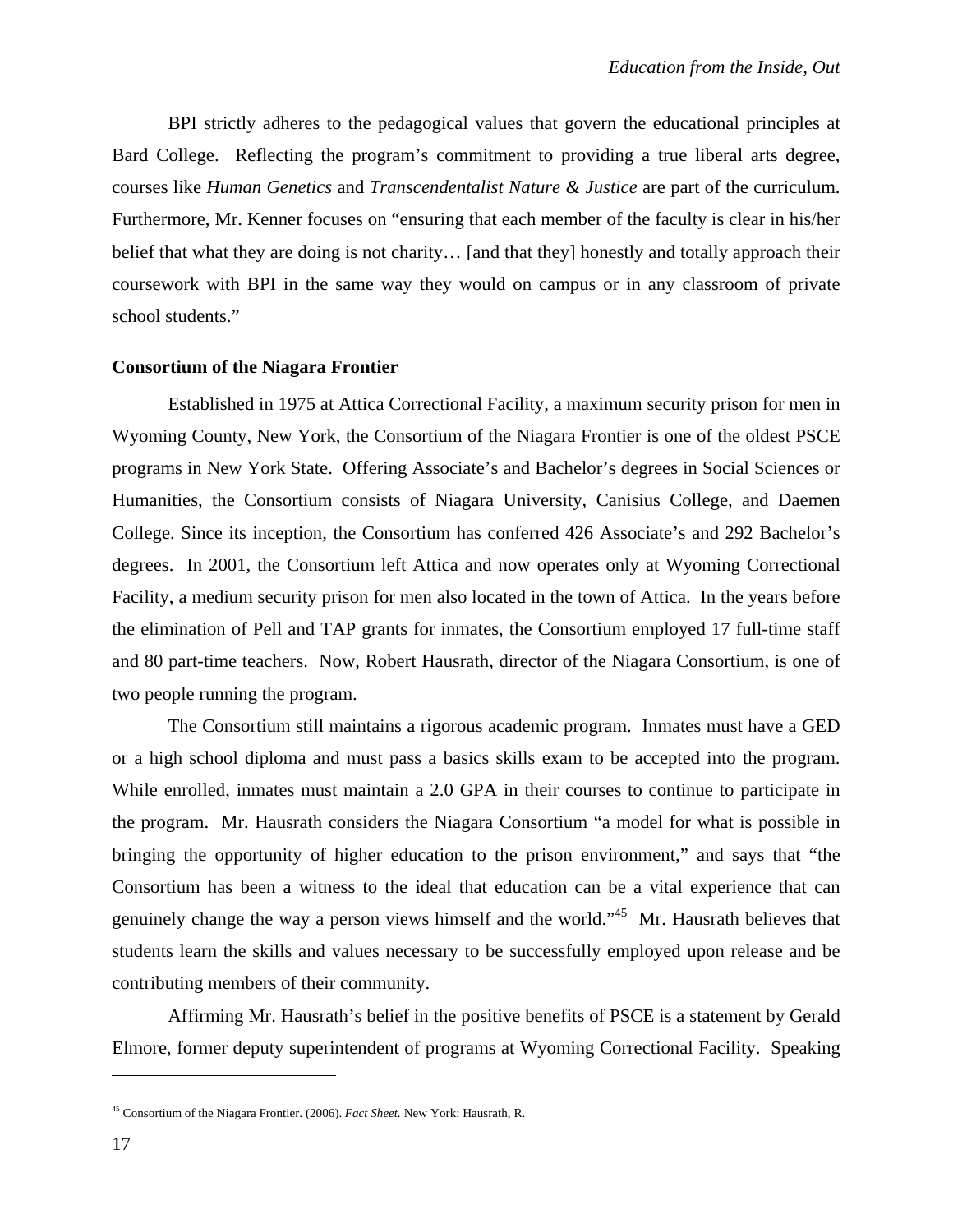in 1998, as the Niagara program was struggling to continue operations, Mr. Elmore said, "I've got two kids in college but I don't want to see [the Niagara Consortium] program disappear. Speaking as a taxpayer I'm also looking at the \$24,000 a year it costs to keep inmates in jail. We need the college program. It pays big dividends."<sup>46</sup>

The Niagara Consortium is funded by line item grants included in the New York State annual budget that are supported by Assemblymember Jeffrion L. Aubry, Chair of the Committee on Corrections, and Senator Dale M. Volker, Chair of the Committee on Codes.

#### **Bedford Hills College Program**

The Bedford Hills College Program at Bedford Hills Correctional Facility, a maximum security prison for women in Bedford Hills, New York, is another well-known PSCE program. Thirteen New York colleges and universities administered the program for nearly ten years before Governor George Pataki eliminated funding for it and other college programs in March 1995. A year later, a task force was organized by representatives from the local Westchester community, local college administrators, academicians, Bedford Hills administrators, and inmates in leadership positions to reestablish the college program. As a result of the task force's efforts, the Bedford Hills College Program, reinstated as College Bound, commenced in the spring of 1997, with a group of colleges and universities joining to offer courses independent of state and federal funding. Marymount Manhattan College is the degree-granting institution and five other schools in downstate New York contribute faculty, resources, and other support to maintain the program.<sup>47</sup> The consortium awards an Associate's Degree in Social Sciences or a Bachelor's in Sociology. Since 1997, the college program has awarded 72 Associate's and 42 Bachelor's degrees.<sup>48</sup>

The College Bound program at Bedford Hills was also the subject of the 2001 study, *Changing Minds* (see page 3). The study included a quantitative analysis on the rate of recidivism of the 274 inmates that had participated in the Mercy College program (Mercy College was the degree-granting institution prior to 1995) and 2,031 female offenders released between 1985 and 1999. The study found that, 36 months after release, the women in the Mercy

<sup>46</sup> *Coeyman, M. (1998, June 30). Maximum-Security College. The Christian Science Monitor, pp B1, B6.* 

 $47$  See Fine et al. (2001), 6.

<sup>48</sup> J. Ross, personal communication, August 28, 2008.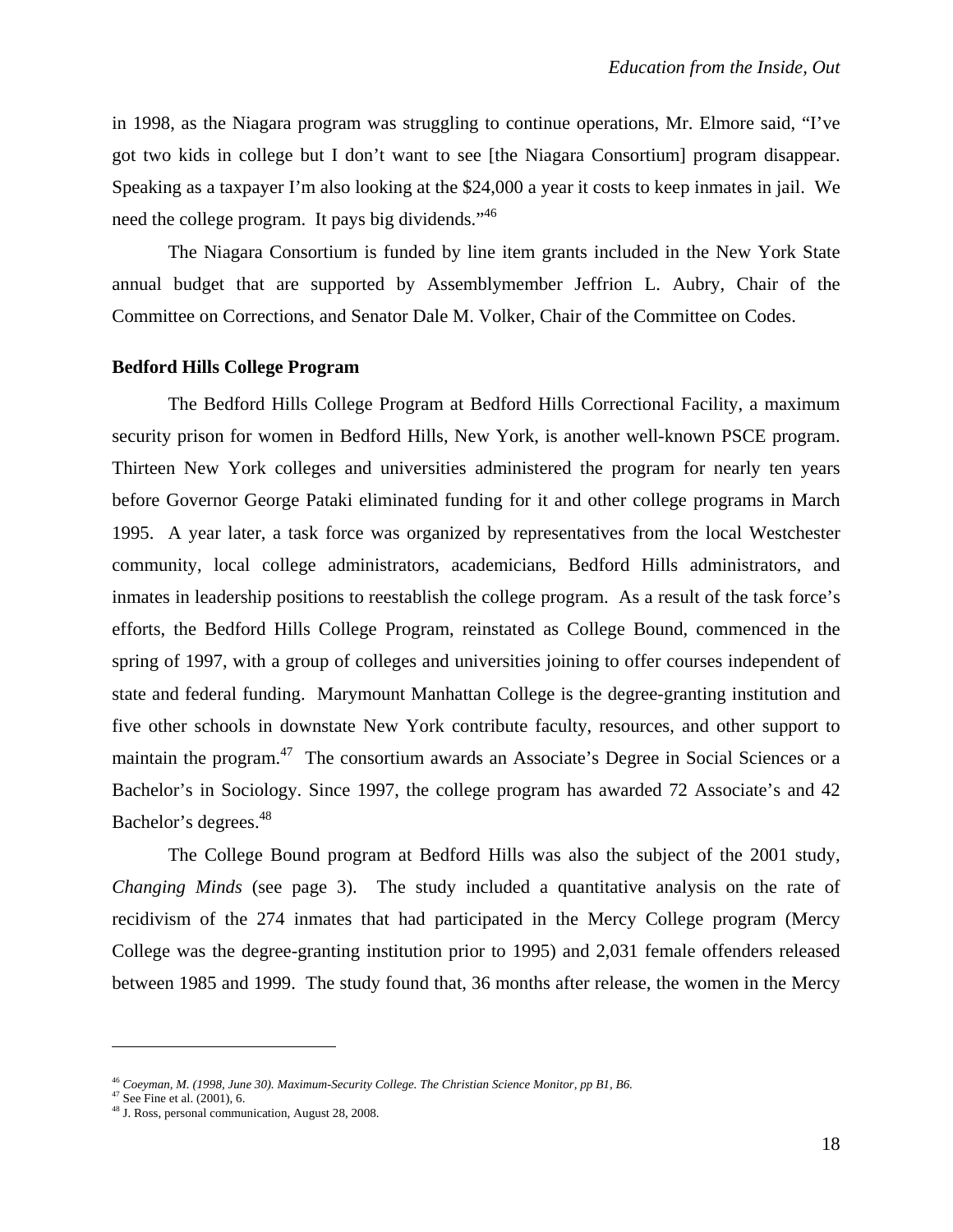College program had a 7.7 percent return-to-custody rate while the non-participants had a 29 percent return-to-custody rate.<sup>49</sup>

According to Aileen Baumgartner, director of College Bound, instructors and professors maintain strict academic requirements for inmates: new students in the college program may take only two classes per semester until they have accumulated 30 credits and have a GPA of 3.2 or higher. Students at that point may add a third class to their schedule and they must maintain a GPA of 2.0 for the remainder of their studies. Academic dishonesty is not tolerated and will result in suspension from the program for up to a year. Christina Voight (see page 5) described the teachers as "really having to teach" and said that students were "forced to think," even more so in the absence of internet access and specific books (certain books are banned in correctional facilities) that are available to traditional students.

*Changing Minds* also credited the program's success to "the active involvement and support of prison administrators, community members and University Presidents; a powerful inmate-centered community of programs, and a rigorous and creative inventory of community assets in all forms."50 The Correctional Association has also found evidence in conversations with correction officers, inmates, and high-level prison officials that progressive prison administrators are a valuable asset to developing and maintaining good college programs.

# **Boston University Prison Education Program**

The Prison Education Program (PEP) offered by Boston University (BU) at Bay State Correctional Facility, a medium-level security prison for men in Norfolk, Massachusetts, is similar to the Bard Prison Initiative in its commitment to recreating the traditional college classroom experience for inmates. To be eligible for classes, inmates who have never taken college level courses must pass a competitive placement exam and maintain a 2.0 GPA throughout their studies. Inmates with college experience also sit for the admissions exam, but their scores are used solely to determine academic ability and appropriate course level. Since its inception in 1972, BU's Prison Education Program has conferred 284 Bachelor's degrees in Liberal Studies in Interdisciplinary Studies. The program is supported entirely by Boston University which is, like Bard, a privately funded institution.

 $49$  See Fine et al.  $(2001)$ , 9.

<sup>50</sup> See Fine et al. (2001), 42.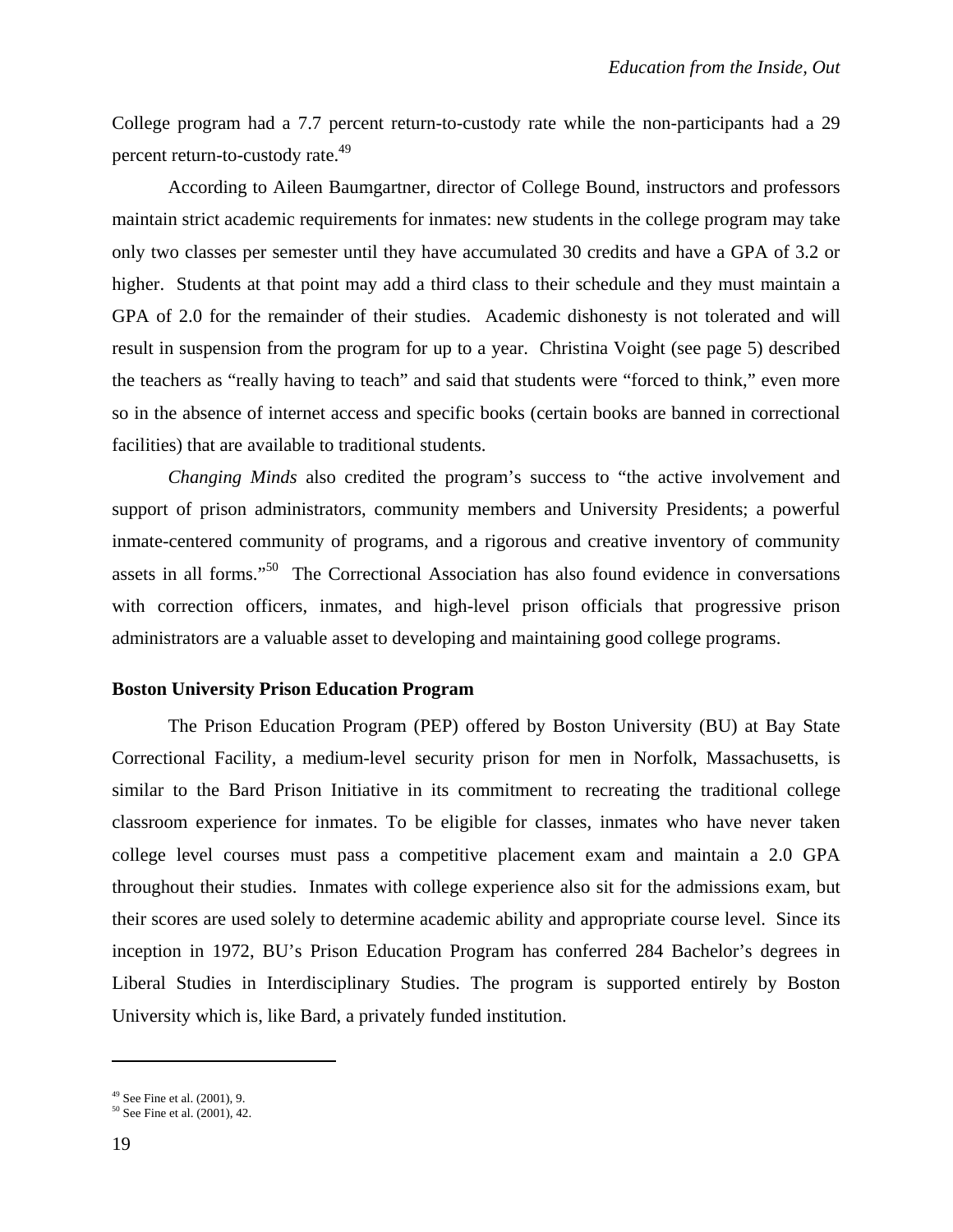Dr. Robert Cadigan, PEP's director, describes the level of academics as on par with courses offered at Boston University's regular campuses. He believes that maintaining the integrity of the course and grading process is necessary if higher education is to have the intended positive cognitive impact on inmates.

#### **College and Community Fellowship and The College Initiative**

 The recent focus in New York and the nation on re-entry issues has highlighted the lack of adequate services for formerly incarcerated people returning home to their communities. For people who earned college credits while incarcerated, continuing their education is important to their staying out of prison, but navigating college applications and applying for federal loans are daunting processes. College and Community Fellowship (CCF) and The College Initiative (CI) are two well-regarded programs in New York City providing guidance and support to formerly incarcerated people about the college enrollment process, support services that many program participants say were critical to their success.

CCF participants are formerly incarcerated women seeking assistance to continue their college studies post-release. Any woman who has earned 12 college credits and maintained a 2.5 GPA (before, during, or after incarceration) can become a CCF Fellow, entitling her to a \$600 grant per semester to help pay for tuition and academic supplies. CCF Fellows interviewed for this paper reported that the grant was extremely useful in easing the financial burden college courses pose, but that even more helpful was the support from counselors and other women participating in CCF. Selina Fulford (see page 6), a CCF Fellow, said that attending CCF meetings gave her the incentive to finish her undergraduate degree, and encouraged her to continue studying at the graduate level. CCF's diverse services such as tutoring, mentoring, academic counseling, resource referrals, and support groups are instrumental in helping formerly incarcerated people succeed in their academic careers.

The College Initiative is a re-entry education program open to all men and women in the New York City metropolitan area who want to begin or continue their higher education after release from prison or jail, during probation or parole, or while fulfilling alternative-toincarceration commitments.<sup>51</sup> Offering a comprehensive program for men and women, CI

<sup>51</sup> The College Initiative. *Services*. Retrieved November 3, 2008: http://www.collegeinitiative.org/ci/services/serv\_descrip/.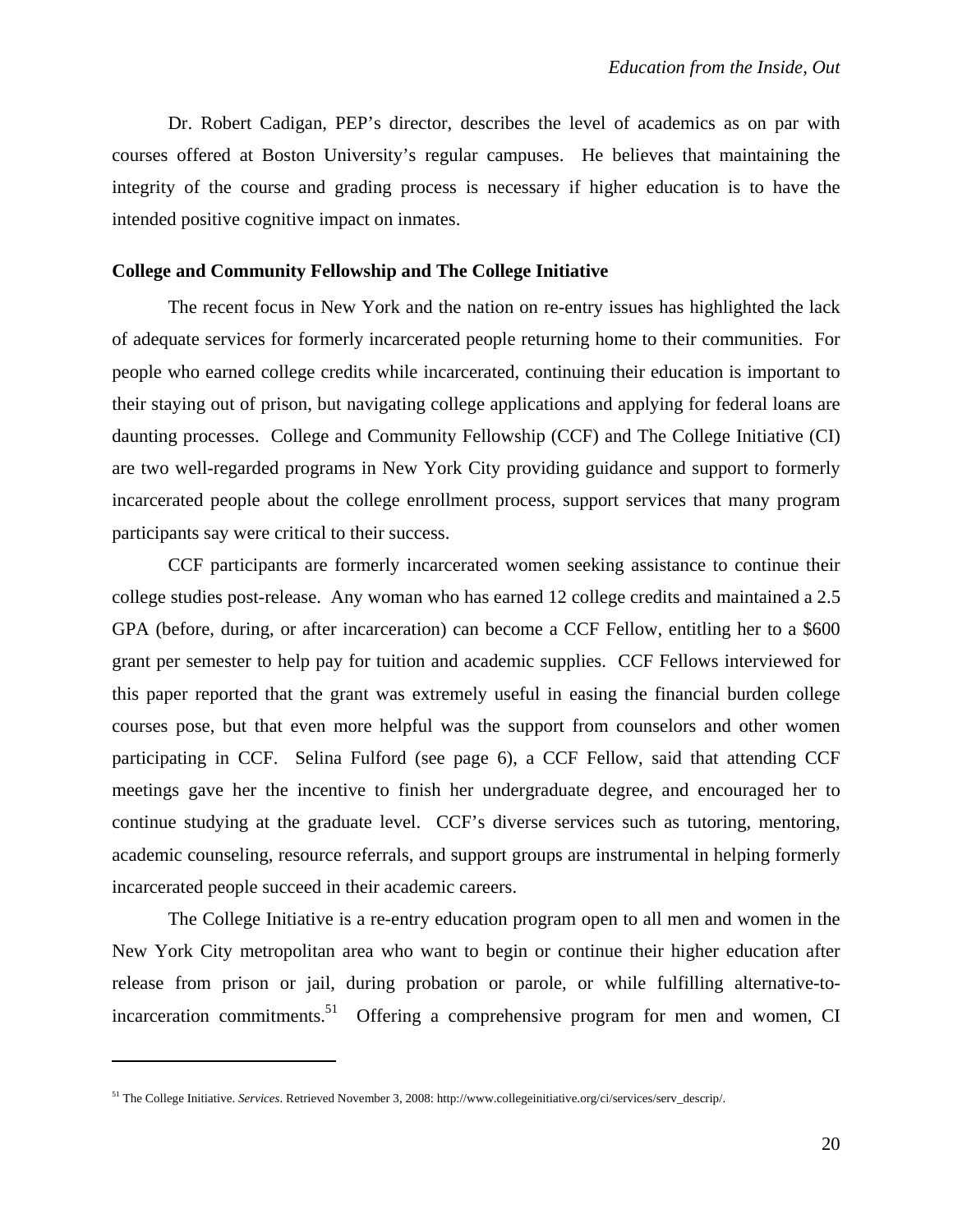conducts outreach to inmates to begin the process of enrolling in college before they are released. CI's offices host orientations for new participants, once they are back in the community, providing such services as: coaching for placement exams, direct links to information about financial aid packages for City University of New York schools, and stipends to help cover school-related expenses.

#### *SUMMING UP*

The policy of most states and the federal government of locking up thousands of people each year, some for disproportionately long sentences, some for the second and third time, is a questionable crime-reduction strategy. In fact, it can be said that the converse is true: that this practice is criminogenic, that it leads in many cases to people returning to the community more dangerous and violence-prone. This paper points government leaders and concerned citizens in a different direction, providing evidence that increased access to higher education is one of the most effective strategies available in improving public safety.

People with a criminal history are significantly more employable with a college degree than without. The basis for this conclusion comes from credible research on the issue, statements by respected practitioners in the field and testimony from formerly incarcerated people who have found that their in-prison college education opens doors that would otherwise be tightly shut. Giving inmates and formerly incarcerated people the tools needed to be "marketable" to employers is a proven way to ease the transition back into the community.

From a humanistic standpoint, broadening minds through higher education is beneficial no matter what the practical outcome. PSCE is highly valuable because it bolsters men and women who are among the most underserved in our society and critically in need of a college education and degree. Educators and program participants attest to the power of college level learning in prison to decrease anti-social behaviors and increase self-efficacy among inmates. The pride found in earning recognition for successfully completing a rigorous and challenging academic program or learning how to have an argument that does not end in violence are meaningful benefits of PSCE, which carry over into the community once people have returned home. Furthermore, college programs lead to a safer environment in prison with fewer inmate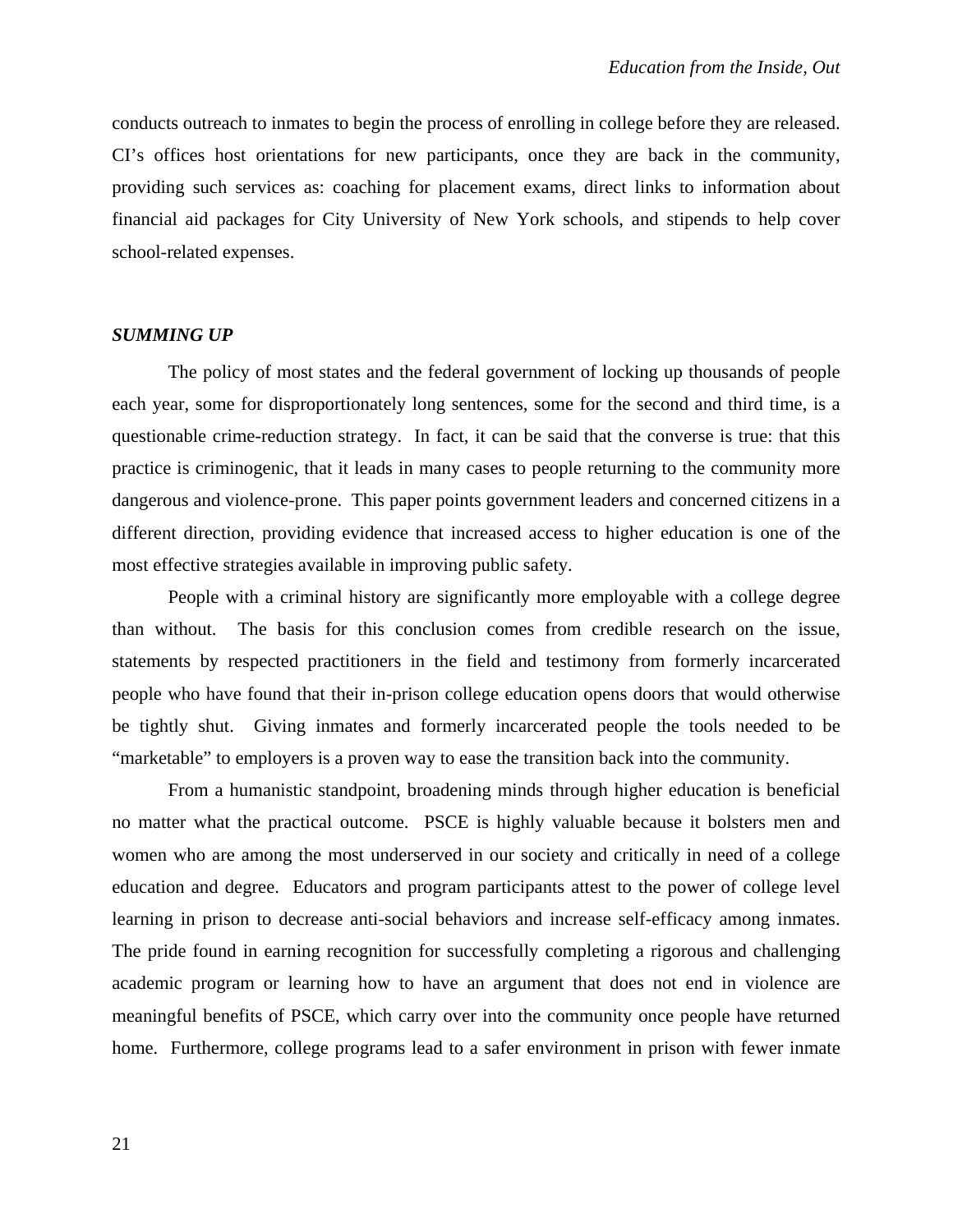disciplinary infractions, improved inmate leadership, and better relations between correction officers and inmates.

Finally, public funding for college programs in prison makes good economic sense. The excessive use of incarceration costs more money in the long-term than the relatively minimal short-term investment in college classes for inmates and formerly incarcerated people. A welleducated population has benefits that our society will continue to realize for generations to come; failure to provide college access to currently and formerly incarcerated people will exact too high a cost for our state and our nation in human and fiscal terms.

#### *RECOMMENDATIONS*

Based on the findings in this paper, the Correctional Association has prepared the following recommendations for current and future state leaders that aim to restore public funding for college programs in prison and expand resources for post-release college programs.

#### **1) Restore and Expand Public Funding for College Programs in Prison.**

New York policymakers should heed the personal accounts of formerly incarcerated people and practitioners and the hard facts from numerous studies that credit post-secondary correctional education with providing multiple related benefits to the criminal justice system and society at large. Higher education helps break the destructive cycle of educational failures, joblessness, drug abuse, and incarceration that especially afflicts our inner-city communities. In a speech given at the 2007 Bard Prison Initiative graduation at Eastern State Correctional Facility, New York State Department of Correctional Services Commissioner Brian Fischer said, "Given the opportunity, inmates can, and will, step forward on their own and make significant changes in their lives […] prisons can be places of education, personal growth and commitment on the part of those society chooses to forget about. It is critical for our society to support higher education, both inside and outside the prison environment." If New York State is committed to improving public safety and serious about increasing access to higher education, policymakers should adopt measures that reinstate public funding for college programs in prison.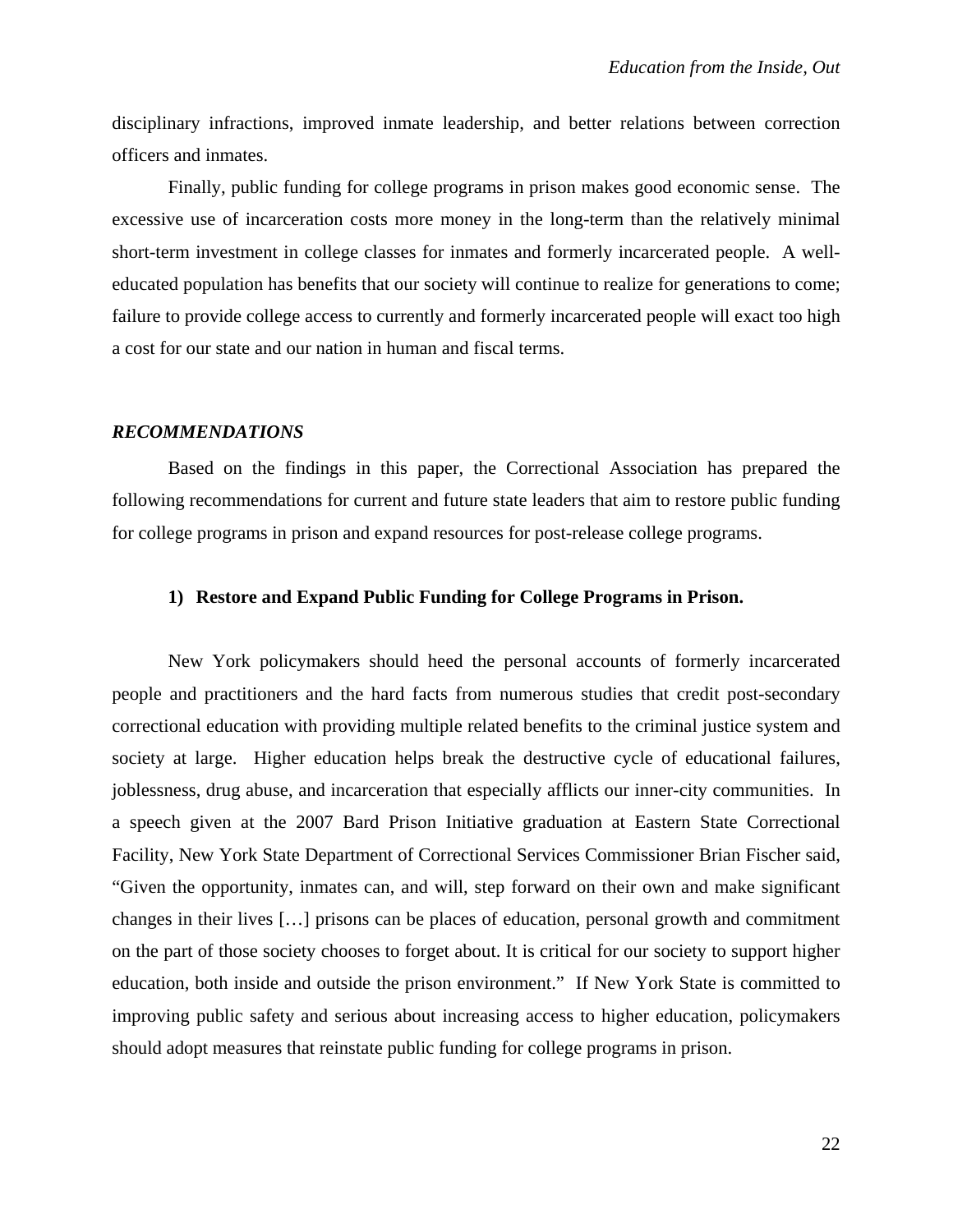#### **a) Enact TAP Legislation.**

The Correctional Association urges New York State to restore inmate eligibility for Tuition Assistance Program grants, thus establishing and expanding college programs in correctional facilities throughout the state. Although such a step would call for an initial outlay of government funds of approximately \$5 to \$10 million, research and practical experience indicate that such an investment would result in mid- to long-term benefits—in terms of reduced recidivism, increased number of tax-paying citizens, and fewer dependents on public assistance—far outweighing this short-term cost.

College and Community Fellowship is proposing legislation in Albany that will amend the New York State Education Law to allow students incarcerated in federal, state, or other penal institutions to be eligible for any general or academic performance award. The Correctional Association recommends that both houses of the New York State Legislature pass this bill and that Governor David Paterson sign it into law.

# **b) Expand the Use of "Youth Offender" Grants.**

Currently, Windham School District in Texas makes good use of federal funding for incarcerated men and women under the age of 25. WSD uses the US Department of Education's "Youth Offender" \$1,500 per person grant to cover the cost of the first three college courses taken by eligible inmates; students continuing to take classes after the first three must cover costs out-of-pocket. Following this policy, the "Youth Offender" grant was able to pay for courses for approximately 2,100 inmates in FY 2008. WSD does contract with universities to offer classes at a reduced tuition rate, helping to make the cost to inmates manageable. While requiring inmates to pay for their college education may not be the most fair or judicious criminal justice policy, it should indicate that states have discretion in using the "Youth Offender" grant.

The Correctional Association recommends that New York State prison administrators prepare for the changes in the eligibility requirements of the "Youth Offender" grant. Federal lawmakers recently amended title VIII of the Higher Education Amendments of 1998, expanding "Youth Offender" grant eligibility to include inmates 35 years of age or younger and within seven years of release date. Title VIII will provide \$3,000 for each student annually for tuition,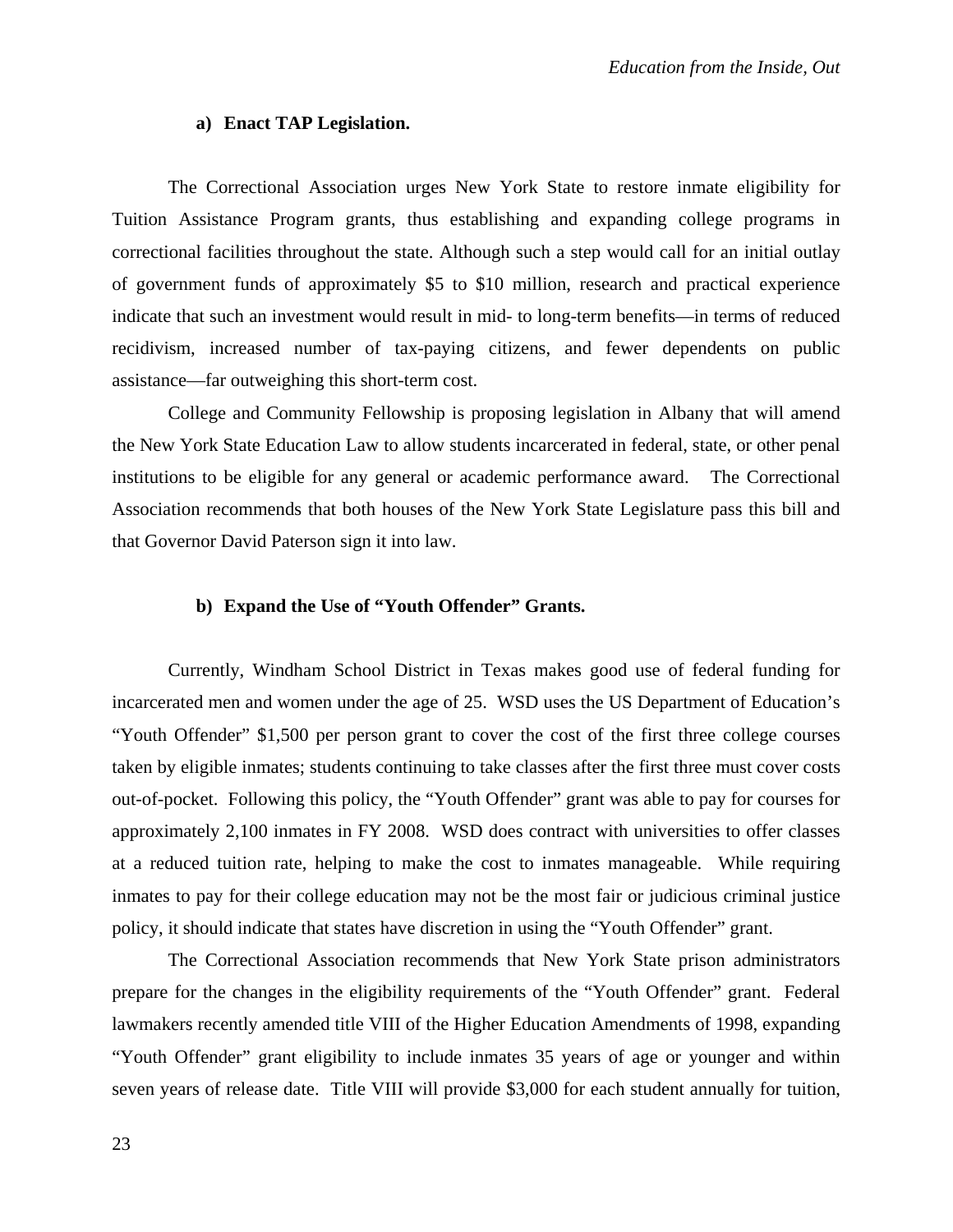books, and essential materials and \$300 annually for related services. These changes become effective in 2009, meaning that New York should take steps now to enable the greatest number of eligible inmates to make use of the new funding stream.

# **2) Require New York's Board of Parole to Consider Steady Participation in College Programs as a Qualifying Indicator for Parole Release.**

The Correctional Association recommends that the New York State Board of Parole consider consistent and long-term participation in college courses as a mark of good behavior and "rehabilitation." Correctional facilities do not present ideal conditions for advanced academic study, yet many inmates become engaged with the material and persevere to complete assignments. Salih Israel, a participant in the Bard Prison Initiative, said that inmates' level of mental and emotional commitment to doing well in class and working towards their degree indicates their readiness for parole. Stating that parole decisions have a strong impact on student morale, Max Kenner, director of BPI, described inmates who have spent several years studying through Bard and then been rejected by the Board of Parole as experiencing a "spiritual collapse." Many inmates enrolled in post-secondary correctional education programs participate because it will improve their chances of finding a job and staying straight on the outside. As a matter of public policy, it makes no sense to effectively discourage inmates from pursuing a college degree by repeatedly declining parole release for responsible program participants.

# **3) Increase Resources to Programs that Provide Access to Higher Education Opportunities for Formerly Incarcerated People as a Means of Supporting Successful Reentry and Community Well-being.**

Formerly incarcerated people returning to their communities often have limited access to college education. In the New York City area, there are only two well-established programs (College and Community Fellowship and The College Initiative, described on pages 20-21) that help formerly incarcerated people start or continue their college education. The State can improve access to education for inmates, a traditionally underserved population, by employing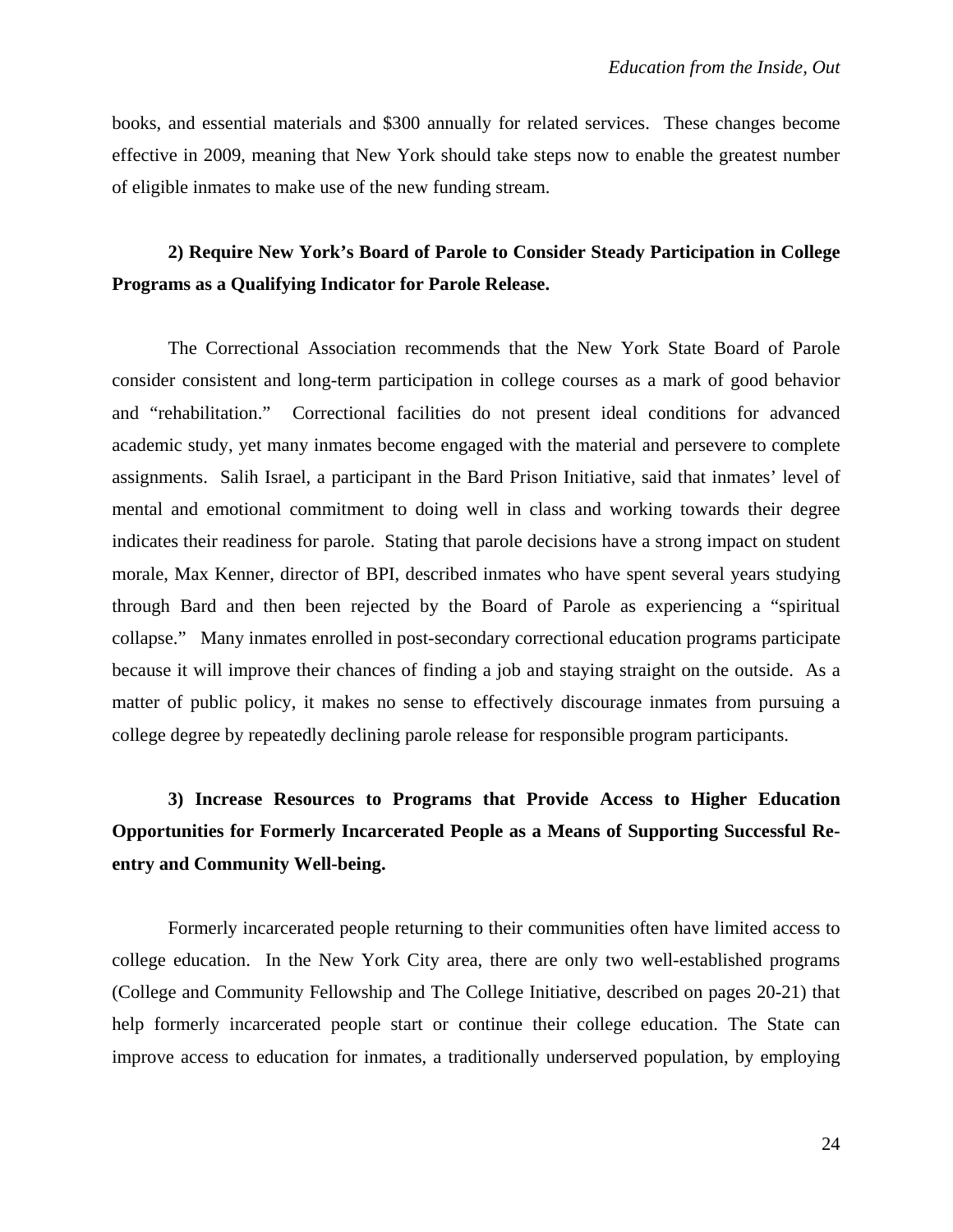"college counselors" at correctional facilities to help inmates apply for college before release and by integrating information about academic opportunities into state-run re-entry programs.

Policymakers can also increase grants and/or public funding for organizations that connect formerly incarcerated people to colleges in their local communities. College and Community Fellowship and The College Initiative are important resources not only because they provide a moderate amount of financial aid to cover the cost of tuition and books, but also because of the role the programs play in creating a support system for participants. The Correctional Association urges New York to increase public funding for College and Community Fellowship and The College Initiative and to take steps to establish similar programs in other regions of the state, so that a greater number of formerly incarcerated people can receive these important services.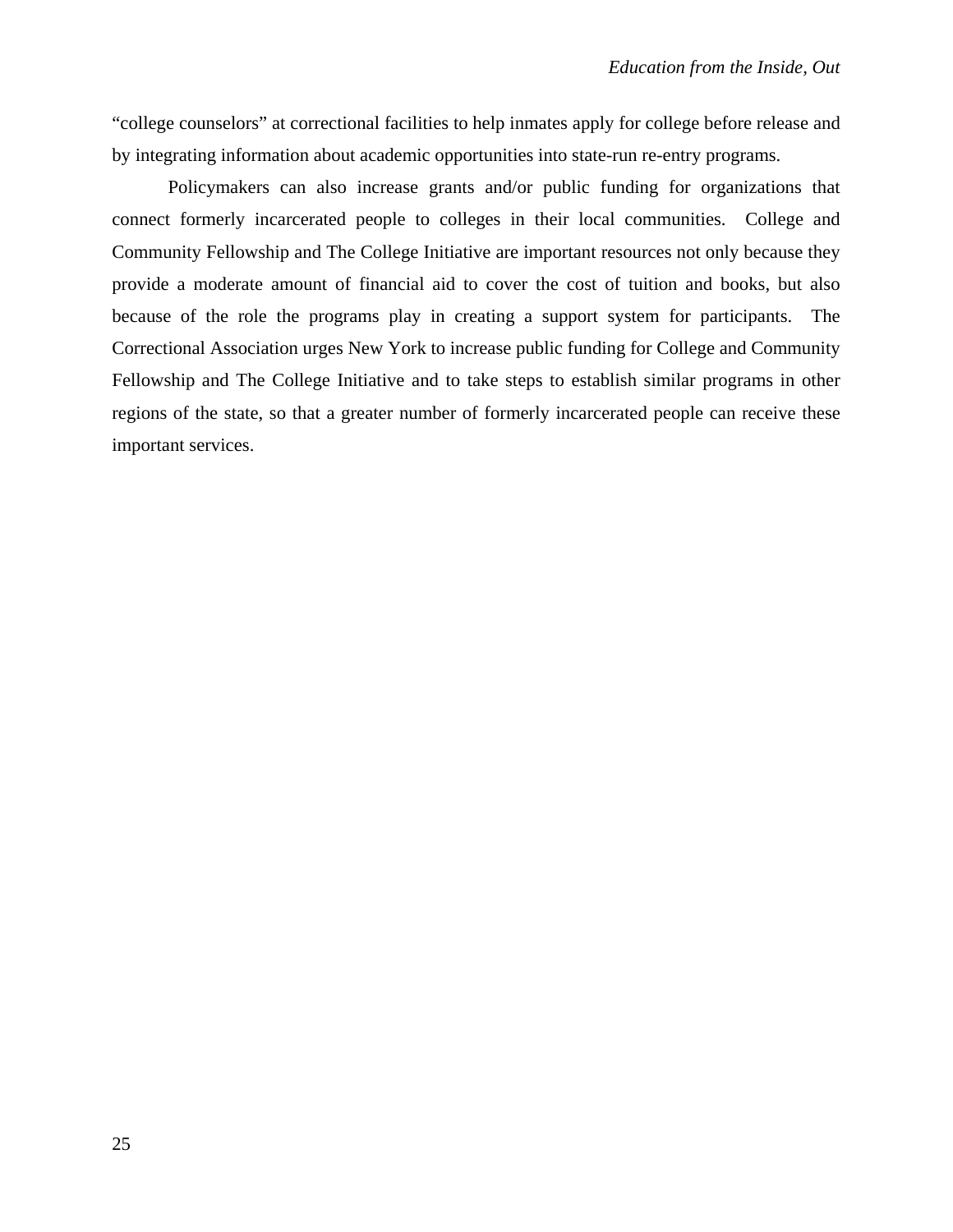# *BIBLIOGRAPHY*

- Batiuk, M.E., Lahm, K.F., McKeever, M., Wilcox, N., & Wilcox, P. (2005). Disentangling the effects of correctional education: Are current policies misguided? An event history analysis. *Criminal Justice*, 5(1). Retrieved June 15, 2008, from New York University database.
- Bazos, A., & Hausman, J. (2004). *Correctional Education as a Crime Control Program.* University of California at Los Angeles School of Public Policy and Social Research, Department of Policy Studies. Available from National Institute of Corrections: http://www.nicic.org/Library/019685.
- Buckley, C. (2008, July 14.) City Refines Formula to Measure Poverty Rate. *The New York Times*. Retrieved http://www.nytimes.com/2008/07/14/nyregion/14poverty.html?scp=4&sq=povertypercen t20line&st=cse
- Chapell, C.A. (2004). Post-Secondary Correctional Education and Recidivism: A Meta-Anlysis of Research Conducted 1990-1999. *Journal of Correctional Education,* 55(2). Retrieved June 15, 2008, from New York University database.
- Coeyman, M. (1998, June 30). Maximum-Security College. *The Christian Science Monitor*, pp B1, B6.
- The College Initiative. *Services*. Retrieved November 3, 2008, from http://www.collegeinitiative.org/ci/services/serv\_descrip/.
- Contardao, J, & Tolbert, M. (2008). *Prison Postsecondary Education: Bridging Learning from Incarceration to the Community.* Available from the Prisoner Reentry Institute website: http://www.jjay.cuny.edu/centersinstitutes/pri/publications.asp.
- Correctional Association of New York & Justice Policy Institute. (1998). *New York State of Mind?: Higher Education vs. Prison Funding in the Empire State, 1988-1998.* New York: Gangi, R., Schiraldi, V., Ziedenberg, J.
- Correctional Association of New York. (2006). *New York Should Reinstitute College Programs in Prison.* New York, NY: The Correctional Association of New York.
- Correctional Association of New York. (1999). *Plan for Restoring College Programs to New York State Prisons*.
- Correctional Education Association. (2001). *Three State Recidivism Study.* Lanham, Maryland: Steurer, S. J., Smith, L., & Tracy, L.
- Consortium of the Niagara Frontier. *The Benefits to New York State of Higher Education Programs for Inmates.* New York: Hausrath, R.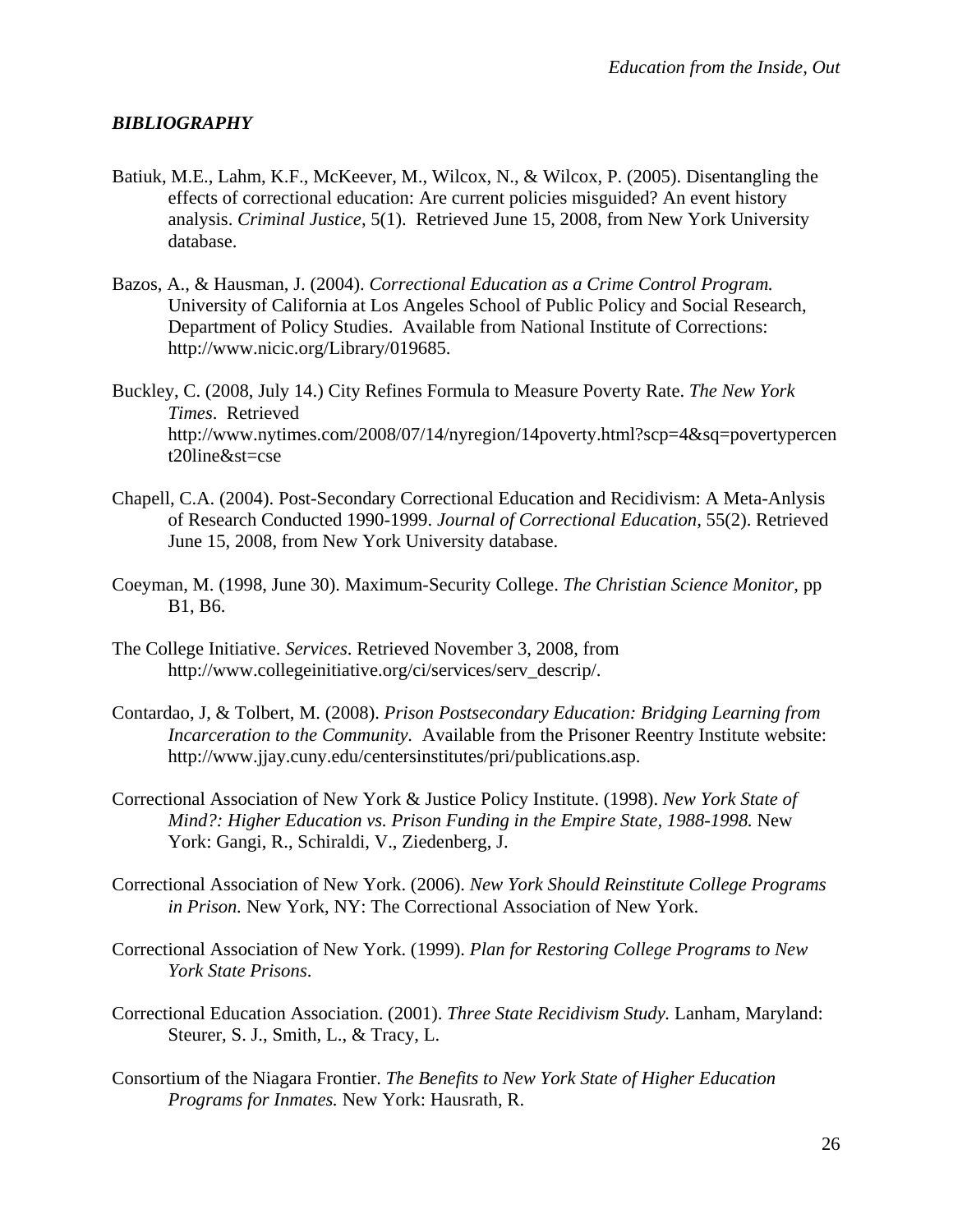Consortium of the Niagara Frontier. (2006). *Fact Sheet.* New York: Hausrath, R.

- Crayton, A., & Neusteter, S. R. (2008). *The Current State of Correctional Education.* New York: The Prisoner Re-Entry Institute.
- Educational Testing Service Policy Information Center. (2006). *Locked Up and Locked Out: An Education Perspective on the U.S. Prison Population.* Princeton, NJ: Barton, P.E., & Coley, R.J.
- Fine, M., Torre, M.E., Boudin, K., Bowen, I., Clark, J., Hylton, D., et al. (2001). *Changing Minds: The Impact of College in a Maximum-Security Prison*. New York: The Graduate Center of the City University of New York.
- Gaes, G.G. (2008). *The Impact of Prison Education on Post-Release Outcomes*. New York: The Prisoner Re-Entry Institute.
- The Institute for Higher Education Policy. (2005). *Learning to Reduce Recidivism: A 50-State Analysis of Postsecondary Correctional Education Policy.* Washington, D.C.: Contardo, J.B., & Erisman, W.
- The Institute for Higher Education Policy. (2005). *The Investment Payoff: A 50-State Analysis of the Public and Private Benefits of Higher Education*. Washington, D.C.: Cunningham, A., Krichels, S., Merisotis, J., Daulton, C.R., Clinedinst, M., Hardge, L.
- The Institute for Higher Education Policy. (2004). *Investing in America's Future: Why Student Aid Pays Off for Society and Individuals.* Washington, D.C.: Cunningham, A.
- Karpowitz, D., & Kenner, M. (2003). *Education as Crime Prevention: The Case for Reinstating Pell Grant Eligibility for the Incarcerated.*
- Legal Action Center. (2008). *Drug Law Reform 2008—Dramatic Cost Savings for New York State.*
- MacKenzie, D.L. (2008). *Structure and Components of Successful Educational Programs*. New York: The Prisoner Re-Entry Institute.
- New York State Commission on Sentencing Reform. (2007). *Evidence Based Analysis of Two Criminal Justice Policies Designed to Reduce Risk, Increase Public Safety and Lower Reincarceration Rates.* The Graduate Center City University of New York: Fine, M.
- North Carolina Department of Correction, Education Services. (2007). *Education Services Annual Report, Calendar Year 2006*. http://www.doc.state.nc.us/dop/education/index.htm.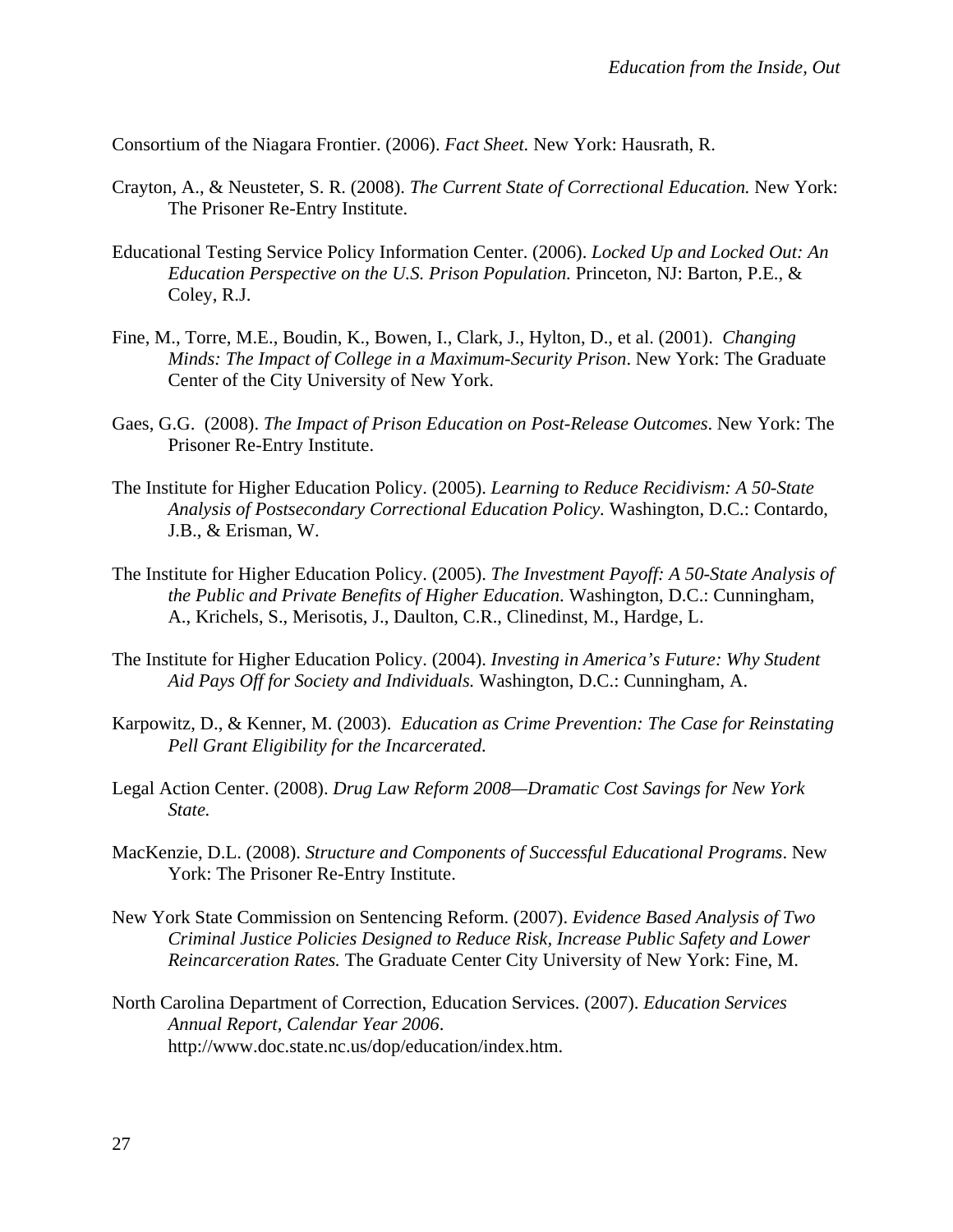- Olian, C. (Producer). (April 15, 2007). *60 Minutes* (Television broadcast). New York: Central Broadcasting Service.
- Peat, B.T. & Winfree, L.T., Jr. (1992). Reducing the Intra-Institutional Effects of "Prisonization." *Criminal Justice and Behavior*, 19(2). Retrieved August 9, 2008, from New York University database.
- State of New York Department of Correctional Services. (1991). *Analysis of Return Rates of the Inmate College Program Participants*. New York: Clark, D.D.
- State of New York Department of Correctional Services. (2008). *New York State Department of Correction Services college programs fact sheet*. http://www.docs.state.ny.us/NewsRoom/College\_Programs\_0508.pdf.
- State of New York Department of Correctional Services. (2007). *Acting Commissioner Fisher's Remarks at the Bard College Eastern Correctional Facility College Graduation Ceremony.* Retrieved July 3, 2008, from http://www.docs.state.ny.us/PressRel/EasternCF.htm.
- State University of New York. (2007). *SUNY Chancellor John Ryan's Testimony to Joint Legislative Hearing of the Senate Finance Committee and Assembly Ways and Means Committee*. Available http://www.suny.edu/sunyNews/News.cfm?filname=2007-02- 08RyanBudgetTestimony.htm.
- Texas Department of Education. (2005). *Chapter 19. Schools in the Texas Department of Criminal Justice*. http://tlo2.tlc.state.tx.us/statutes/ed.toc.htm.
- Texas Department of Criminal Justice. (2008). *Division of Continuing Education, Performance Report 2007-2008.* Draft version.
- United States Department of Commerce, Economics and Statistics Administration, U.S. Census Bureau. (2007). *Income, Earnings, and Poverty Data From the 2006 American Community Survey* (American Community Survey Reports, ACS-08). Washington, D.C.: Webster, B. H., Jr., & Bishaw, A.
- United States Department of Education. (2004). *Correctional Education: Assessing the Status of Prison Programs and Information Needs.* Maryland: Klein, S., Bugarin, Tolbert, M., R., Cataldi, E.F., & Tauschek, G.
- United States Department of Education, National Center for Education Statistics. (2008). *The Condition of Education 2008* (NCES 2008—031), Indicator 20.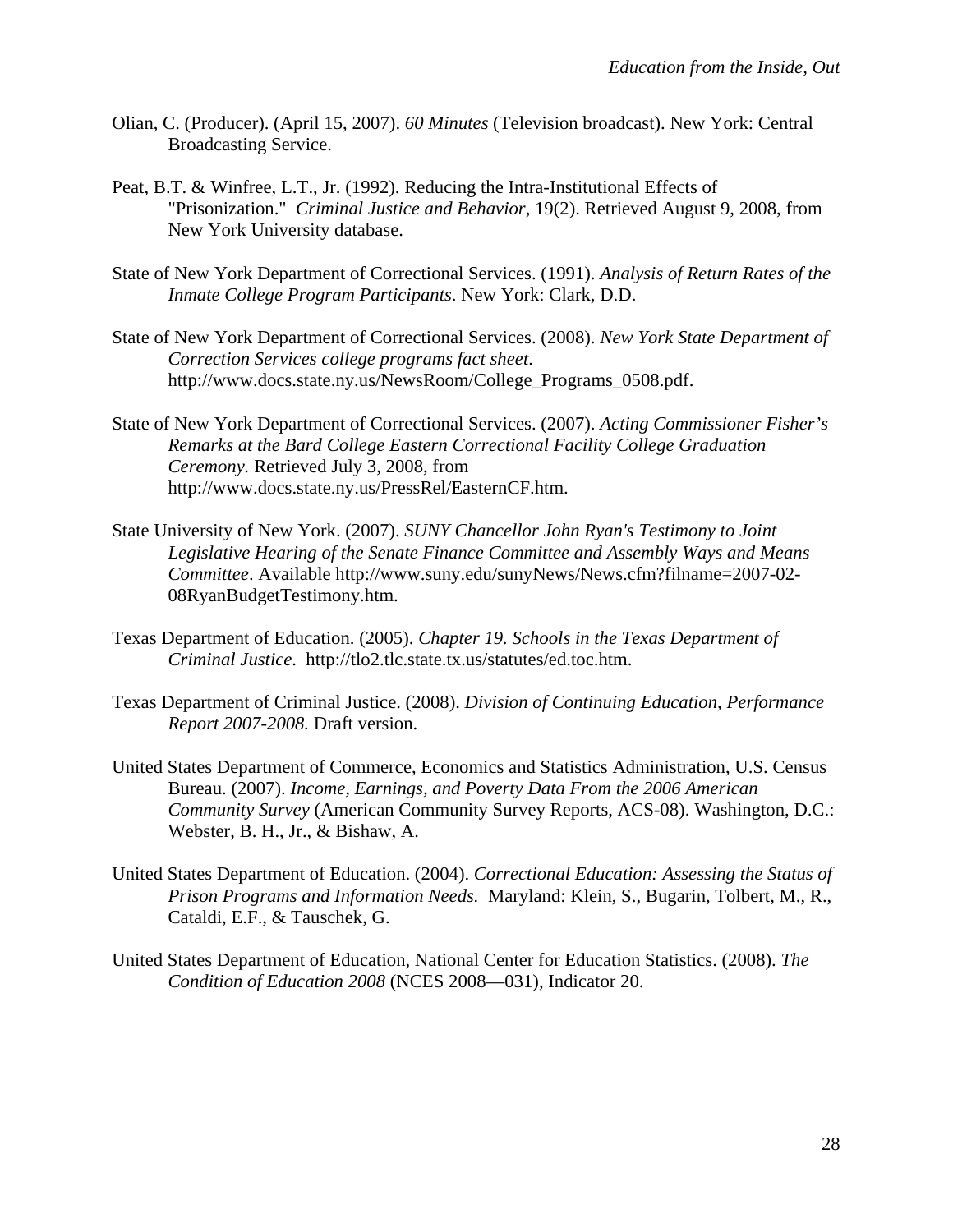- United States Department of Justice. (1994). *U.S. Department of Justice Fact Sheet, Violent Crime Control and Law Enforcement Act of 1994.* Available from http://www.ncjrs.gov/txtfiles/billfs.txt.
- United States House of Representatives. (2008). *Sec/ 931. Repeals.* (House Report 110-803- Higher Education Opportunity Act). Retrieved 2008, December 19 http://www.congress.gov/cgibin/cpquery/?&sid=cp110xPuQA&refer=&r\_n=hr803.110&db\_id=110&item=&sel=TO C\_1277915&.
- United States Senate. (2005). *Text of S. 1352 [109th]: Improved Workplace and Community Transition Training for Incarcerated Youth Offenders Act of 2005*. http://www.govtrack.us/congress/billtext.xpd?bill=s109-1352.
- Windham School District. (2007). *Annual Performance Report 2006-2007.* http://www.windhamschooldistrict.org/PDF/APR.pdf.
- Windham School District. (2003). *Overview.* http://www.windhamschooldistrict.org/csd/policy/4.00.pdf.
- University of North Carolina-Chapel Hill. (2007). *Correctional Education*. Retrieved August 8, 2008, from http://www.fridaycenter.unc.edu/cp/correctional.htm.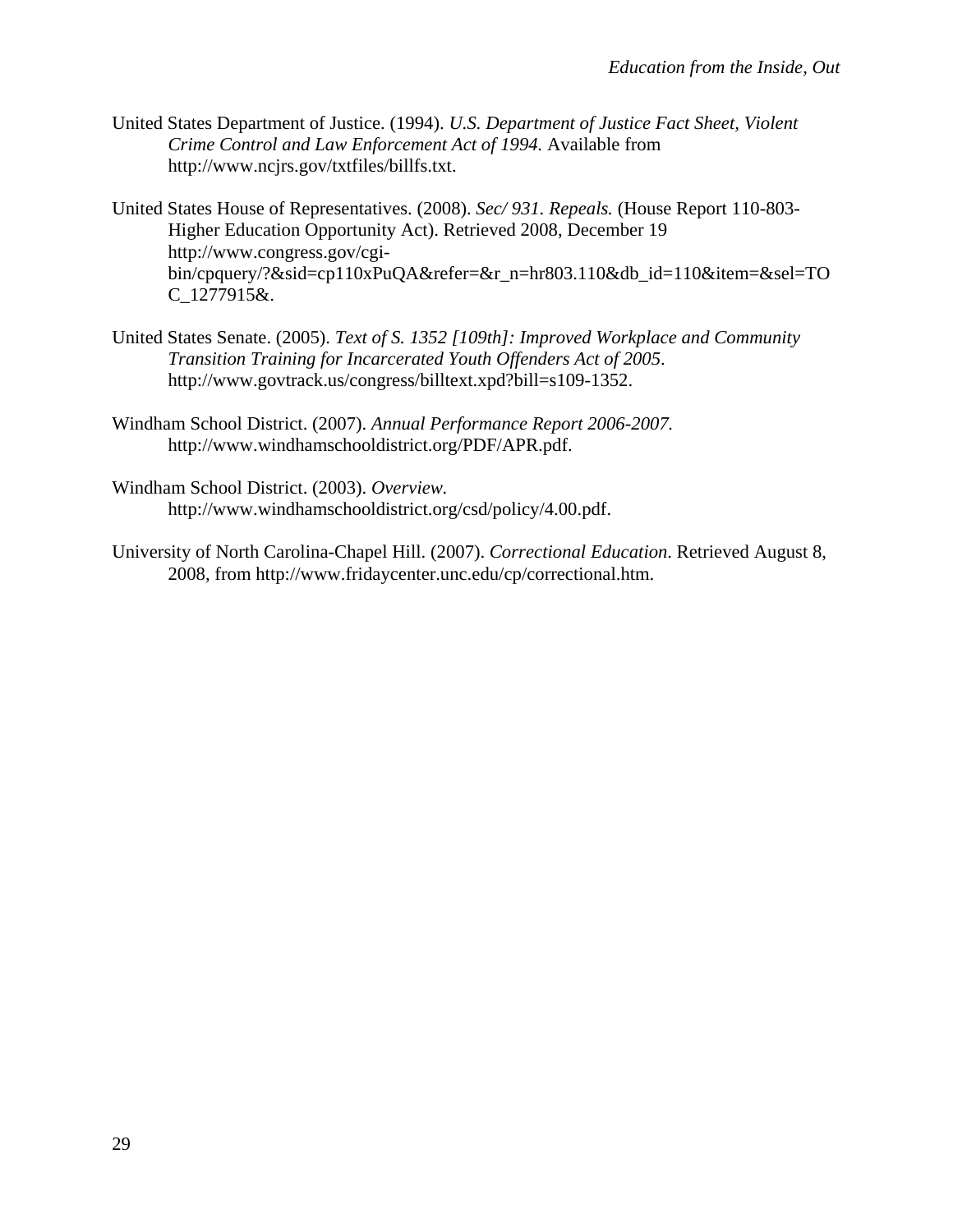# *APPENDIX A: POST-SECONDARY CORRECTIONAL EDUCATION FACT SHEET*

# **COLLEGE PROGRAMS FOR INCARCERATED AND FORMERLY INCARCERATED PEOPLE**

# *Did you know…*

## **New York used to have 70 college programs in correctional facilities…**

In September of 1994, President Bill Clinton signed a law that prohibited the awarding of Pell Grants to individuals incarcerated in federal or state correctional facilities, effectively leaving the choice to fund higher education programs in prison to the states.

In New York, former Governor Mario Cuomo continued state funding for post-secondary correctional education (PSCE) grants for the last year he was in office. In 1995 however, the first year George Pataki took office as governor, New York State eliminated inmate eligibility for Tuition Assistance Program (TAP) grants that had been the main source of revenue for the state's in-prison college programs.<sup>1</sup> Out of about 300,000 students receiving TAP grants in fiscal year 1994-1995, about 3,000 students, or one percent, were inmates. Nationwide, nearly all the  $350$  PSCE programs closed<sup>2</sup>—only four out of 70 remained open in New York—despite the widely held view among correction officials and experts in the field about the benefits of such programs.

## **New York spends more on incarceration than education…**

New York has a history of lopsided spending on education versus incarceration: the current average yearly cost of incarcerating a person is  $$44,000$ ,<sup>3</sup> while the State University of New York spends \$7,645 per year on instructional expenditures for each full-time student.<sup>4</sup>

 Furthermore, New York public spending on higher education pales in comparison to other states: for each full-time enrolled student, the University of Illinois spends \$9,531, the University of North Carolina \$11,660, the University of Texas system \$13,510, and the University of California \$14,692.<sup>5</sup>

# **Studies show that correctional education programs and, in particular, college programs, significantly reduce recidivism rates…**

Several studies have compared recidivism rates of formerly incarcerated people who participated in college programs in prison with inmates who did not. In 1991, New York's Department of Correctional Services published *Analysis of Return Rates of the Inmate College Program Participants* that tracked men and women who had earned a degree in the Inmate College Program during the 1986-1987 academic year, finding the rate of return for degree-

<sup>&</sup>lt;sup>1</sup> Correctional Association of New York & Justice Policy Institute. (1998). *New York State of Mind?: Higher Education vs. Prison Funding in the* Empire State, 1988–1998. New York: Gangi, R., Schiraldi, V., Ziedenberg, J., 2.<br><sup>2</sup> Fine, M., Torre, M.E., Boudin, K., Bowen, I., Clark, J., Hylton, D., et al. (2001). *Changing Minds: The Impact of College in a Maximum*-

*Security Prison*. New York: The Graduate Center of the City University of New York, 6. 3

Legal Action Center. (2008). *Drug Law Reform 2008–Dramatic Cost Savings for New York State, 6*. 4

State University of New York. (2007). *SUNY Chancellor John Ryan's Testimony to Joint Legislative Hearing of the Senate Finance Committee and Assembly Ways and Means Committee*. Available http://www.suny.edu/sunyNews/News.cfm?filname=2007-02- 08RyanBudgetTestimony.htm.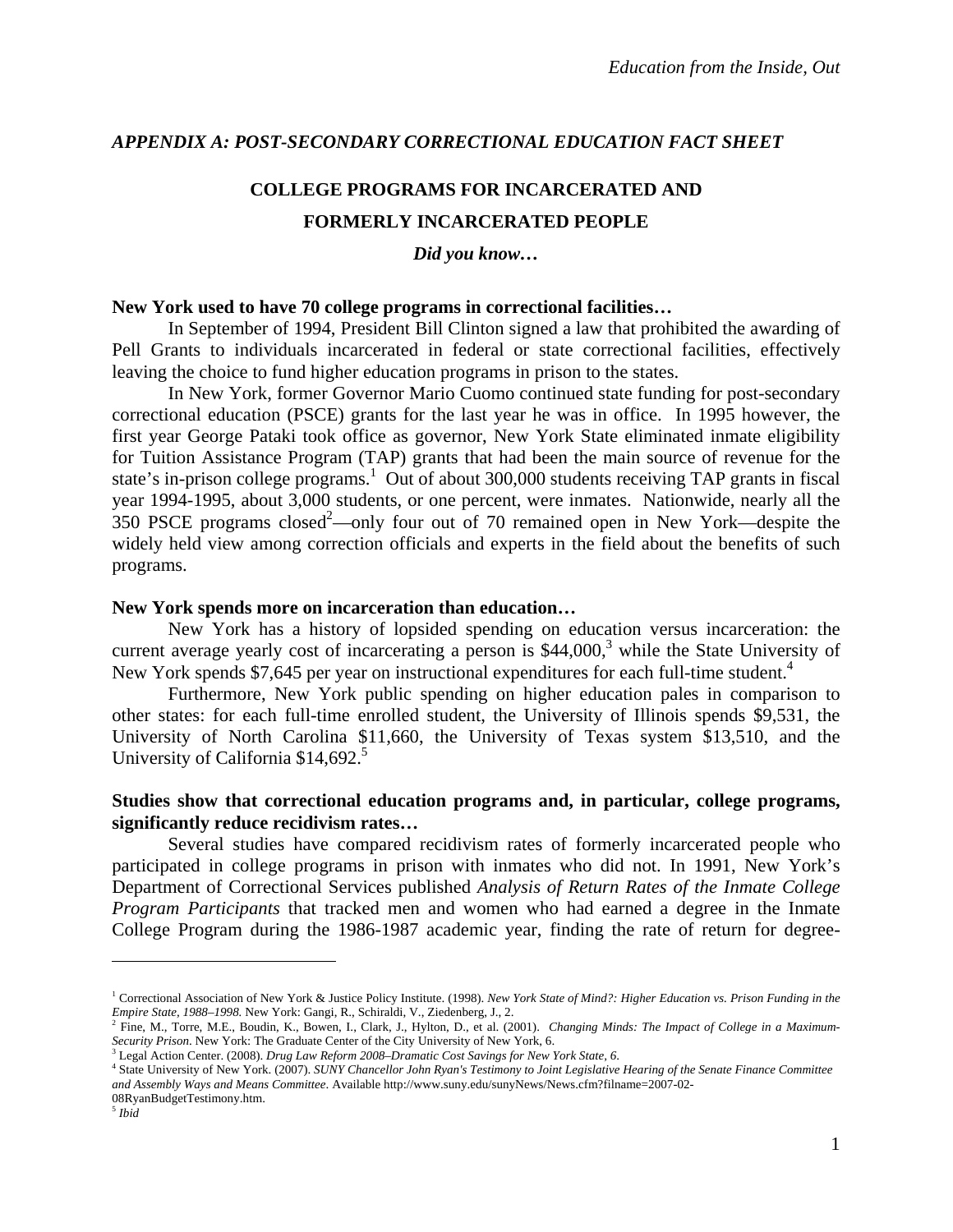earners to be significantly lower than that of participants who did not earn a degree. Of those earning a degree, 26.4 percent had been returned to the Department's custody, whereas 44.6 percent of those participants who did not earn a degree were returned to custody. Degree earning participants also returned to prison at a lower rate than would be expected when compared to the overall male return rate. The Department concluded, "These findings suggest that earning a college degree while incarcerated is positively related to successful post-release adjustment as measured by return to the Department's custody."<sup>6</sup>

In 2001, The Correctional Education Association released the *Three State Recidivism Study* comparing recidivism data across Ohio, Maryland, and Minnesota on 3,170 inmates released between late 1997 and early 1998. One of the more comprehensive studies conducted on the subject, the *Three State Recidivism Study* found that the 1,373 inmates who had participated in college programs while incarcerated had significantly lower re-arrest, reconviction, and re-incarceration rates than non-participants.<sup>7</sup>

A third noteworthy report, *Post-Secondary Correctional Education and Recidivism*, collected 15 separate studies conducted between 1990 and 1999 and analyzed the recidivism rates of over 7,320 inmates. As with nearly all other studies examining the issue, the report found that post-secondary correctional education is correlated with lower rates of recidivism.

#### **Correctional facilities that offer college programs are safer for inmates and staff alike…**

PSCE programs are particularly valuable in improving conditions inside the facilities. Prison administrators, inmates, and correction officers all attest to the value of college programs because they provide an incentive for good behavior, help inmates develop a sense of self-esteem and responsibility, and produce a steady stream of mature leadership. The September 2001 study and narrative of the college program experience at Bedford Hills Correctional Facility in Westchester, New York, *Changing Minds: The Impact of College in a Maximum Security Prison*, included accounts from several correction officers citing fewer fights and better communication between inmates and officers as one of the program's positive results. A paper published by the Correctional Association in 1998 had similar findings—college programs help maintain a calmer, more manageable environment in prison.<sup>8</sup>

#### **College programs are more cost-effective in improving public safety than incarceration…**

*Correctional Education as Crime Control*, a study by the University of California, Los Angeles Department of Policy Studies, sought to answer the question, "If a state has a million dollars to invest in crime control, which method will prevent more crimes—educating inmates or keeping them imprisoned longer?"<sup>9</sup> The study used data from the widely-cited and comprehensive *Three State Recidivism Study*, plus additional data on education costs and crime rates from the three states in the study—Maryland, Minnesota, and Ohio. The report found that the cost to the state per crime prevented by offering education to inmates is about \$1,600; the cost to the state per crime prevented by extending prison sentences is  $$2,800$ .<sup>10</sup> Translated into

1

<sup>6</sup> State of New York Department of Correctional Services. (1991). *Analysis of Return Rates of the Inmate College Program Participants*. New York: Clark, D.D.

See Correctional Education Association (1999), 39.

<sup>&</sup>lt;sup>8</sup> Correctional Association of New York. (1999). Plan for Restoring College Programs to New York State Prisons, 1.<br><sup>9</sup> Pages, A., & Hausman, J. (2004). Correctional Education as a Crime Control Program. University of Col

<sup>&</sup>lt;sup>9</sup> Bazos, A., & Hausman, J. (2004). *Correctional Education as a Crime Control Program*. University of California at Los Angeles School of Public Policy and Social Research, Department of Policy Studies. Available from National Institute of Corrections: http://www.nicic.org/Library/019685, 8.

<sup>10</sup> *Ibid,* 9.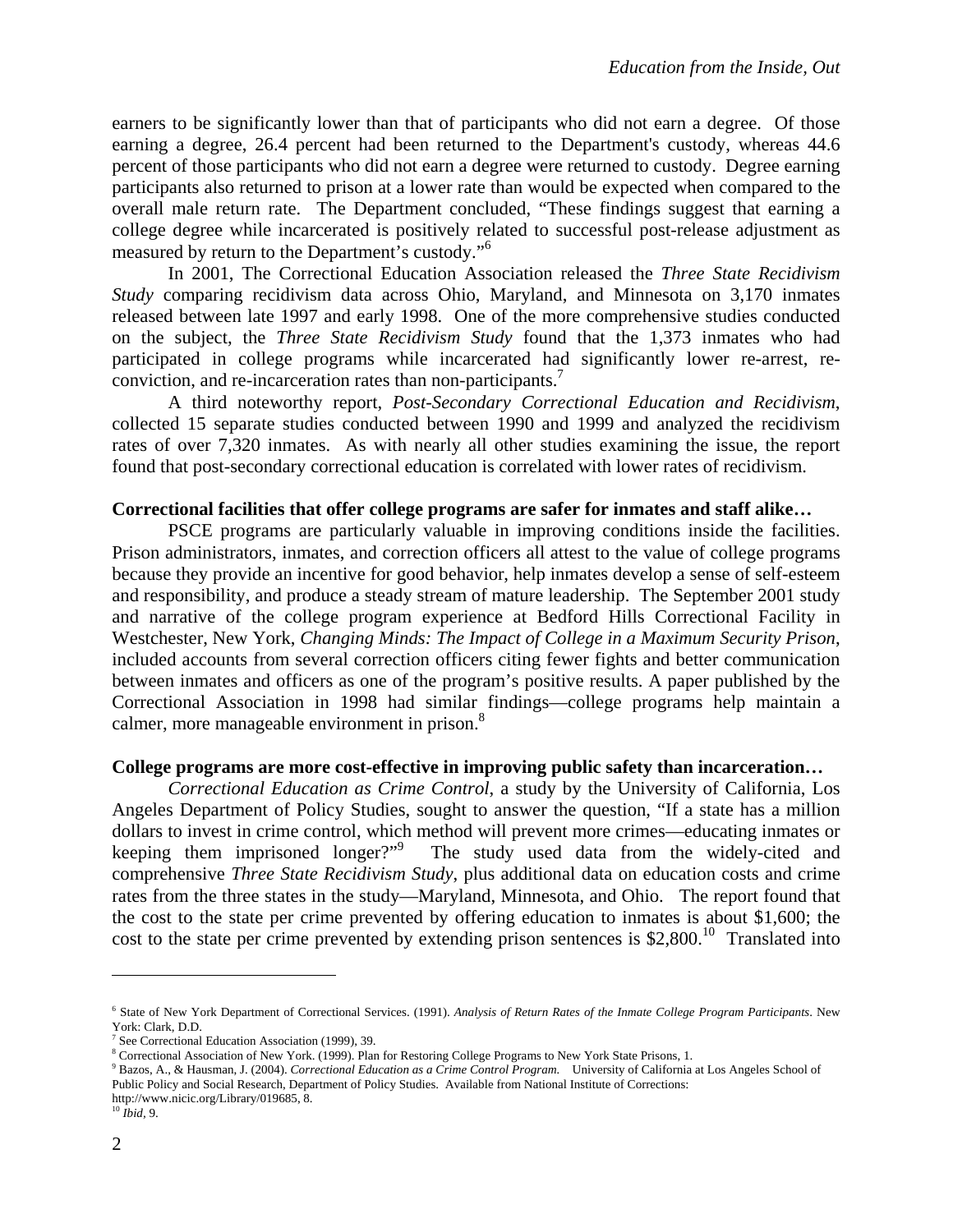the terms of its guiding question, the study concluded, "A \$1 million investment in incarceration will prevent about 350 crimes, while that same investment in education will prevent more than 600 crimes. Correctional education is almost twice as cost effective as incarceration."<sup>11</sup>

# **Increasing access to higher education has benefits for both the individual** *and* **society…**

*The Investment Payoff,* a 2005 study by the Institute for Higher Education Policy, on the public and private benefits of higher education, found that, "Individuals with a Bachelor's degree reported lower levels of unemployment than individuals with a high school diploma."<sup>12</sup> The study also noted, "Going to college has broad and quantifiable national impacts, from higher salaries to improved health to increased volunteerism to a reduced reliance on welfare and other social support programs."<sup>13</sup>

# **Academic programs in prison are more important than ever…**

According to a study by the U.S. Department of Education, "Incarcerated adults have among the lowest academic attainment and highest illiteracy and disability rates of virtually any segment of the population."<sup>14</sup> A college education has become one of the most valuable assets in the US—it is now estimated that a Bachelor's degree is worth more than \$1 million in lifetime earnings.<sup>15</sup>

1

<sup>&</sup>lt;sup>11</sup> *Ibid*, 10.<br><sup>12</sup> The Institute for Higher Education Policy. (2005). *The Investment Payoff: A 50-State Analysis of the Public and Private Benefits of Higher <br><i>Education*. Washington, D.C.: Cunningham, A., Krichels, S.

<sup>&</sup>lt;sup>13</sup> Ibid, 3.<br><sup>14</sup> United States Department of Education. (2004). Correctional Education: Assessing the Status of Prison Programs and Information Needs. Maryland: Klein, S., Bugarin, Tolbert, M., R., Cataldi, E.F., & Tauschek, G., 6.

<sup>&</sup>lt;sup>15</sup> The Institute for Higher Education Policy. (2004). *Investing in America's Future: Why Student Aid Pays Off for Society and Individuals.* Washington, D.C.: Cunningham, A., 1.